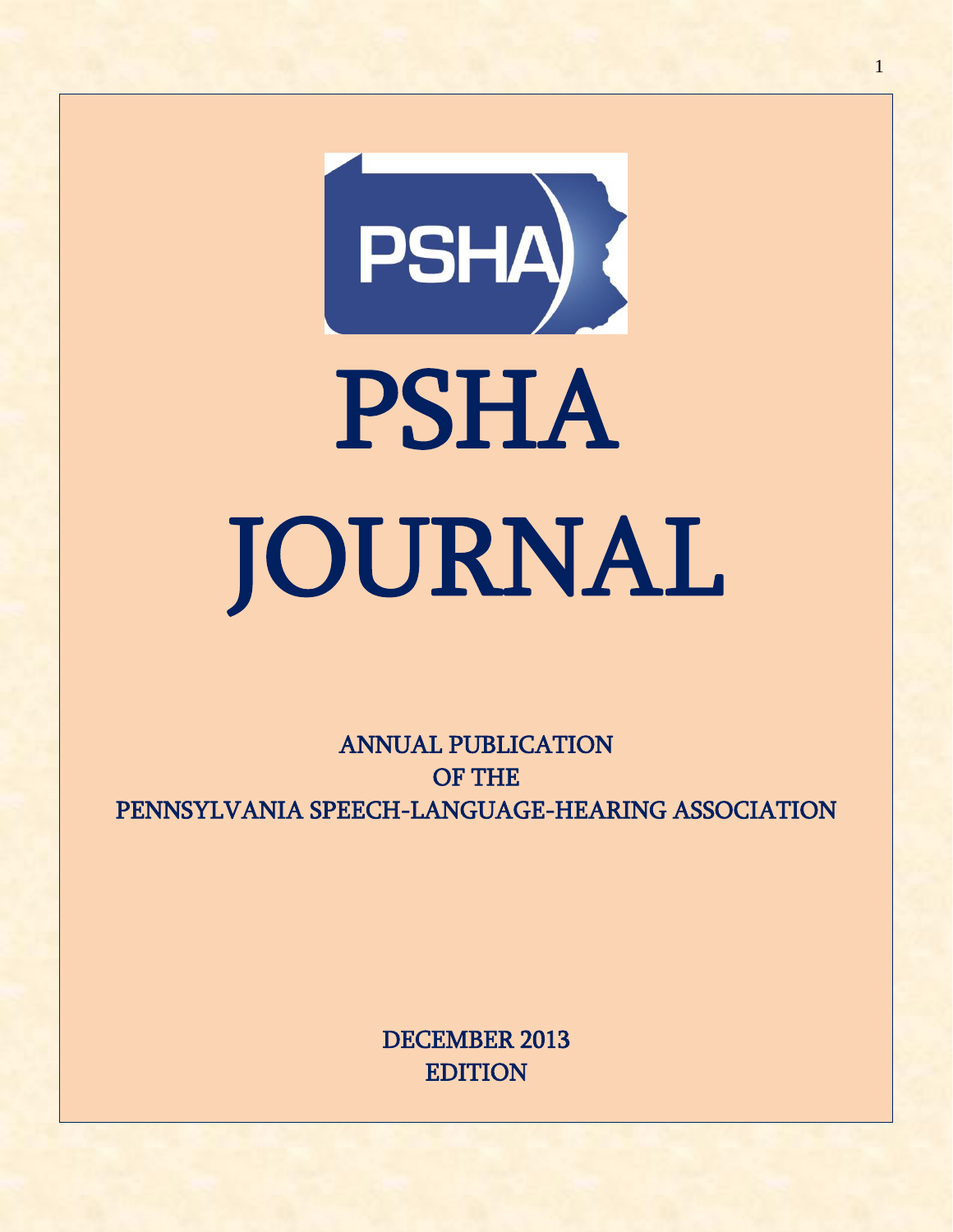

# IS AN ANNUAL PUBLICATION OF THE PENNSYLVANIA SPEECH-LANGUAGE-HEARING ASSOCIATION

700 McKnight Park Drive, Suite 708 Pittsburgh, PA 15237 412.366.9858 (Phone) 412.366.8804 (Fax) [PSHA@psha.org](mailto:PSHA@psha.org)

THE PENNSYLVANIA SPEECH-LANGUAGE-HEARING ASSOCIATION (PSHA), FOUNDED IN 1960, IS A PROFESSIONAL ORGANIZATION OF SPEECH-LANGUAGE PATHOLOGISTS, AUDIOLOGISTS, AND TEACHERS OF THE HEARING-IMPAIRED. AS SUCH, PSHA:

Serves as a liaison between the American Speech-Language-Hearing Association and its Pennsylvania members. Represents its' members interests in legislative affairs.

Recommends standards for training and practices.

Provides information about effective services and programs and services in communication disorders and other related fields. Works to inform the public about the professions, careers, programs, and services in the field of communication disorders.

Encourages basic scientific study of the process of individual human communication.

Monitors state Licensure Board activities.

## 2013-2014 PSHA EXECUTIVE BOARD

PRESIDENT: Kathleen Helfrich-Miller PRESIDENT-ELECT: Amy Goldman PAST PRESIDENT: Craig Coleman

VICE-PRESIDENT – PROFESSIONAL PRACTICE (SPEECH-LANGUAGE PATHOLOGY): Susan Hough VICE-PRESIDENT – PROFESSIONAL PRACTICE (AUDIOLOGY/EDUCATION): Jennifer Rakers VICE-PRESIDENT – PROFESSIONAL PREPARATION/CONTINUING EDUCATION: Joan Luckhurst VICE-PRESIDENT – MEMBERSHIP/ETHICAL PRACTICES: Nancy Carlino VICE-PRESIDENT – PUBLIC INFORMATION/PROFESSIONAL COMMUNICATION: Eileen Cirelli VICE-PRESIDENT – CONVENTION PLANNING/PROGRAMMING: Mary Beth Mason-Baughman VICE-PRESIDENT – GOVERNMENTAL RELATIONS: Caterina Stalteri VICE-PRESIDENT – PUBLICATIONS/EDITOR: Cheryl Gunter SECRETARY: Emily Katzaman TREASURER: Hunter Manasco

> Ex Officio STUDENT REPRESENTATIVE: Kathryn Young BUSINESS MANAGER: Diane Yenerall ACCOUNT MANAGER: Amy Caye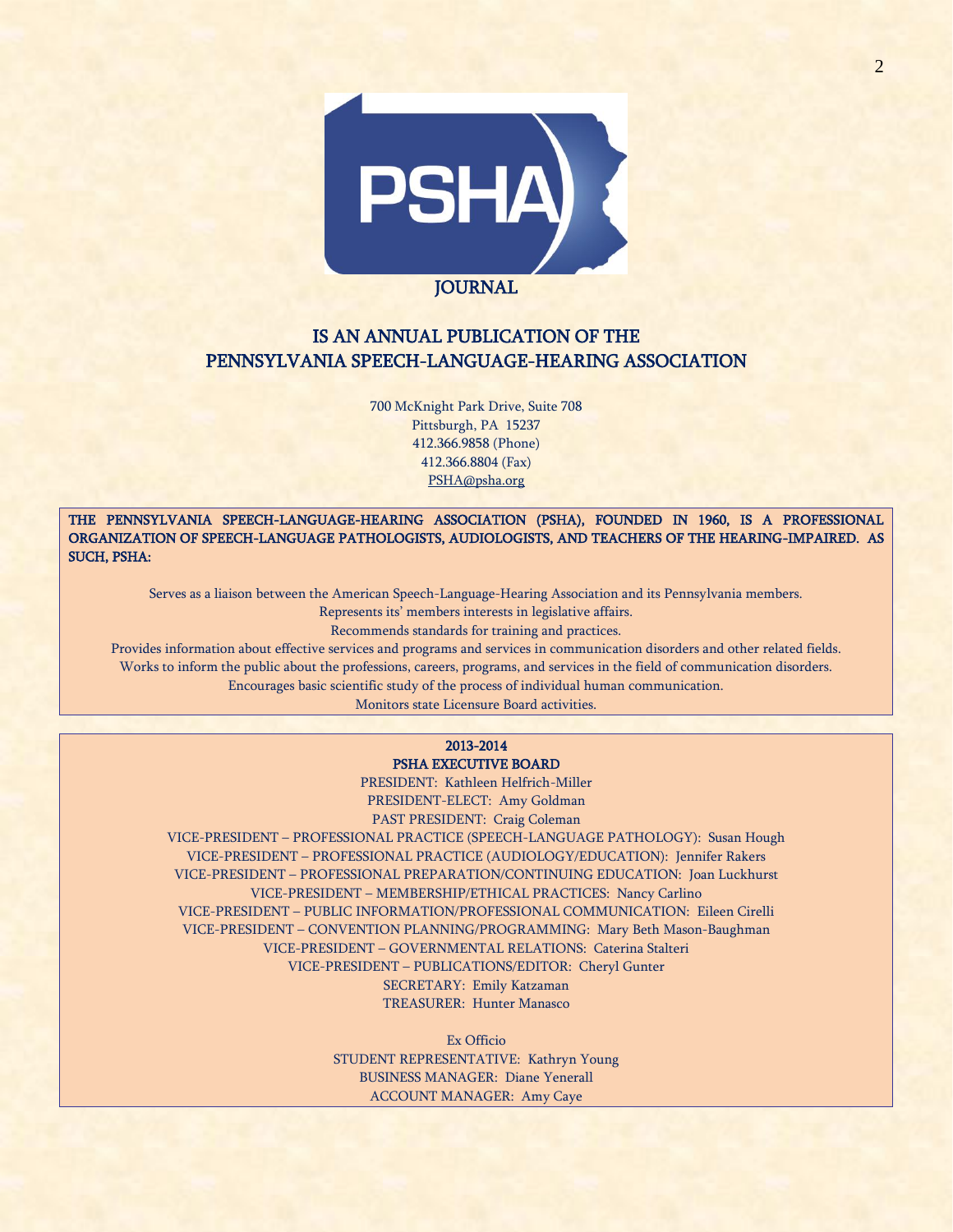

EDITOR Cheryl D. Gunter, Ph.D. CCC-SLP PSHA Vice-President for Publications/Editor

# REVIEW CONSULTANTS

Shari Berkowitz, Ph.D. CCC-SLP Mercy College, NY

Sharon Bingaman, M.S. CCC-SLP Ephrata Community Hospital, PA

Mindy Brudereck, Au.D. CCC-A Berks Hearing Professionals, PA

Priscilla M. Danielson, M.A. CCC-SLP Colonial School District, DE

Kathleen Diblin, M.S. CCC-SLP Bacharach Rehabilitation Institute, NJ

Susan Dilmuth-Miller, Au.D. CCC-A East Stroudsburg University, PA

Dale Gregore, M.A. CCC-SLP Christiana Care Health System, DE

Jill Grogg, M.S. CCC-SLP Genesis Rehabilitation Services, PA

Amy Hadley, Ed.D. CCC-SLP Richard Stockton College, NJ

Sojung Kim, Ph.D. CCC-SLP West Chester University, PA

Joseph B. LeJeune, M.A. CCC-SLP Extendicare Health Care Services, PA

Shelly McManus, M.S. CCC-SLP Our Lady of Lourdes Medical Center, NJ

Kevin McNamara, M.A. CCC-SLP Southern Connecticut State University, CT

> Donald Moore, M.Ed. CCC-SLP South Jersey Medical Center, NJ

Maura O'Connell, M.A. CCC-SLP Speech-Language Pathology Consultation, PA

Sandra Pepoli, M.A. CCC-SLP Cumberland Valley School District, PA

Monica Quinn, M.A. CCC-SLP Delaware County Intermediate Unit, PA

Colleen Reynolds, M.A. CCC-SLP Pottstown Memorial Medical Center

Shelley Scarpino, Ph.D. CCC-SLP Richard Stockton College, NJ

Kristin White, M.A. CCC-SLP Holy Redeemer Hospital (Pediatrics), PA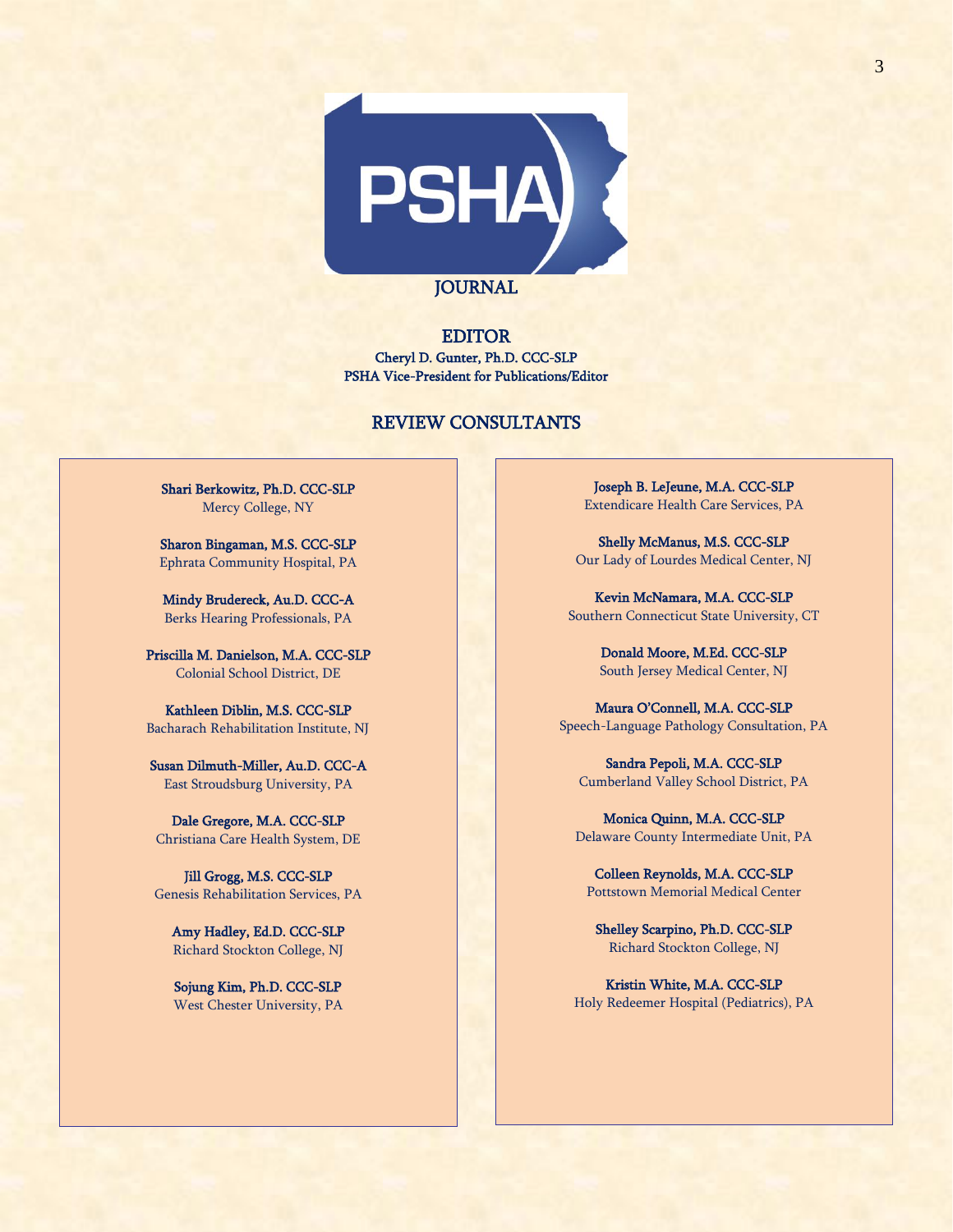

**JOURNAL** 2013 **CONTENTS** 

 $\overline{2}$ JOURNAL EDITOR AND REVIEW CONSULTANTS 3 JOURNAL CONTENTS 4 **ARTICLES** EXAMINING THE CLINICAL APPLICATION OF INTRA-ORAL TACTILE FEEDBACK

PSHA INFORMATION

IN SHORT DURATION THERAPY TARGETING MISARTICULATED /s/

Gordy Rogers and Megan Chesin 5

EFFECTS OF ANXIETY ON VOICE PRODUCTION: A RETROSPECTIVE CASE REPORT OF SELECTIVE MUTISM

Cesar E. Ruiz and Evelyn R. Klein

19

TRAINING OF SPEECH-LANGUAGE PATHOLOGISTS FOR THE ASSESSMENT AND INTERVENTION

OF BILINGUAL CLIENTS

Koren Beardshall and Erin Lundblom

27

INFINITIVAL CLAUSES IN CHILDREN WITH TYPICAL AND LATE LANGUAGE EMERGENCE: SUPPORTING A DIMENSIONAL ACCOUNT OF LANGUAGE DELAY

Celeste Domsch, Corrin Richels, Maria Resendiz, and Alicia Richmond

35

AGREEMENT AMONG COMPUTERIZED SPEECH LAB, PRAAT, AND WAVE SURFER

IN DETERMINING FORMANT FREQUENCIES

Elizabeth U. Grillo, Ralph Magliano, and Jodi DiSario

42

# CALL FOR PAPERS

INFORMATION FOR ADVERTISERS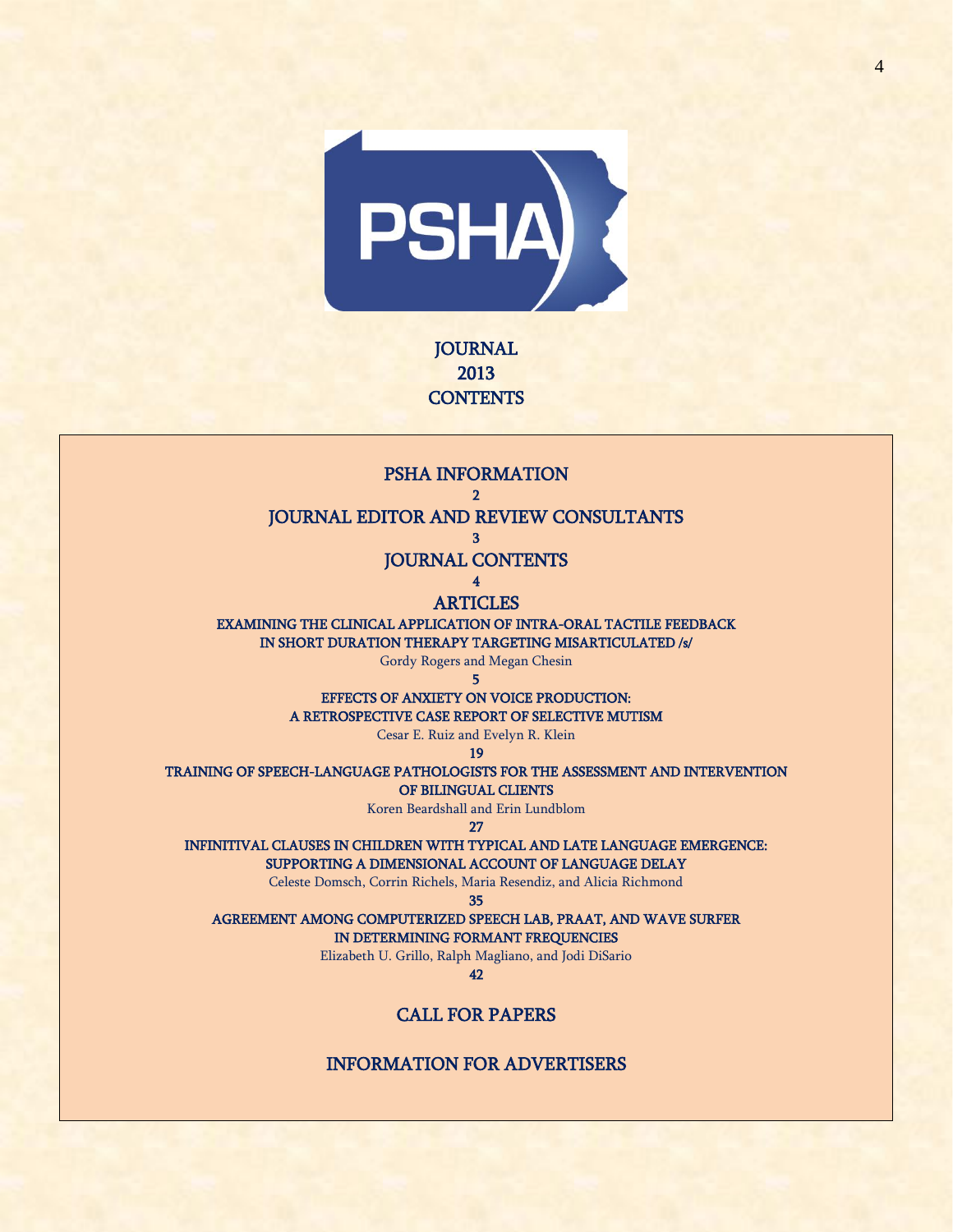EXAMINING THE CLINICAL APPLICATION OF INTRA-ORAL TACTILE BIOFEEDBACK IN SHORT-DURATION THERAPY TARGETING MISARTICULATED /s/

PSHA)

\* \* \* \* \* \* \* \* \* \* \* \* \* \*

> \* \* \* \*

> \* \*

> \* \* \* \* \* \* \* \*

> > \* \* \* \* \* \* \* \* \* \* \* \* \* \*

Gordy Rogers Articulate Technologies, Inc. Megan S. Chesin Columbia University

## ABSTRACT

This randomized, controlled, single-blind study examined the clinical utility of a tactile biofeedback device to teach correct tongue placement for the /s/ phoneme. 15 school-aged children who misarticulated /s/ were randomly assigned to an experimental group or a control group and treated with eight individual therapy sessions. The experimental group, which used tactile biofeedback via the test article, recorded a statistically significant remediation response ( $p < .05$ ), whereas the control group, which used only traditional phonetic-based treatment, did not show a statistically significant treatment benefit. While these results suggest the test article would be a valuable clinical tool, further research is required to establish efficacy of this approach and whether these results may be replicated in largerscale studies and non-neurotypical subject populations.

# KEY WORDS

Articulation, Speech Sound Disorders, Tactile Biofeedback, Treatment Study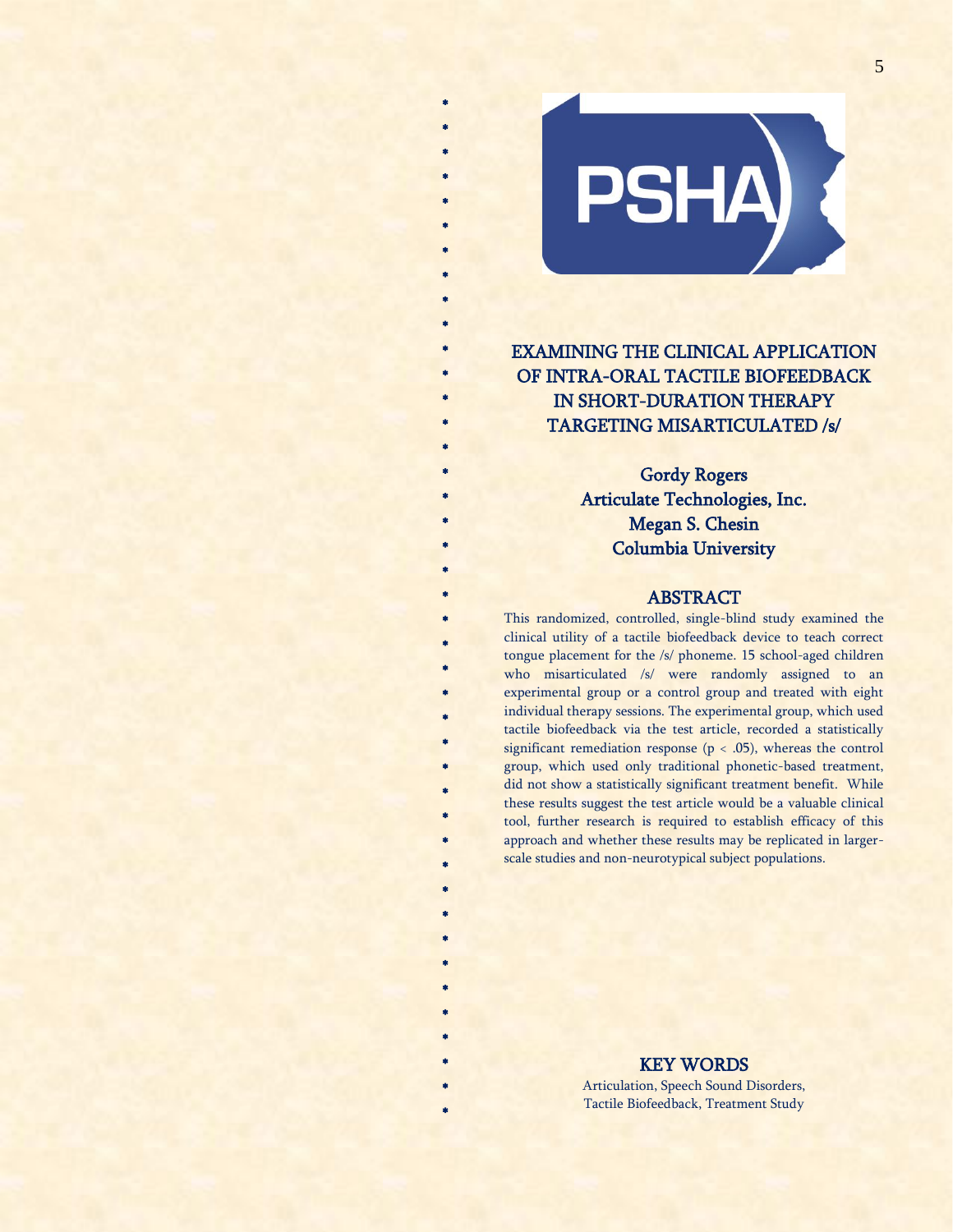## **INTRODUCTION**

Articulation and speech sound disorders affect as many as 7.5% of the school-age population (Shriberg & Kwiatkowski, 1994) and can negatively impact teacher perceptions of students with reduced speech intelligibility (Overby, Carrell & Bernthal, 2007) as well as inter-peer relationships among school-age children (Crowe Hall, 1991). Apart from this documented personal cost, articulation and speech sound disorders contribute to an estimated annual cost to society of between \$30 billion and \$154 billion in lost productivity, special education services, and medical care (Rubens, 2000). In addition, Jacoby, Lee, Kummer, Levin and Creaghead (2002) found that the various treatment methodologies in use today resulted in no measurable progress in remediating speech sound disorders for approximately 28% of the 234 pre-school and school-age children they analyzed. Given the size of this treatment-resistant cohort and the documented social and societal costs of speech sound disorders, it is incumbent upon researchers and clinical practitioners in the field to not only continue to develop improved treatment methods, but also to test these methods through rigorous treatment studies.

The literature in articulation disorders has a relatively extensive record supporting the use of traditional methods of articulation therapy (see Klein, 1996). Phonological and linguistic approaches to treatment have also shown promise in numerous treatment studies (e.g. Broen & Westman, 1990; Gierut, 1998; Major & Bernhardt, 1998; Almost & Rosenbaum, 2000; Rvachew & Nowak, 2001; Tyler & Lewis, 2005). However, therapy that implements one or more of these evidence-based treatment approaches should not only the overall comparative efficacy of a given approach but also the overall cost-effectiveness of a given approach (Gibbard, Coghlan & MacDonald, 2004). Reducing the amount of direct clinician-to-client required to remediate speech sound disorders, as is the aim of a short duration treatment regimen, would in turn reduce the overall cost of therapy (Gibbard, 1994). The field of speech-language pathology has relatively few studies (e.g. Dickson, Marhsall, Boyle, O'Hare, McCarthey & Forbes, 2009; Eiserman, McCoun & Escobar, 1990) that have focused on reducing treatment duration. The current study aims to add to the research corpus focused on short-duration treatment studies.

Jacoby et al. (2002) found that the mean number of 15-minute treatment units required to achieve one level of change according to functional communication measure (FCM) of the ASHA National Outcome Measure System (NOMS) was equal to approximately 14 hours of direct intervention. For the purposes of this investigation, one level of FCM improvement would correspond to a treatment response for a single misarticulated phoneme such as /s/. Treatment studies that can yield a treatment response - defined here as greater than 70% accuracy in producing the /s/ sound in words and words-in-sentences (Van Riper & Emerick, 1984) in pre-treatment and posttreatment assessments – in a duration of therapy that is significantly less than the mean of 14 hours reported by Jacoby et al (2002), would suggest a comparative cost savings for public and private payers of speech therapy services.

In general, the more quickly the client is stimulable to the target behavior (in this case, remediating misarticulated /s/), the more efficiently can therapy proceed toward remediation (Bernthal, Bankson & Flipsen, 2009). One increasingly popular means of accelerating stimulability to achieve therapy gains is sensory biofeedback (McAllister Byun & Hitchcock, 2012). Sensory biofeedback in speech production utilizes specially designed instrumentation that facilitates increased awareness of the target behavior in the client. In addition, sensory biofeedback provides an external focus of directed attention to the task of remediating misarticulated speech. This external focus is said to aid the retention of a newly acquired motor skill such as speech (Wulf, 2007).

An example of sensory biofeedback utilizing primarily the client's visual sensory system (termed visual biofeedback) is ultrasound. In ultrasound for speech therapy, a transducer is placed under the chin which along with a linked software interface, displays a real-time image of the surface of the speech articulators inside the oral cavity. This image allows the client to more effectively contrast his own aberrant production with that of the clinician's model of correct production (Bernhardt, Gick, Bacsfalvi & Ashdown, 2003). Ultrasound has shown positive results in remediating residual, treatment-resistant /r/ errors (Adler-Bock, Bernhardt, Gick & Bacsfalvi, 2007), and in speech disorders associated with hearing impairment (Bernhardt et al, 2003). Other visual biofeedback approaches that have a strong base of evidence supporting their use are electromagnetic articulography (Katz,Bharadwai & Carstens, 1999; Wong, Murdoch & Whelan, 2010); electropalatography (Carter & Edwards, 2004; Lee, Law & Gibbon, 2009; McAuliffe & Cornwell, 2008); visual-spectral biofeedback (Shuster, Ruscello & Smith, 1992; Shuster, Ruscello & Toth, 1995; McAllister Byun & Hitchcock, 2012).

Recent studies have highlighted the strong connection between auditory and tactile or somatosensory feedback in speech perception and production (Tremblay, Shiller & Ostry, 2003; Gick & Derrick, 2009; Champoux, Shiller & Zatorre, 2011). For example, Gick and Derrick (2009) provided evidence that speech perception naturally includes a somatosensory component by demonstrating that inaudible tactile input during the perception of the voiceless bilabial stop interferes with normal adults' ability to perceive either /b/ or /p/ in a listening task. Tremblay, Shiller and Ostry (2003) found that just as humans use hearing to correct and refine speech production, they also use expected somatosensory patterns in everyday speech. In other words, if speech doesn't "feel right," then speakers will adjust their oral and facial movements to conform to how they expect speech to feel. As a natural corollary to these studies, leading psycholinguistic models of the speech production mechanism, such as Guenther's DIVA model (Guenther & Vladusich, 2012)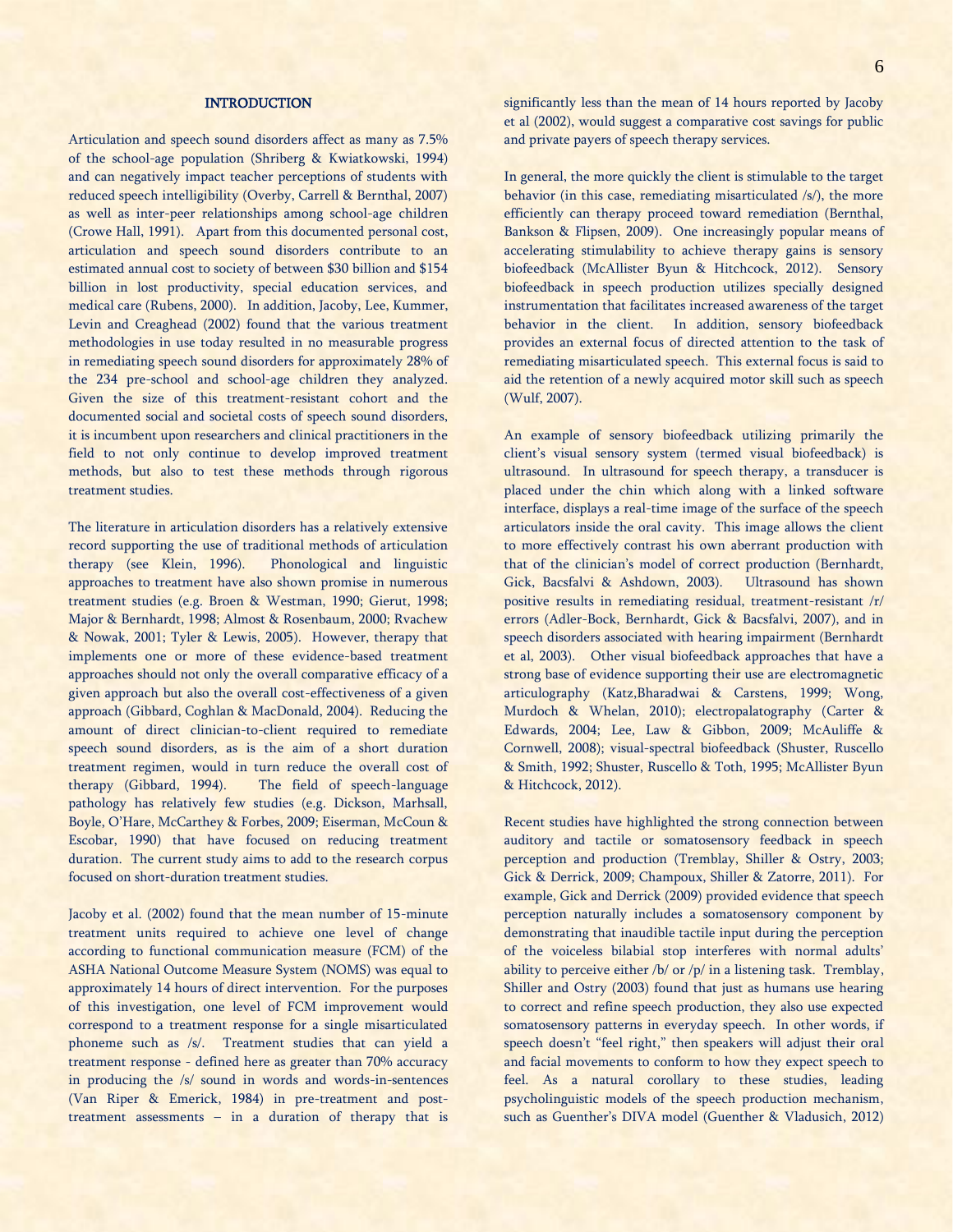necessarily include a somatosensory feedback control subsystem that is "active during speech if the speaker's tactile and proprioceptive feedback from the vocal tract deviates from the somatosensory target region for the sound being produced" (p. 416). Moreover, given that consonant sounds such as /s/ require specific articulatory contacts within the vocal tract, fine-tuning a speaker's somatosensory acuity during speech production may be particularly important for consonant sounds such as /∫/ and /s/ (Ghosh, Matthies, Maas, Hanson, Tiede, Menard, Guenther, Lane & Perkell, 2010).

The treatment methodology of tactile biofeedback places a physical target within the oral cavity that enables a client to feel correct tongue placement and movement, and thereby refine his or her motor speech behaviors for the target sound. This additional, tactile information can then be used by the client and SLP to allow the client to perceive the correct placement of the speech articulators for a target sound and more efficiently achieve correct placement relatively early in the therapy process (Ruscello, 1995). The clinical promise of, specifically, tactile biofeedback in the treatment of articulation disorders has been the subject of previous investigations. One such investigation, Clark, Schwarz and Blakeley (1993), examined the efficacy of a tool embodiment of tactile feedback in the treatment of misarticulated American English /r/. The tool was fabricated in the form of a dental mold specially fitted with palatal targets for the tongue. This dental mold required individual fitting and fabrication for each study participant. Results of the study suggest that while the use of this tactile biofeedback embodiment was efficacious in the acquisition of treatmentresistant /r/, drawbacks were noted. Specifically, the dental mold design required costly individual fitting from an orthodontist or general dentist; the tool was reported by participants to be generally uncomfortable and, in some cases, was reported to have impeded saliva swallowing. The current study aims to provide further empirical validation for the methodology of tactile biofeedback by obtaining similar results to Clark, Schwarz, and Blakeley (1993), but with an optimized, better tolerated tool embodiment targeting the /s/ phoneme.

The focus of the current study is correcting misarticulated /s/ in neurotypical, hearing, native-English, pediatric speakers. Phonetically, /s/ is a voiceless sibilant fricative consonant requiring the speaker to effect a narrow constriction in the lingua-alveolar region of the oral cavity (Kent & Read, 2002) during production of this sound. If the precise placement of the tongue is not realized, the necessary oral constriction will in turn not be achieved and the resulting production of /s/ will sound distorted to the listener. Given this required precision, the /s/ phoneme is a commonly targeted error sound in speech therapy (Gibbon & Hardcastle, 1987; Bernthal, Bankson & Flipsen, 2009) and one that may require a variety of approaches to effectively remediate (Bleile, 2004). Ghosh et al (2010) provided evidence that somatosensory feedback may be especially valuable to the production of the English sibilant fricatives, /s/ and /∫/. Given these factors, /s/ was selected as the target error phoneme for this study.

The authors posit that the treatment methodology that most directly exploits the innate somatosensory speech control system described above is intra-oral tactile biofeedback. By incorporating a novel tool embodiment into therapy that consistently provides a precise lingual placement target within the oral cavity, study subjects will more effectively engage their innate somatosensory feedback mechanism in speech production and more efficiently remediate misarticulated /s/. The current study further aims to contribute to the comparatively modest research corpus focused on tactile biofeedback as well as to the treatment literature focused on short duration treatment regimens.

#### Hypothesis and Purpose

The purpose of this study is to report preliminary effectiveness data on the use of a specially designed intra-oral tactile biofeedback device targeting /s/. The study proposes to test the extent to which a group of children who exhibited phoneticbased sound system errors more efficiently remediated misarticulated /s/ given this consistently applied, precise lingual placement target within the mouth during treatment. To accomplish this, the authors implemented a randomized, controlled, single blind research protocol.

The study authors hypothesize: 1) the study group utilizing intra-oral tactile biofeedback in this short-duration therapy regimen will result in a treatment response, whereas the study group treated according to traditional methods of articulation therapy will not; and, 2) intra-oral tactile biofeedback therapy, delivered as a short-duration therapy regimen, will yield greater accuracy in production of /s/, as compared to traditional methods of articulation therapy.



Figure 1. The test device and its components.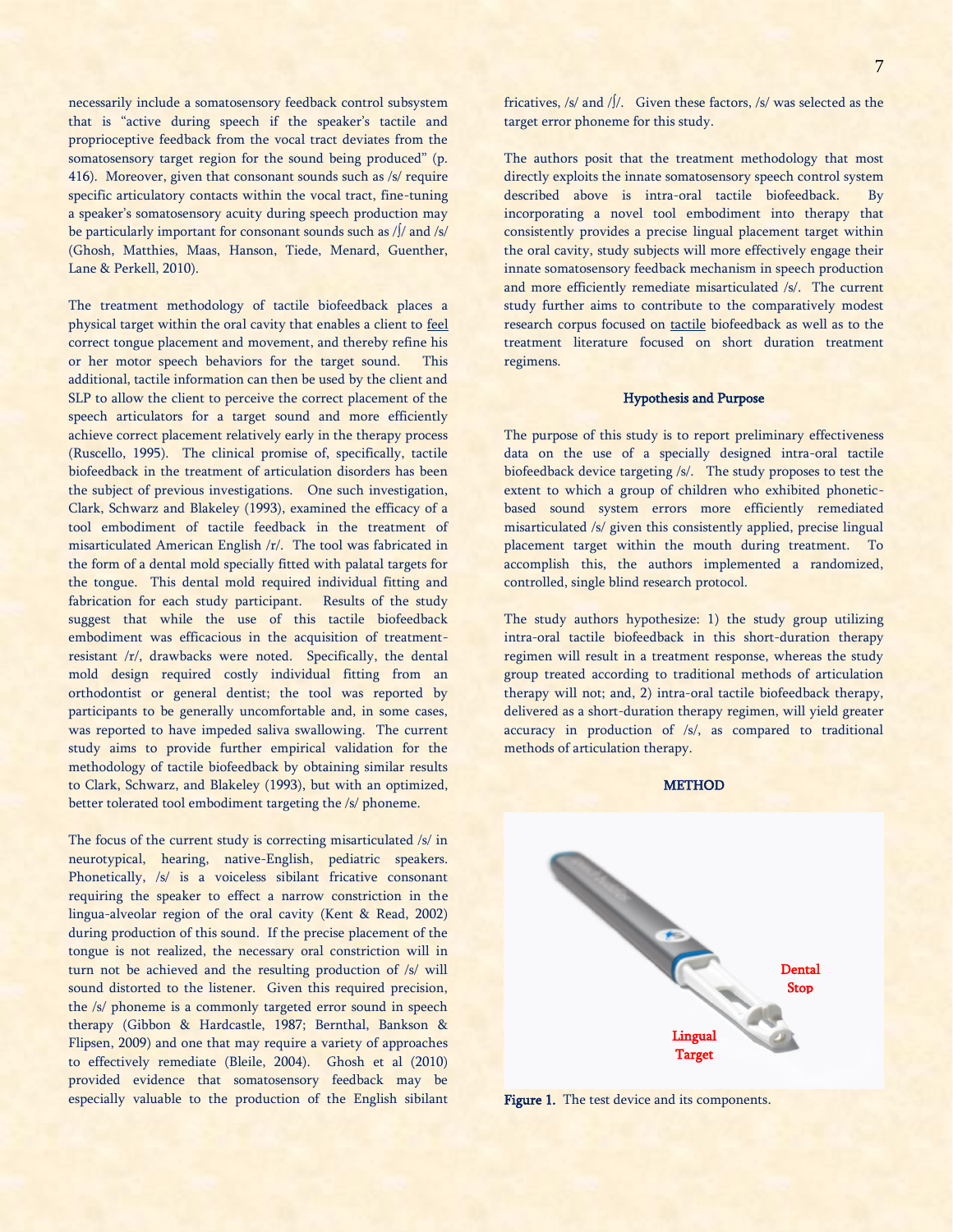## Test Device

The principal function of the intra-oral tactile biofeedback device, hereafter termed the test device, is to aid the participant in achieving correct lingual placement for the /s/ sound. As shown in Figure 1, the tip of the device suspends a small target 8 mm posterior to the front face of the upper front dentition. The target is a set of concentric circles 4 mm and 2 mm in diameter. While small, this target is easy to feel and provides tactile biofeedback to the user. These design parameters were optimized to most closely match correct lingual placement required across a variety of anatomical configurations. The device's dental stop and centering notch enable the consistent placement of the device target within the oral cavity, 8 mm posterior to the upper dentition. The test device prevents excessively anterior tongue placement (i.e. a frontal lisp or dental lisp) while cuing placement that is anterior enough in the oral cavity to yield a sound acoustically distinct from /∫/ (Bickford & Floyd, 2006). While there is some variation in the placement of the tongue tip to achieve a correctly perceived production of /s/ (McLeod, Roberts & Sita, 2006), a general tongue placement configuration is a helpful training tool in remediating /s/ (McAuliffe & Cornwell, 2008).

The device does not aid in achieving frication, or in preventing the phonological processes of stopping or initial voicing. It also does not help achieve lateral tongue bracing or medial lingual grooving, oral behaviors that are considered important components of achieving correct production of /s/ (McLeod, Roberts & Sita, 2006).

The target node for the tongue tip, and the shaft of device, were also designed to minimize airflow impedance during production of /s/. Since airflow parameters are critical to the production of /s/ (McLeod, Roberts, & Sita, 2006), careful consideration was paid to the device's ability not to impede airflow. In addition, the device was designed to minimally impede the coarticulation of other phonemes in a target item such as a word. These low impedance characteristics allowed participants to correctly produce /s/ up to the word level, with the test device in place.

The device is hand-held and was designed to be maximally controllable by the clinician while providing a direct tactile target for the placement of the tongue tip during production. To use the test device, the SLP places the tooth stop against the participant's upper front teeth, with the centering ridge used as an aid to place the device in the center of the participant's upper dentition. With the test device in place, the participant was instructed to place his or her tongue on the target to achieve correct placement for /s/. Figure 2 illustrates the use of the device once it is in place.

The tip of the device, which goes into the mouth, is made of a soft, thermoplastic elastomer that has passed appropriate biocompatibility and toxicity testing required by International Organization for Standardization (IOS) 10993 standards and the U. S. Food and Drug Administration (FDA). The material is soft enough to prevent deformation or pain when bitten down upon, yet is sturdy enough to retain its shape when manipulated by the

tongue. The test device used in this study was the Speech Buddy® for /s/, designed by Articulate Technologies, Inc. (San

Francisco, California, USA).

Figure 2. The placement of the test device within the oral cavity.

## **Participants**

Twenty participants between the ages of 5:0 years and 8:11 years were enrolled in this study. Participants were recruited by advertisements in local print and online media, a directed mailer to local parents, and postings on local parenting internet listservs. All enrolled participants met the following criteria: 1) age 5:0 years 8:11 years at the time of assent and parental permission; 2) incorrect production of the /s/ phoneme (i.e. 0- 20% correct) according to a picture naming test that contained 50 items; 3) receptive and expressive language skills greater than 1.5 standard deviations below the mean, as compared to normative values of the Comprehensive Evaluation of Language Fundamentals-4 Screening Test (CELF-4 Screening Test); 4) hearing function within normal limits at 500, 1000 and 2000 Hz in both ears, according to a hearing screening conducted in a quiet room with an Earscan 3 ® brand audiometer, calibrated at the beginning of the study; 5) native speakers of American English, according to pre-screening interviews with participants' parents and caregivers and the principal investigator's judgment of native language based on verbal interaction with the prospective participant; and, 6) have received less than ten hours of therapy time for a speech sound disorder that could be /s/ or any other sound, as per parent reports. The ten hours standard was specified in the protocol to aid in recruiting if necessary, but all 20 participants enrolled had no prior therapy addressing speech or language deficits.

Once screened, evaluated and enrolled in the study, each eligible participant was randomly assigned to a control group or an experimental group. There were two different speech language pathologist roles in the study. Four SLPs administered eight,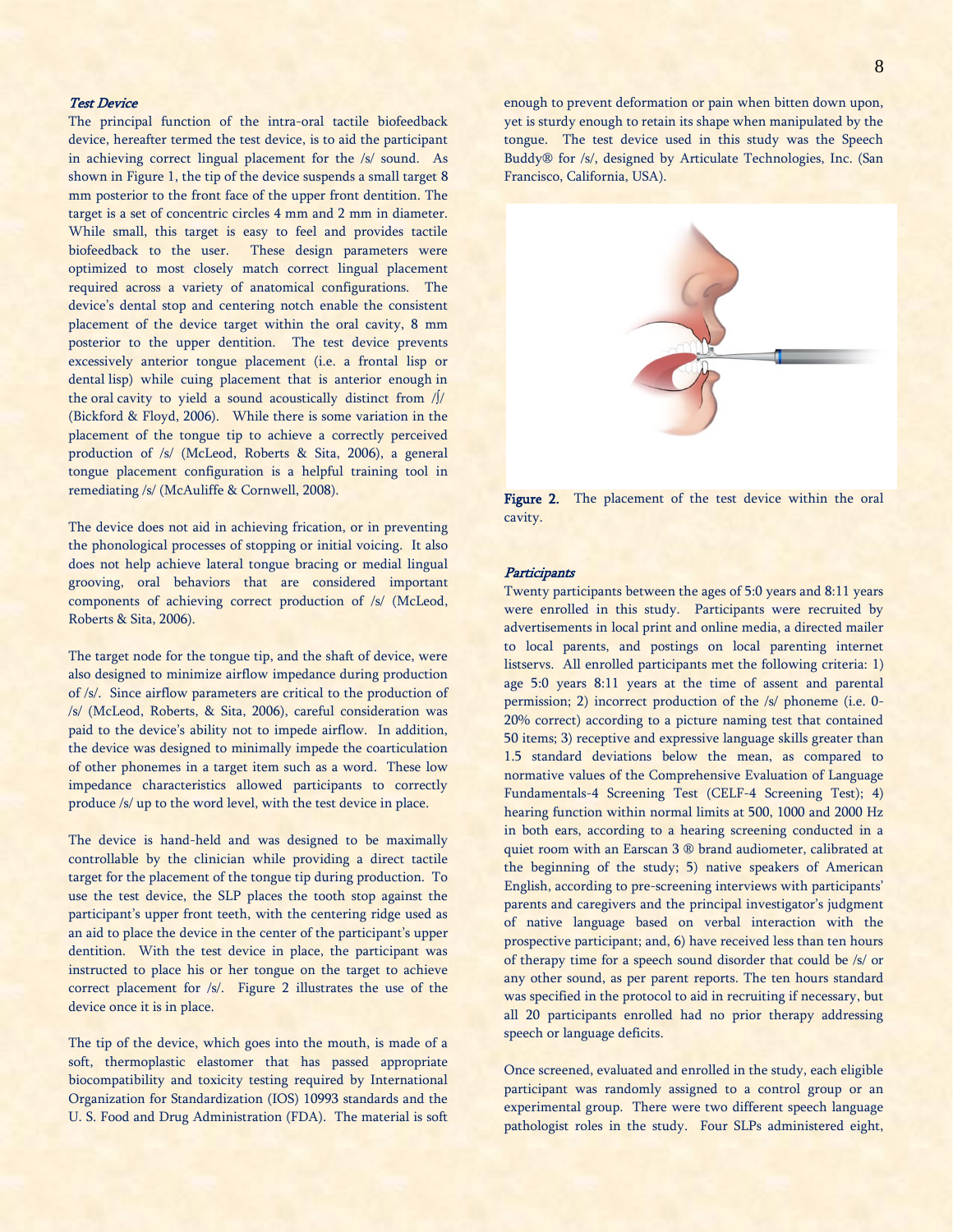cost-free therapy sessions to the subjects, while one separate SLP, who was blinded as to which group the participant was in, performed accuracy assessments. The control group  $(n = 10)$  was administered traditional methods of articulation therapy during the eight sessions, whereas the experimental group  $(n = 10)$  was administered intra-oral tactile biofeedback as its primary cuing modality during the eight sessions. In addition to the therapy sessions, accuracy assessments were obtained before and after treatment, as well as at three specific intervals during the therapy regimen. As opposed to the therapy sessions, the accuracy of each participant's production of /s/ was determined by a different, single evaluator who was blind to the participant's inclusion in either the control or experimental group. Neither the control nor the experimental group used the test device during the accuracy assessments, which enabled to evaluator to be blinded.

All assessment and therapy sessions were conducted at Open Lines Speech and Communication, PLLC, a private practice facility in New York City. The study and site were fully approved by The Copernicus Group Institutional Review Board (IRB), the study's governing IRB. The study protocol, randomization protocol, data collection methods and statistical analysis, data storage, data forms, consenting procedures and potential conflicts of interest were all reviewed by the governing IRB. In addition, all recruitment materials, including ads in local media outlets and internet parenting listservs, were approved by the governing IRB.

#### Enrollment Summary and Randomization

A total of 24 children were identified and screened but only 20 met the inclusion criteria listed above. All pre-screenings were conducted by the principal investigator over the telephone once the participant's parent or caregiver made initial contact. All baseline evaluations to determine ultimate eligibility and to gather baseline data for the participants were conducted by a New York State-licensed, ASHA-certified Ph.D.-level clinician with over ten years of clinical experience who also acted as the study's single-blind evaluator.

Upon enrollment, participants were randomly assigned to the control or experimental group using the envelope method. Prior to the initiation of the study, 20 envelopes were created that included a visible sequence number (#01 to #20) on the outside of the envelope. The envelopes were opened in sequential order of randomization requests. A third party without knowledge of the study was identified to disclose randomization assignments. Randomization was not statistically driven and included include ten "experimental group" determinations and ten "control" group determinations to achieve a one-to-one randomization ratio.

Of the 20 participants enrolled in the intent-to-treat population, 15 participants were included in the per-protocol analysis due to the following reasons: loss to follow up, loss of upper front dentition during the study, concurrent therapy disclosed postrandomization. Participants are divided among the control group  $(n = 7)$  and the experimental group  $(n = 8)$ . Table I summarizes participant characteristics.

Although study participants were required to have less than ten hours of previous speech therapy, all study participants had never received speech and/or language therapy in any form, targeting any deficit area. Prospective participants presenting with primarily phonologically based production errors were not excluded from participation; baseline accuracy of 0-20% was the only production-related inclusion criterion that determined. However, all enrolled participants presented with articulationbased production errors. There were no significant differences among the groups as to age, gender, raw score on the CELF-4 Screening Test (this test does not provide standard scores), pretreatment accuracy percentage, type of /s/ distortion (frontal versus lateral), and elapsed time between the first and last therapy sessions, and amount of previous therapy, as shown in Table 1.

## Description of the Eight Therapy Sessions

The goal of the therapy sessions was to administer nearly identical therapy to both the control and experimental group, with the exception being the fact that the experimental group used the test device, whereas the control group did not. The two groups received eight individual treatment sessions over a period of four to seven weeks. The study PI attempted to schedule two weekly sessions over four weeks. However, taking into account scheduling conflicts (e.g. vacation and illness), seven weeks was allotted to complete all eight sessions.

For both groups, each of the eight treatment sessions consisted of 45 total stimulus items, taking approximately 25 minutes to complete. The first five items trained auditory discrimination and asked the participant to discriminate between a correct versus incorrect production of /s/. The next six items trained were "warm-up" items with /s/ presented in isolation and in CV and VC syllables. After completing the "warm-up" items, the remaining 34 items trained /s/ in words in initial position (16 items), medial position (five items), and final position (13 items). These 34 stimulus items were used, randomly selected from a list of 140 total items (70 items in with /s/ in initial position, 15 items in medial position, 55 items in final position). Items were chosen to generally feature /s/ in stressed syllables and only as a singleton, and not in consonant clusters. Items were chosen to represent a wide range of vocalic and consonantal contexts. The total number of items trained was consistent for both test groups in all therapy sessions. Appendix A provides a sample therapy session, including randomized stimulus items.

The control group was treated according to a treatment manual which was developed according to phonetic-based practice principles stipulated in Van Riper (1978) and focusing primarily on phonetic placement cues. Each stimulus item began with phonetic placement techniques that described and visually illustrated to the participant correct placement. This was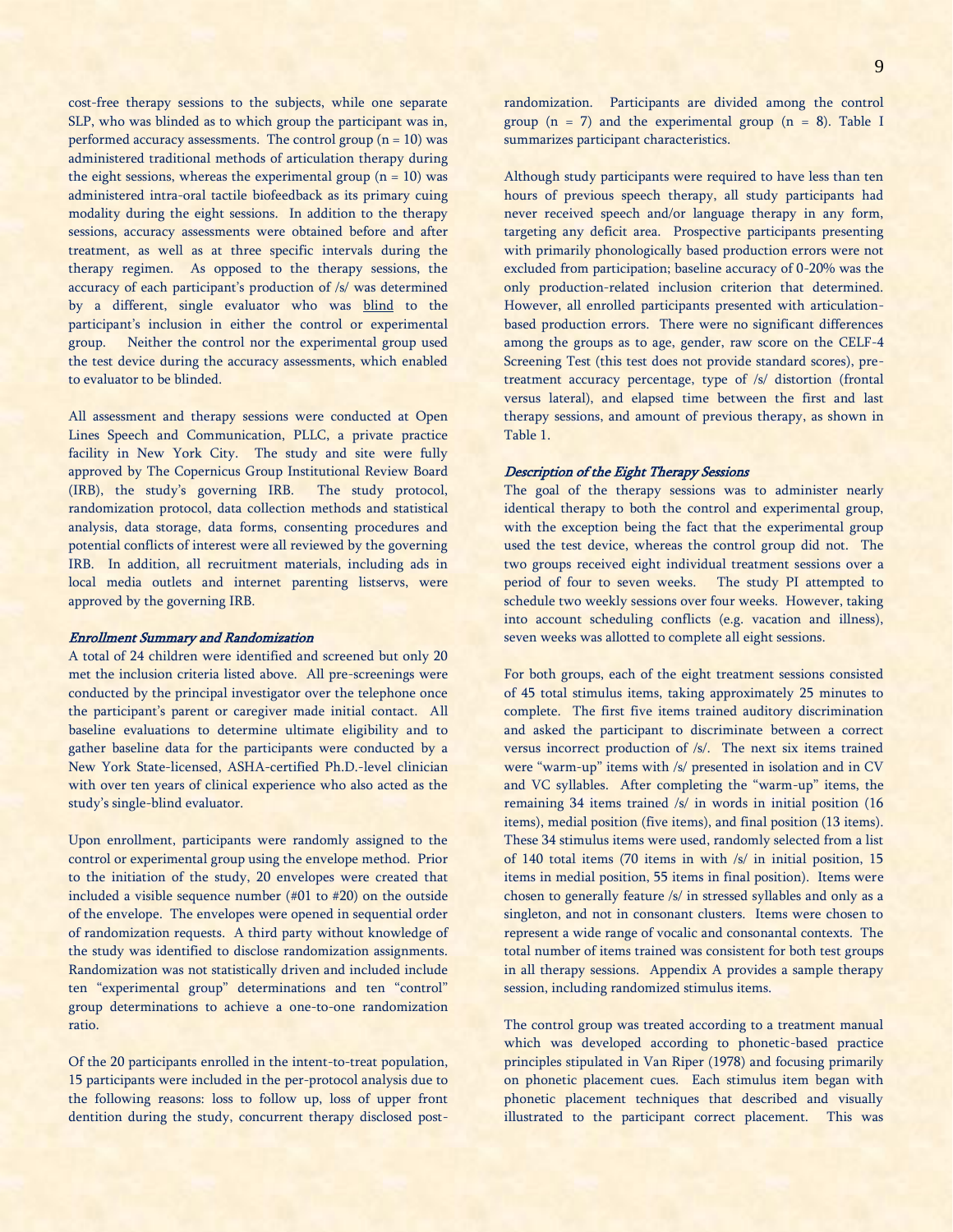|                                                       |                        | Control Group            |                                   |                               | <b>Experimental Group</b> |                            | Analysis          |                |                  |
|-------------------------------------------------------|------------------------|--------------------------|-----------------------------------|-------------------------------|---------------------------|----------------------------|-------------------|----------------|------------------|
| <b>Numerical Characteristics</b>                      | N                      | mean                     | <b>SD</b>                         | N                             | mean                      | <b>SD</b>                  | t                 | Df             | $\boldsymbol{p}$ |
| Age at Baseline (months)                              | 7<br>89.4<br>18.2<br>8 |                          |                                   | 76.6                          | 10.1                      | 1.7                        | 13                | 0.11           |                  |
| CELF-4 Screening Test <sup>a</sup>                    | 8<br>7<br>9.0<br>2.9   |                          |                                   | 7.0                           | 3.1                       | 1.3                        | 13                | 0.22           |                  |
| Baseline Accuracy (%)                                 | 7                      | 1.7                      | 4.5                               | 8                             | $\mathbf{0}$              | $\boldsymbol{0}$           | 1.07              | 13             | 0.30             |
| Time Between First and<br>Last Therapy Session (days) | 7<br>37.6<br>9.9       |                          | 8                                 | 32.5                          | 8.5                       | 1.1                        | 13                | 0.30           |                  |
| Prior Therapy (hours)                                 | 7                      | $\mathbf{0}$             | $\mathbf{0}$<br>8<br>$\mathbf{0}$ |                               |                           | $\mathbf{0}$               | 0.0               | 13             | 1                |
|                                                       |                        | Control Group            |                                   |                               | <b>Experimental Group</b> |                            | Analysis          |                |                  |
| <b>Binary Characteristics</b>                         | N                      | N with<br>characteristic | $\%$                              | N with<br>N<br>characteristic |                           | %                          |                   | $\overline{p}$ |                  |
| <b>Frontal Lisp</b>                                   | 7                      | 6                        | 85.7                              | 8                             | 8                         | 100.0<br>0.47 <sup>b</sup> |                   |                |                  |
| Male                                                  | 7                      | 3                        | 42.9                              | 8                             | 3                         | 37.5                       | 1.00 <sup>b</sup> |                |                  |

<sup>a</sup> Number above criterion score.

**b** Fisher's Exact Test, two tailed.

## Table 1. Characteristics of research participants.

followed by the clinician producing a model of the target sound in isolation. Sound discrimination was used to contrast the target sound with the participant's error production. After correct production of the target /s/ in isolation and discrimination of the target versus the error, practice was incorporated at the word level. In each session training was conducted at the isolation, syllable and word level according to the session description above.

Therapy in the experimental group proceeded according the treatment received by the control group, except that the primary cuing mechanism was intra-oral tactile biofeedback delivered by the test device. All "warm-up" items used the intra-oral tactile biofeedback device. In addition, every other item was trained with the intra-oral tactile biofeedback device, with 17 of the 34 total items trained with the device. Practice with the device at the isolation, syllable and word levels did not constrain movement of the speech articulators. As per the experimental group treatment manual, each child was provided with his or her own dedicated test device. After each production, the subject received immediate reinforcement from the study treating clinician on whether the production of /s/ in that item was correct or incorrect; and, if incorrect, what the primary reason for the misarticulation was (e.g. the tongue was misplaced between the teeth). Each clinician recorded whether a given item was correct or incorrect in the "therapy session log" document in each participant's trial binder. The recorded judgments of accuracy were *not* included in study assessments or data analyses reported below. After each session, clinicians were

instructed to thoroughly wash the test device using mild soap and water.

Each participant's progress through the study was tracked by the principal investigator using dedicated trial binders consisting of all relevant study information for each participant. Each binder consisted of: executed parent and student consent forms; eligibility checklist to ensure fidelity with study inclusion and exclusion criteria; all pre-treatment, during-treatment and posttreatment assessments; all therapy session logs; protocol deviation reports; narrative summaries describing events that may have had a material impact on study data; adverse event reports; device malfunction reports, and post-trial questionnaires (experimental group only). The PI conducted periodic treatment fidelity checks which included weekly reviews of all trial binders as well as periodic in-session observations and telephone conversations with study clinicians.

#### Assessments/Measures

All accuracy assessment data were collected by a single ASHAcertified, licensed, Ph.D.-level evaluator with over ten years of clinical experience. The evaluator was blind as to the participant's inclusion in either the experimental or control group. The baseline and final assessments were 50 word assessments whereas the during-treatment assessments consisted of 20 words.

The assessment stimulus items were comprised of a picturenaming test containing pictures of objects or basic actions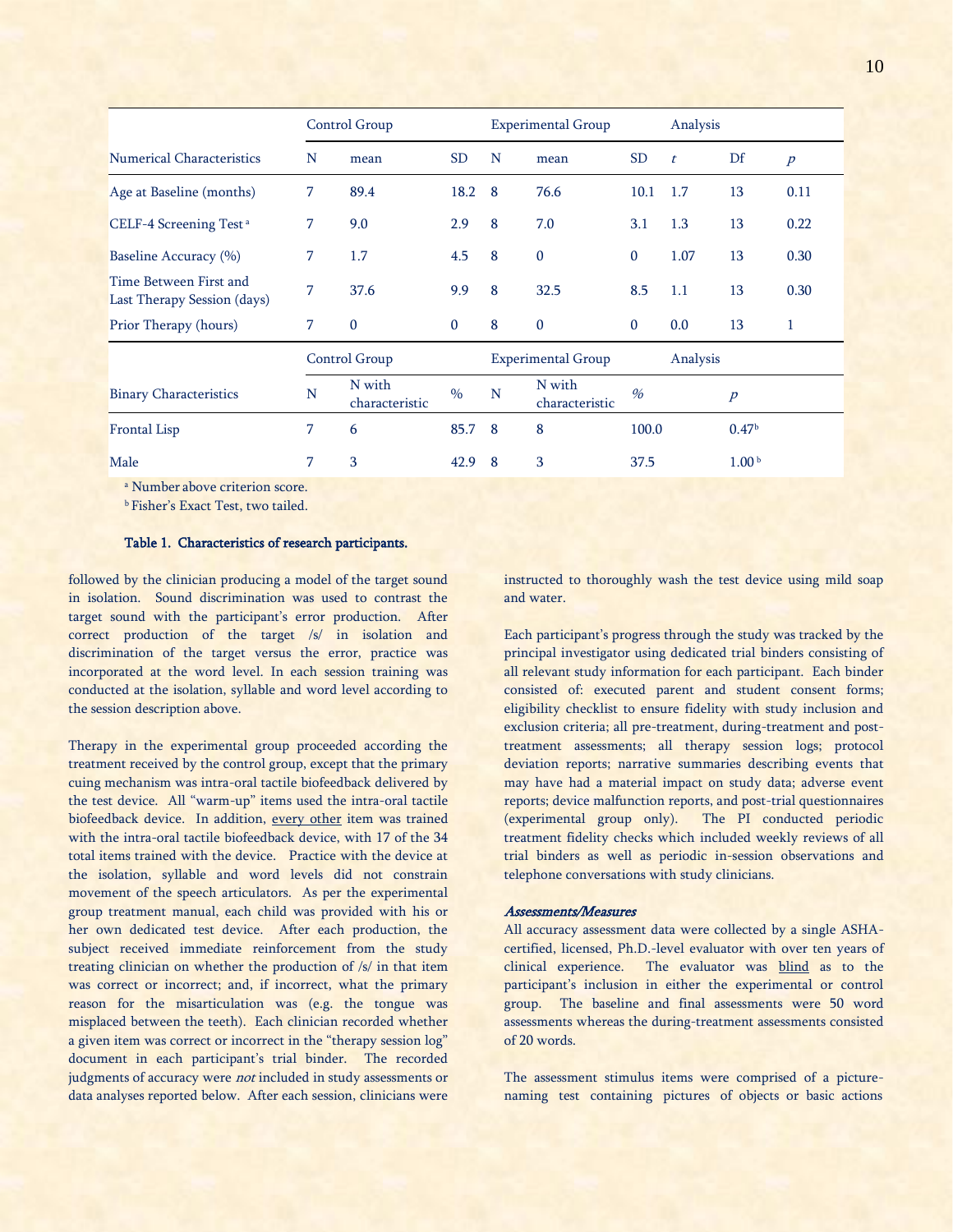containing /s/ in various words and in words-in-sentences, in various positions (initial, medial and final) and in various phonetic contexts. The same 50-word picture-naming test was used for the baseline assessment (the pre-treatment measure) and the final assessment (post-treatment measure). The duringtreatment measures consisted of three separate 20-word tests consisting of randomly selected words from a set of 60 words. 50 of these words were the same 50 words comprising the baseline and final assessments, with an additional ten words included. No assessment items were ever used as treatment items. A list of assessment battery stimulus items can be found in Appendix B. Each participant was seen individually in a quiet therapy room for all assessments. During assessments, each participant was required to name each picture individually and each target response was scored by the single-blind assessor as either correct or incorrect, and then recorded on carbon paper.

To establish the reliability of the study evaluator, additional testing was conducted. Reliability testing used audio and video recordings of study stimulus items. The audio recorder used was the microphone attached to a JVC Everio GZ-MS120BU brand digital camcorder. The microphone had an audio sampling rate of 40 kHz, considered adequate for recording the entire acoustic signal of /s/ (Kent & Read, 2002). To establish intra-rater reliability, the evaluator was asked to judge these recorded study items on two separate occasions, 14 days apart. The same set of items was used, although they were presented in different random orderings. Inter-rater reliability was assessed using this method, which compared the accuracy judgments of the study evaluator to those of another judge, an experienced academic researcher, clinician, and former head of a leading accredited graduate clinic.

In addition, a qualitative questionnaire was given to experimental group participants at the conclusion of treatment. The questionnaire compiled participant impressions of their use of the test device. Questions posed to participants included: whether participants enjoyed using the device, whether they found the device scary, painful or uncomfortable, and if they felt the device helped them to speak better.

#### Clinician Training

The therapy sessions were conducted by four New York Statelicensed and ASHA-certified speech-language pathologists, each with at least five years of clinical experience in treating speech sound disorders in a variety of clinical settings. The speechlanguage pathologists were trained on the relevant aspects of the study's protocol, on how to use the intra-oral tactile biofeedback device in therapy, how to conduct therapy sessions according to traditional methods of articulation therapy, and how to perform data collection for each study group. Each speech-language pathologist received a training manual so that the information could be consulted at a later date.

The dedicated training session consisted of a 30-minute presentation conducted by the study PI and was supported by 11

supports. Instructions were provided for number of items, types of cuing permitted for each experimental condition, and type of reinforcement to be used. Clinicians were instructed on the recording of data as to correct versus incorrect production from the participant for each item on carbon paper, though these data were not included in any formal analysis. In addition, this training session included a segment devoted to the study therapists practicing to use the test devices with each other. Cleaning and storage protocols were also covered in the training session.

#### Statistical Analysis

Analyses were conducted using SAS (Statistical Analysis Software), Version 9.2 (SAS Institute Inc., Cary, NC, USA, www.sas.com). Independent sample t-tests and Chi-square analyses were conducted as appropriate, to test for differences between experimental and control group participants on the demographic and clinical characteristics shown in Table I. A repeated-measures Analysis of Covariance (ANCOVA) was then conducted to understand the effect of treatment with the intraoral tactile biofeedback device on accuracy over time. Repeated-measures ANCOVA allows for both between-subject factors (in this case, treatment), and within-subject factors (in this study, time), to be tested. This statistical analysis allowed the authors to track improvements in performance among all participants with time, due to treatment, and to test treatmentspecific effects, and differences in the trajectories of improvement over time, between control and experimental group members, and thus allowed the authors to more confidently attribute improvements in production accuracy of /s/ to treatment received.

### **RESULTS**

The primary endpoint of the study, the determination of a response, or no response to therapy, was met  $(p < .004)$ , indicating that, analyzed as a group, the participants using the test device experienced a treatment response, whereas the control participants, as a group, did not. The secondary endpoint, a statistical difference  $(p < .05)$  between the control and experimental group at a 95% confidence interval, was not met  $(p = .08)$ . This indicates that the comparative improvement the experimental group experienced over the control group was statistically significant only to a 90% confidence interval, not the generally accepted standard of 95%.

Table 2 shows the raw data collected from the participants as well as the mean accuracy and standard deviation of each group at each time point. Figure 3 shows the graph of the mean accuracy at each time point.

As shown in Table 2 and Figure 3, the control and experimental groups showed similar baseline performance and response to untrained items at the first and second interim assessments; however, there is a change at subsequent probes. In addition, the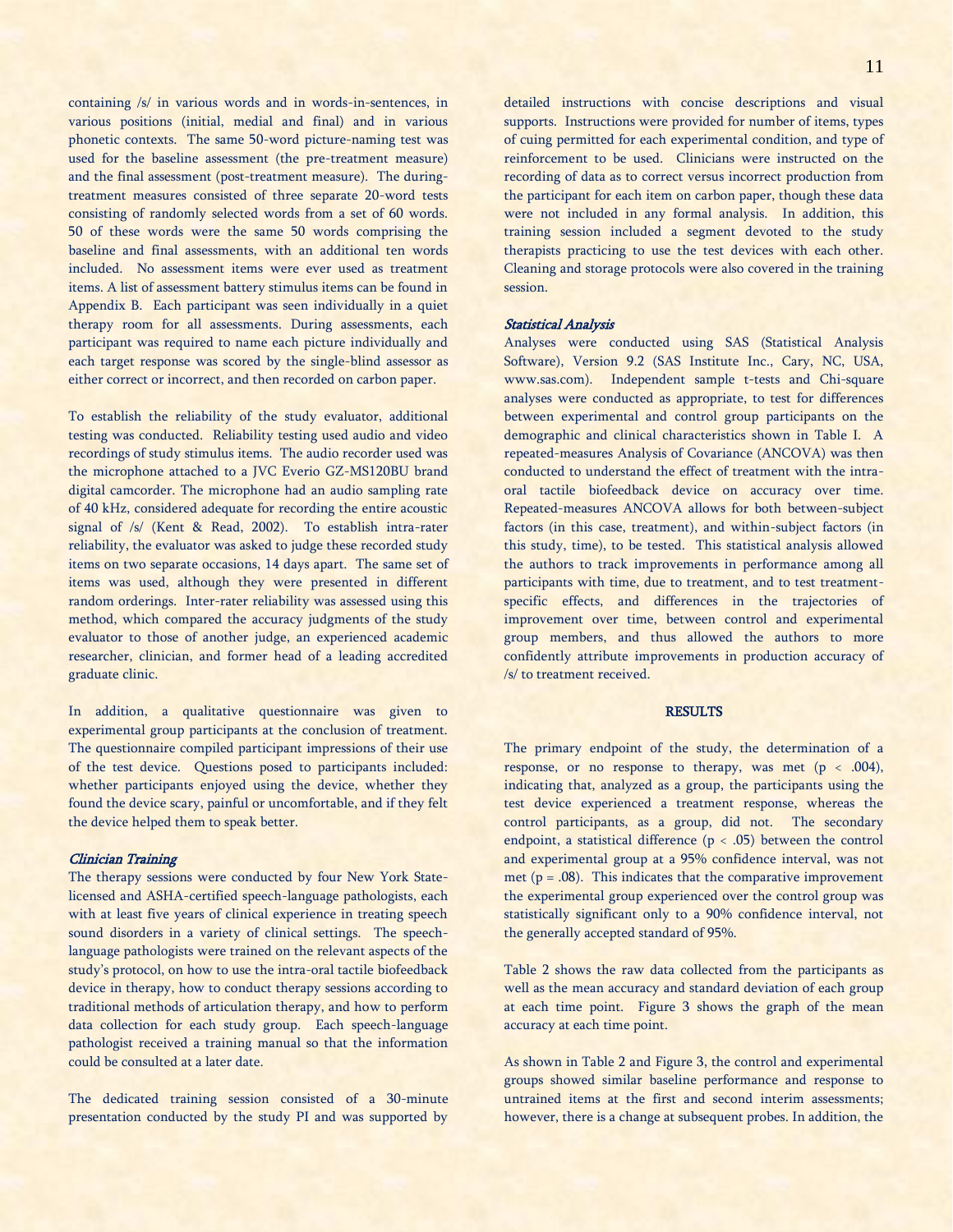| Subject        | <b>Baseline</b> | Interim #1   | Interim #2                | Interim #3   | Final        | Change       |
|----------------|-----------------|--------------|---------------------------|--------------|--------------|--------------|
|                |                 |              | <b>Experimental Group</b> |              |              |              |
| 01             | $0(0\%)$        | 2(10%)       | 5(25%)                    | 16 (80%)     | 37 (74%)     | (74%)        |
| 03             | $0(0\%)$        | 10 (50%)     | 17 (85%)                  | 19 (95%)     | 48 (96%)     | (96%)        |
| 0 <sub>5</sub> | $0(0\%)$        | 7(35%)       | 9(45%)                    | 16 (80%)     | 44 (88%)     | (88%)        |
| 07             | $0(0\%)$        | 10 (50%)     | 10 (50%)                  | 12 (60%)     | 37 (74%)     | (74%)        |
| 09             | $0(0\%)$        | $0(0\%)$     | $0(0\%)$                  | $0(0\%)$     | $0(0\%)$     | $(0\%)$      |
| 11             | $0(0\%)$        | $0(0\%)$     | $0(0\%)$                  | 17 (85%)     | 37 (74%)     | (74%)        |
| 14             | $0(0\%)$        | 16 (80%)     | N/A                       | 18 (90%)     | 44 (88%)     | (88%)        |
| 19             | $0(0\%)$        | 16 (80%)     | 20 (100%)                 | 20 (100%)    | 49 (98%)     | (98%)        |
| Mean % (SD)    | $0.0\% (0.0)$   | 38.1% (32.7) | 43.6% (38.9)              | 73.8% (32.2) | 74.0% (31.5) | 74.0% (31.5) |
|                |                 |              |                           |              |              |              |
|                |                 |              | <b>Control Group</b>      |              |              |              |
| 02             | $0(0\%)$        | 8 (40%)      | 10 (50%)                  | $10(50\%)$   | 14 (28%)     | (28%)        |
| 06             | $0(0\%)$        | 15 (75%)     | 20 (100%)                 | 20 (100%)    | 50 (100%)    | $(100\%)$    |
| 12             | $0(0\%)$        | $0(0\%)$     | $0(0\%)$                  | 1(5%)        | $0(0\%)$     | $(0\%)$      |
| 15             | $0(0\%)$        | $0(90\%)$    | $0(0\%)$                  | $0(0\%)$     | $0(0\%)$     | $(0\%)$      |
| 16             | 6(12%)          | N/A          | N/A                       | 11 (55%)     | 45 (90%)     | (78%)        |
| 17             | $0(0\%)$        | $0(0\%)$     | $0(0\%)$                  | $0(0\%)$     | $0(0\%)$     | $(0\%)$      |
| 18             | $0(0\%)$        | 20 (100%)    | 20 (100%)                 | 20 (100%)    | 50 (100%)    | $(100\%)$    |
| Mean % (SD)    | $1.7\%$ (4.5)   | 35.8% (42.1) | 41.7% (47.6)              | 44.3% (44.4) | 45.4% (49.1) | 43.7% (47.4) |

Table 2. Data set of assessment accuracy: number correct (percentage correct).

|                           |   | Response    | No Response |
|---------------------------|---|-------------|-------------|
| <b>Experimental Group</b> |   | 7(87.5%)    | $1(12.5\%)$ |
| Control Group             | - | $3(42.8\%)$ | $4(57.1\%)$ |

Table 3. Response using threshold of 70% accuracy.

experimental group demonstrated increased response accuracy, while the control group plateaued. The control group showed minimal improvement in probe testing after the second interim assessment. However, the experimental group showed a continued increase in mean accuracy after the first half of treatment, as measured by the third assessment and the final assessment. The change in accuracy from the baseline to the final assessment was greater for the experimental group (mean = 74.0%, S.D. = 31.5,  $n = 8$ ) than for the control group (mean = 43.7%, S.D 47.4, n =7). Variance in treatment response within the control group was considerable due to the inconsistent and binary pattern of response rate; three subjects showed a measurable treatment response, whereas four showed no measurable treatment response.

## Statistical Analysis

The primary hypothesis was tested using a one-way repeatedmeasures ANCOVA to compare performance over time for the experimental group versus the control group to determine the effect of the intra-oral tactile biofeedback therapy. Performance at baseline was the covariate. There was a significant interaction between time and group,  $F(3,35) = 5.46$ ,  $p = .004$ , showing that the experimental group demonstrated a significant response, while the control group did not.

Post hoc comparisons between different group-time conditions showed that the experimental group performed significantly better at the final assessment and third interim assessment than at the first interim assessment (t = 3.99, p < .001, t = 3.97, p < .001, respectively). Additionally, the experimental group also performed significantly better at final assessment and third interim assessment than at the second interim assessment  $(t =$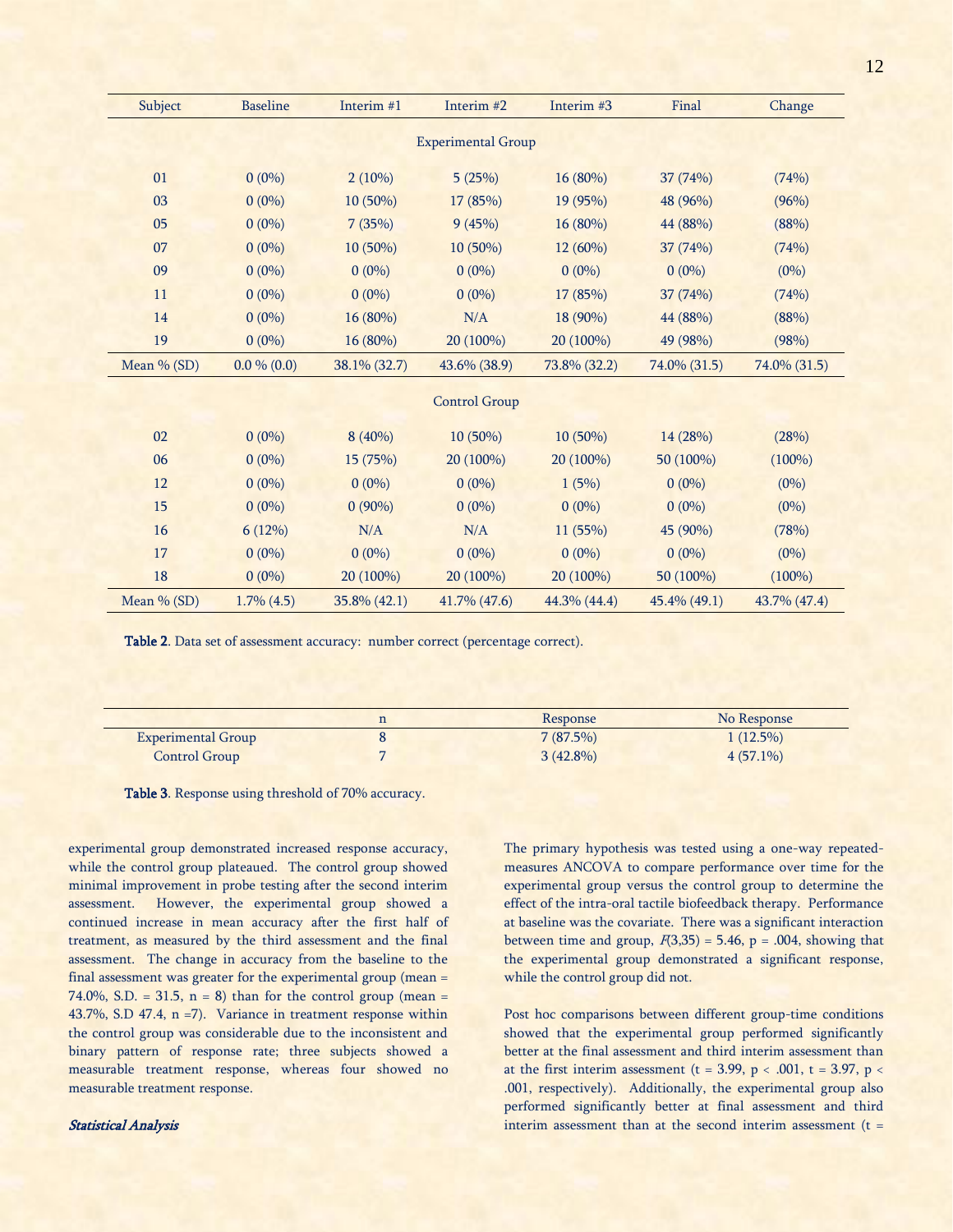2.96,  $p = .006$ ,  $t = 2.94$ ,  $p = .006$ , respectively). No other post-hoc comparisons between different time and group combinations were statistically significant.

A two sample t-test was used to examine the secondary hypothesis of the difference between the control and experimental group. A one sided t-test was used and assumed equal variances between the groups. At  $\alpha$  = .05 the change was not statistically significant ( $p > .05$ ) with  $t = 1.48$  and  $p = .08$ , while a significant response was generated using  $\alpha = .10$ , indicating a trend finding.

In addition to the per-protocol analysis, an additional analysis was performed on the intent-to-treat population of  $n = 20$ , using the method of last measured observation carried forward for the additional five participants using the same statistical methods outlined above. The results also yielded a similar, insignificant response for  $\alpha$  = .05 with t = 1.52 and p = .07.



Figure 3. Mean accuracy of production of /s/ at each time point.

#### Rater Reliability Results

Intra-rater correspondence among the recorded study stimulus items was 95%. Inter-rater correspondence among the items was 94%. According to the standards in the field set by McCauley and Swisher (1984), these reliability measures were in the acceptable range and suggest the study blinded evaluator was a reliable judge of correct versus incorrect /s/ production.

## Post-Trial Questionnaire Results

The post-trial questionnaire showed that all of the participants had no adverse reactions to the device, there were no device malfunctions, and no participants found the tool uncomfortable or painful. One participant reported not to have enjoyed using the device.

## **DISCUSSION**

The results of this investigation suggest that the addition of an intra-oral tactile biofeedback device enabled significant gains across the short-duration treatment period and support the test device's use as a viable treatment option in articulation therapy. Results of qualitative participant questionnaires also showed that none of the experimental group participants reported that the device was painful, uncomfortable or scary. This further suggests that the current embodiment of the intra-oral tactile biofeedback device has the potential to be a generally welltolerated clinical tool by neurotypical children. In addition, all study subjects were naïve to treatment at enrollment. Generally, the inclusion of treatment-naïve subjects in behavioral research eliminates the effect of prior treatment on observed results (He, Deng, Li, Chen, Jiang, Wang, Huang, Collier, Gong, Ma, Zhang & Li, 2012). This would lend support to the assertion that the changes observed in subjects' accuracy of /s/ production in this study were directly due to the therapy they received.

The results reported above show that participants can be identified as responders and non-responders. Table 3 shows responders and non-responders, using a threshold of 70% production accuracy on the pre-treatment vs. post-treatment assessments, based from a 70-80% performance criteria accuracy range identified by Van Riper and Emerick (1984). The consistency of the experimental group's treatment response provides further evidence of the utility of biofeedback approaches in treating articulation disorders. Seven out of eight participants in the experimental group were identified as responders, and one participant with 0% accuracy at final assessment was deemed a non-responder. Conversely, in the control group, only three out of seven participants were identified as responders with the remaining four showing little to no response. There were no baseline or otherwise measured clinical characteristics that could distinguish the non-responders in either group. This rate of non-response of 43% grossly corresponds to the 28% rate of non-response observed by Jacoby et al (2002).

For the three responders in the control group, traditional methods of articulation therapy may have been all these children needed to learn and habituate correct /s/. For the other four non-responders, either traditional methods were not adequate to achieve a learning breakthrough, or more time in therapy was required. In either case, that seven of eight experimental group participants responded to treatment in this short-duration therapy regimen would suggest that having access to all potentially useful sensory components for learning (i.e. including the tactile component) may increase the chances that a short-duration therapy program would be effective.

Despite their consistent misarticulations of /s/, at the outset of treatment all study participants were able to achieve the necessary sibilant frication for /s/ and no participant manifested any commonly described phonological process (e.g. stopping). Therefore, all participants' attempted productions of /s/ were realized as incorrect lingual placement within the oral cavity. For both experimental conditions, according to each group's treatment manual, the focus of therapy was on training correct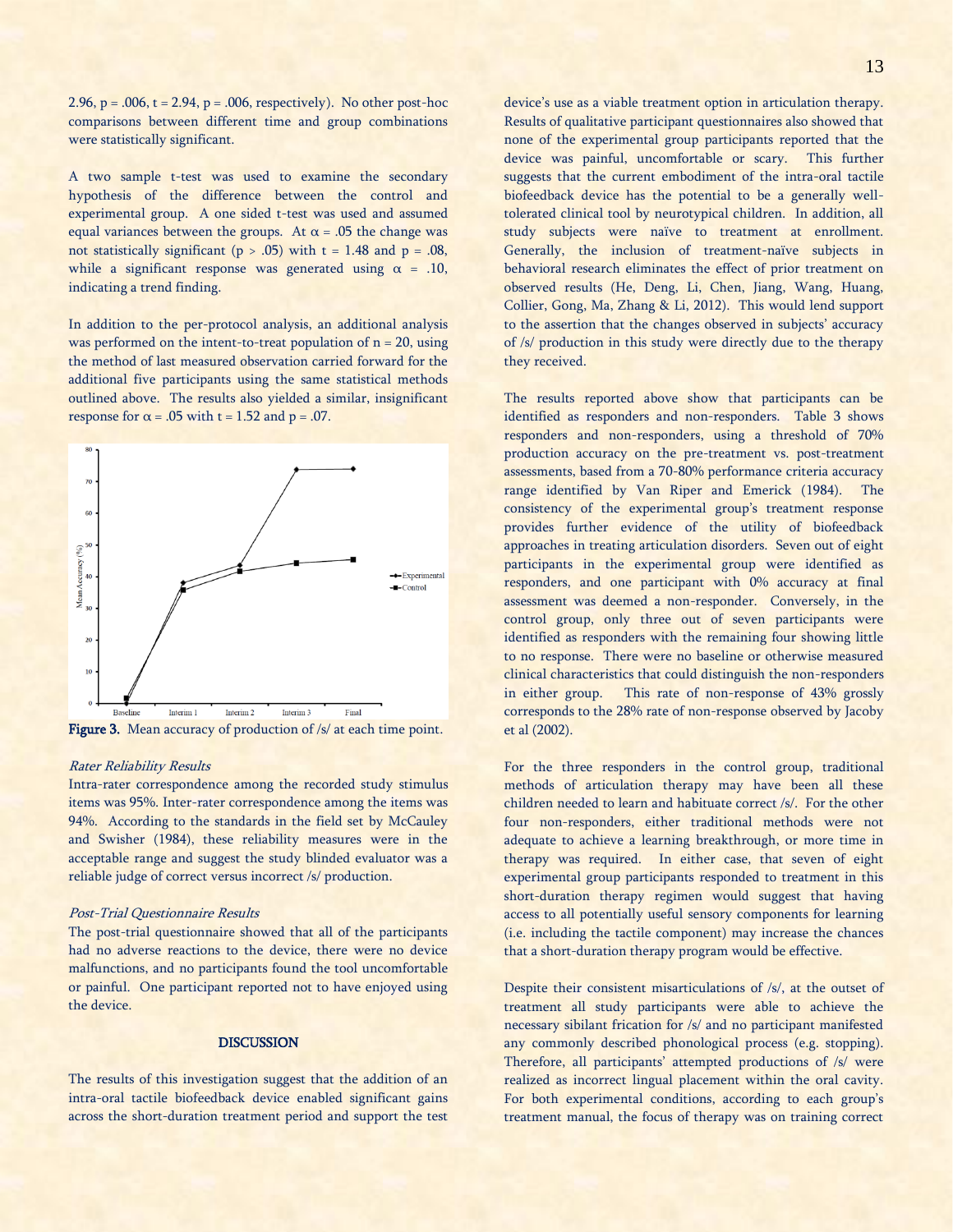oral configuration, and differentiating participants' trained, correct realizations of /s/ versus previous, incorrect realizations of /s/. The treatment gains achieved by control group participants can be attributed to the effectiveness of traditional methods in achieving clinical gains. Given that the experimental group's primary cuing method was intra-oral tactile biofeedback, the treatment gains achieved by the experimental group can be attributed to the ability of the device to position the tongue tip in the correct region of the oral cavity while simultaneously not impeding the airflow necessary to achieve frication for /s/. Verbal directions were used to enhance the salience of the new, correct oral configuration for /s/. In addition, cues were used to aid the participants in auditorily discriminating correct and incorrect acoustic realizations of /s/. While these techniques are hallmarks of traditional methods of articulation therapy (Van Riper & Emerick, 1984), the primary learning modality in the experimental group was tactile biofeedback delivered via the test device.

The results reported above also provide preliminary evidence supporting the therapeutic corollary to the somatosensory feedback mechanism described in experiments involving normal control adults not presenting with speech sound deficits (Champoux, Shiller & Zatorre, 2011; Gick & Derrick, 2009; Tremblay, Shiller & Ostry, 2003). In addition, these results provide further clinical support of the validity of a distinct somatosensory input in psycholinguistic models of speech production, such as Guenther's DIVA model. The results also seem to corroborate suggestions by Ghosh et al (2010) that given the precision required to produce sibilant fricatives, this class of speech sounds may be especially appropriate targets for therapy involving somatosensory feedback.

Despite these apparent strengths and the significant findings with respect to the study's first hypothesis, the inclusion of additional subjects may have resulted in a significant (e.g.  $p <$ .05) finding for the study's secondary hypothesis. The study was limited by the cost of study personnel and the inclusion of treatment-naïve participants, which significantly extended the study's recruitment calendar. Absent these constraints, the enrollment of an additional eight to ten participants may have made the results more definitive.

As per the description of study participants above, this study included only pediatric participants whose language and hearing functions were determined to be within normal limits. The data obtained would apply to those children who present with a similar cognitive, language and hearing profile. Additional studies are required to determine whether these results can be applied to those with hearing impairments, concomitant language disorders or cognitive impairments.

This study was designed to examine the effect of intra-oral tactile biofeedback in treating solely misarticulated /s/. No other speech errors in participants' speech sound systems were systematically assessed or treated. For this reason, a standardized assessment that may have revealed severity of involvement and level of stimulability for the production of /s/ was not included in the study's assessment battery. While the majority of participants presented with /s/ as their sole misarticulated phoneme, the lack of attention to the participants' other potential treatment needs would suggest the results obtained may not be generalized to treatment outcomes targeting the child's whole speech sound system.

Traditional methods of articulation therapy were selected as the treatment control for this study. This was due to traditional methods' comparative advantage in achieving favorable treatment outcomes in treating /s/ (Powell, Elbert, Miccio, Strike-Roussos & Brasseur, 1998). In addition, the authors felt that the use of the test device for /s/ was most complementary with traditional methods, rather than, for example, phonological approaches. In contrast, other studies have found that phonological therapy approaches are comparatively effective (e.g. Pamplona, Ysunza & Espinosa, 1999). The results obtained in this study would not bear upon this apparent discrepancy and are best interpreted as preliminary evidence supporting tactile biofeedback in itself, rather than evidence supporting tactile biofeedback in lieu of a particular leading treatment methodology.

This is a preliminary study designed to examine the clinical utility of an intra-oral tactile biofeedback device in remediating misarticulation of the /s/ phoneme in a cohort of neurotypical, hearing children. The results reported above were achieved in a short duration therapy period and suggest that intra-oral tactile biofeedback has the potential to reduce the expected time required to treat misarticulated /s/. In closing, it is worth noting that the majority of pediatric speech sound disorders may be effectively and efficiently treated by traditional methods of articulation therapy (Powell et al, 1998). However, a significant number of pediatric subjects remain resistant to treatment despite the use of these traditional approaches (e.g. 28% of preschool and school-age children, according to Jacoby et al, 2002). The results obtained in this study provide evidence for intra-oral tactile biofeedback as a cost-effective alternative to traditional approaches to articulation therapy, when such approaches have previously failed to achieve desired clinical results.

#### ACKNOWLEDGMENTS

The authors wish to thank: Dr. Dennis Ruscello, for his mentorship and for reviewing drafts of the manuscript; Dr. Tara McAllister Byun for reviewing drafts of the manuscript; and, Dr. John Bernthal for his guidance in determining appropriate study design. The authors would also like to thank the study clinicians, Sandi Chmielewski, M.S. CCC-SLP, Carol Ferrone, Ph.D. CCC-SLP, Renee Fisher, M.S., CCC-SLP, and Melanie Yukov, M.S. CCC-SLP, and to Genise Burnett, research assistant to the first author. The study was sponsored by Articulate Technologies, Inc. The Copernicus Group IRB oversaw the ethical handling of participants and quality of data collection and analysis.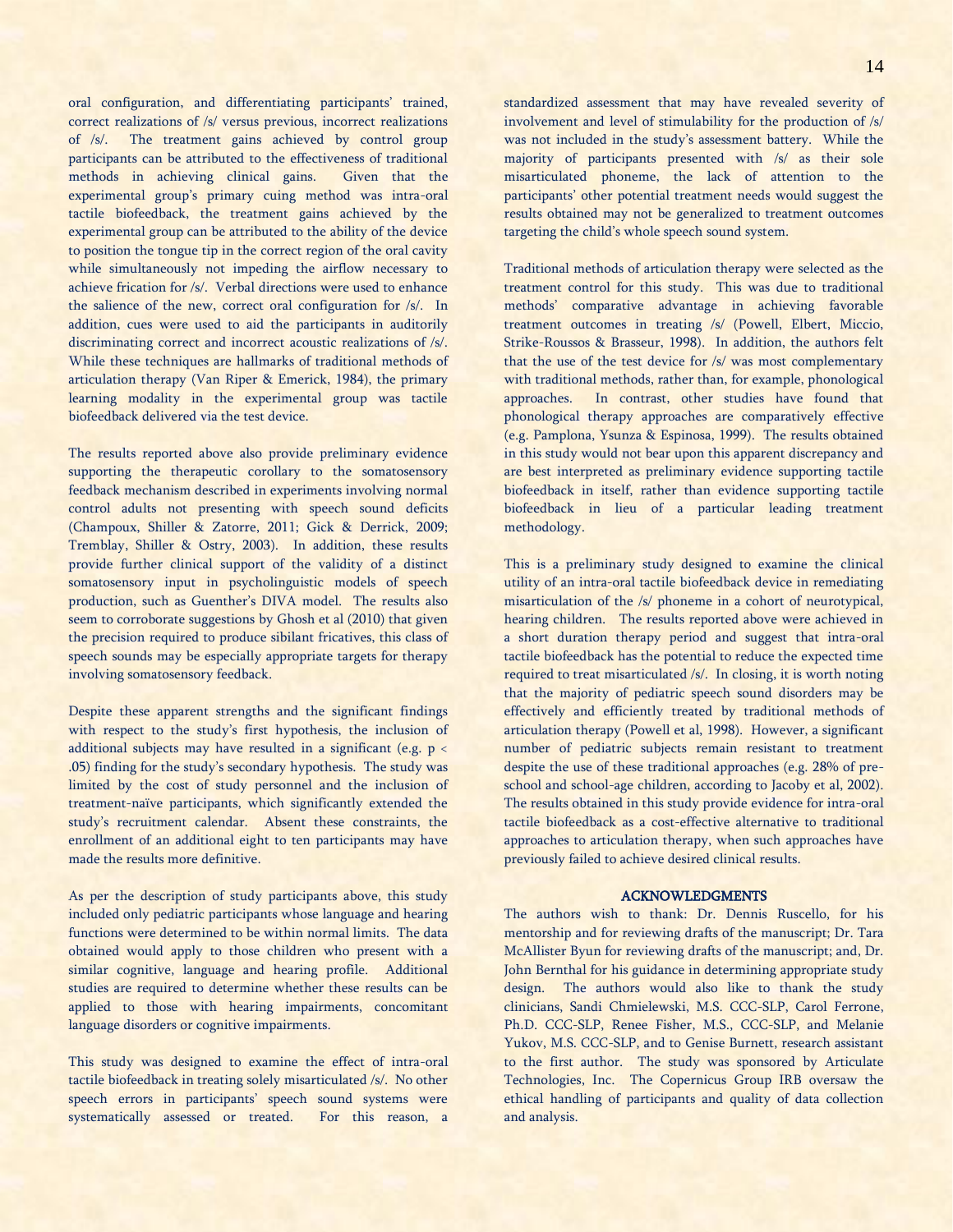## **CORRESPONDENCE**

[gordy@articulatetech.com](mailto:gordy@articulatetech.com) mschesin@gmail.com

## DECLARATION OF INTEREST

The Copernicus Group IRB monitored the study to ensure that there were no conflicts of interest that would jeopardize subject enrollment, data collection, and data analysis. The first author is co-founder and Chief Scientific Officer of Articulate Technologies, Inc. and is compensated on a part-time, consultant, fee-for-service basis, and by an equity stake in the company. The statistical analysis was performed by the second author, an independent consultant, who does not have a financial interest in the study sponsor.

## **REFERENCES**

- Almost, D., & Rosenbaum, P. (2000). Effectiveness of intervention for phonological disorders: a randomized controlled trial. Developmental Medicine & Child Neurology, 40, 319-325.
- American Speech-Language-Hearing Association (2008). Evidence-Based practice (EBP). website: www.asha.org/members/ebp
- Bacsfalvi, P., & Bernhardt B. M. (2011). Long-term outcomes of speech therapy for seven adolescents with visual feedback technologies: ultrasound and electropalatography. Clinical Linguistics & Phonetics, 25, 1034-43.
- Bernhardt, B., Gick, B., Bacsfalvi, P., & Adler-Bock, M. (2005). Ultrasound in speech therapy with adolescents and adults. Clinical Linguistics and Phonetics, 19, 605-617.
- Bernhardt, B., Gick, B. Bacsfalvi, P. & Ashdown, J. (2003). Speech habilitation of hard of hearing adolescents using electropalatography and ultrasound as evaluated by trained listeners. Clinical Linguistics and Phonetics. 17, 199-217.
- Bernthal, J. E., Bankson, N. W., & Flipsen, P. (2009). Articulation and Phonological Disorders: Speech Sound Disorders in Children. Boston, MA: Pearson.
- Bickford, A.C. & Floyd, R. (2006), Articulatory Phonetics: Tools for Analyzing the World's Languages. Austin, TX: SIL International.
- Bleile, K. M. (2004). Manual of Articulation and Phonological Disorders: Infancy through Adulthood. Clifton Park, NY: Thomson/Delmar Learning.
- Broen, P. A., & Westman, M. J. (1990). Project parent: a preschool speech program implemented by parents. Journal of Speech and Hearing Disorders, 55, 495-502.
- Byun, T. M., & Hitchcock, E. R. (2012). Investigating the use of traditional and spectral biofeedback approaches to intervention for /e/ misarticulation. American Journal of Speech-Language Pathology, 21, 207-221.
- Carter, P., & Edwards, S., (2004). EPG therapy for children with long-standing speech disorders: predictions and

outcomes. Clinical Linguistics and Phonetics, 18, 359- 372.

- Champoux, F., Shiller, D. F., & Zatorre, R. J. (2011). Feel what you say: an auditory effect on somatosensory perception. PLoS ONE 6(8). e22829. doi:10.1371/journal.pone.0022829.
- Clark, C. E., Schwarz, I. E., & Blakeley, R.W. (1993). The removable R-appliance as a practice device to facilitate correct production of /r/. American Journal of Speech-Language Pathology, 2, 84-92.
- Crowe Hall, B. J. (1991). Attitudes of fourth and sixth graders toward peers with mild articulation disorders. Language Speech and Hearing Services in Schools, 22, 334-340.
- Dickson, K., Marshall, M., Boyle, J., McCartney, E., O'Hare, A., & Forbes, J. (2009). Cost analysis of direct versus indirect and individual versus group modes of manualbased speech-and-language therapy for primary school-age children with primary language impairment. International Journal of Communication Disorders, 44, 369-381.
- Eiserman, W. D., McCoun, M., & Escobar, C. M. (1990). A costeffectiveness analysis to two alternative program models for serving speech-disordered preschoolers. Journal of Early Intervention, 14, 297-317.
- Ghosh, S. S., Matthies, M. L., Maas, E., Hanson, A., Tiede, M., Menard, L., Guenther, F. H., Lane, H., & Perkell, J. S. (2010). An investigation of the relation between sibilant production and somatosensory auditory acuity. Journal of the Acoustic Society of America, 5, 3079- 3087.
- Gibbon, F.E. & Hardcastle, W.J. (1987). Articulatory description and treatment of 'lateral /s/' using electropalatography: a case study, British Journal of Disorders of Communication, 22, 203-217.
- Gick, B. & Derrick, D. (2009). Aero-tactile integration in speech perception. Nature, 462, 502-504.
- Gierut J.A. (1998). Natural domains of cyclicity in phonological acquisition. Clinical Linguistics and Phonetics, 12, 481- 499.
- Guenther, F. H., & Vladusich, T. (2012). A neural theory of speech acquisition and production. *Journal of* Neurolinguistics, 25, 408-422.
- He, Z., Deng, M., Li, Z., Chen, L., Jiang, Q., Wang, C., Huang, D., Collier, A., Gong, Q., Ma, N., Zhang, T., & Li, T. (2012). Aberrant intrinsic brain activity and cognitive deficit in first episode treatment-naïve patients with schizophrenia, Psychological Medicine, 10, 1-12.
- Jacoby, G., Lee, L., Kummer, A., Levin, K., & Creaghead, N. (2002). The number of individual treatment units necessary to facilitate functional communication to improvements in the speech and language of young children. American Journal of Speech-Language Pathology, 11, 370-380.
- Katz, W. F., Bharadwaj, S. V., & Carstens, B. (1999). Electromagnetic articulography treatment for an adult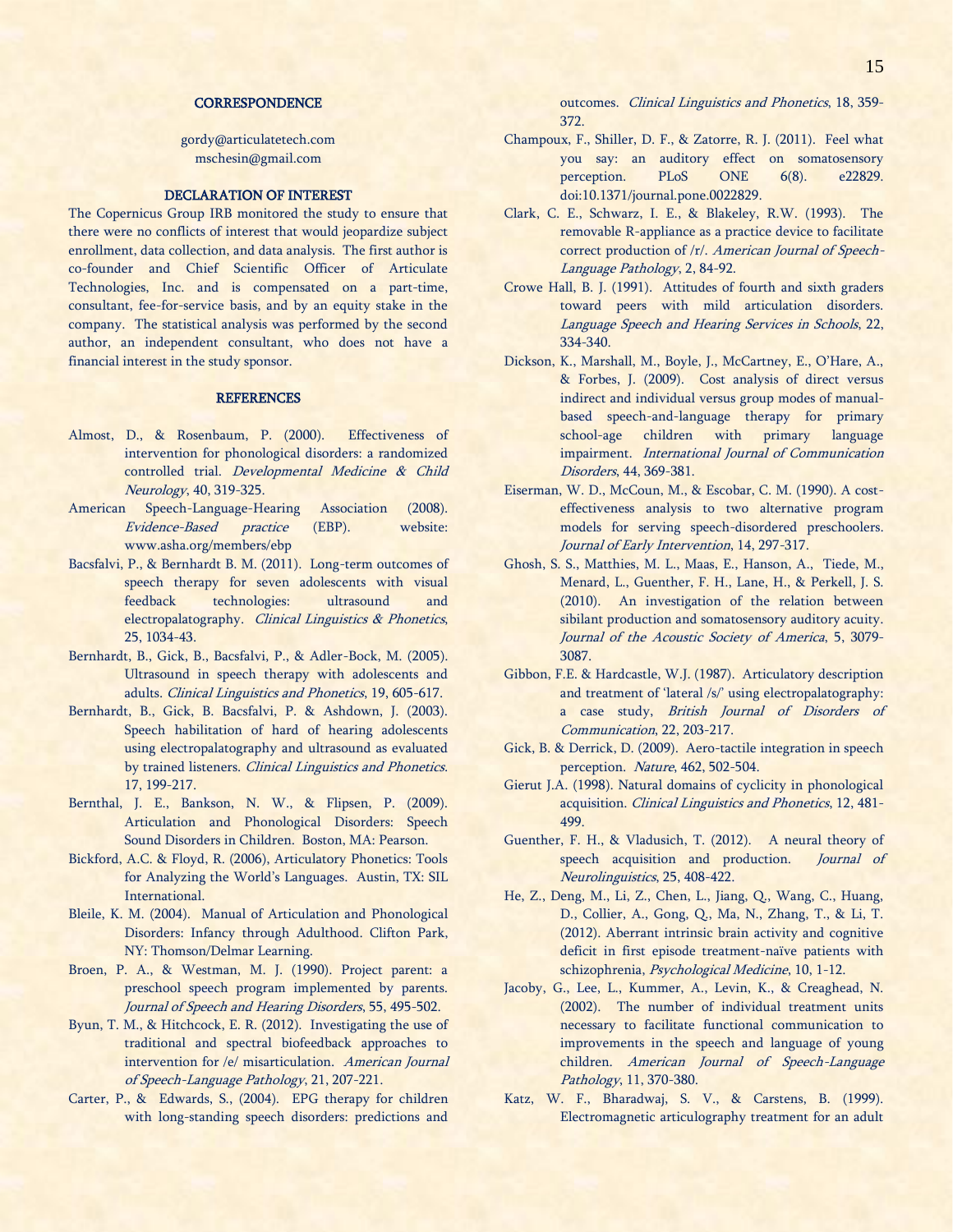with Broca's Aphasia and Apraxia of Speech, Journal of Speech, Language and Hearing Research, 42, 1355- 1366.

- Kent, R. D. (1997). The Speech Sciences. San Diego, CA: Singular Publishing Group, Inc.
- Kent, R. D., & Read, C. (2002). Acoustic analysis of speech. San Diego, CA: Singular Thomsen Learning.
- Klein, E. S. (1996). Phonological/Traditional approaches to articulation therapy: a retrospective group comparison. Language, Speech and Hearing Services in Schools, 27, 413-323.
- Lee, A. S., Law, J., & Gibbon, F. E. (2009). Electropalatography for articulation disorders associated with cleft palate. Cochrane Database of Systematic Reviews, 8, CD006854.
- Major, E. M., & Bernhardt, B. H. (1998). Metaphonological skills of children with phonological disorders before and after phonological and metaphonological intervention. International Journal of Language & Communication Disorders, 1998, 413-444.
- McCauley, R. J. & Swisher, L. (1984). Psychometric review of language and articulation tests for preschool children. Journal of Speech and Hearing Disorders, 49, 34-42.
- McLeod, S., Roberts, A., & Sita, J. (2006). Tongue/palate contact for the production of /s/ and /z/. *Clinical Linguistics*  $\&$ Phonetics, 51-66.
- Nasir, S., & Ostry, B. (2006). Somatosensory precision in speech production. Current Biology, 16,1918-1923.
- Overby, M., Carrell, T., & Bernthal, J. (2007). Teachers' perception of students with speech sound disorders: a quantitative and qualitative analysis. Language Speech and Hearing Services in Schools, 38, 327-341.
- Pamplona, M. C., Ysunza, A., & Espinosa, J. (1999). A comparative trial of two modalities of speech intervention for compensatory articulation in cleft palate children, phonologic approach versus articulatory approach. International Journal of Pediatric Otolaryngology, 49, 21-26.
- Powell, T. W., Elbert, M., Miccio, A. W., Strike-Roussos, C., & Brasseur, J. (1998). Facilitating [s] production in young children: an experimental evaluation of motoric and conceptual treatment approaches. Clinical Linguistics & Phonetics, 12, 127-146.
- Rubens, R.J. (2000), Redefining the survival of the fittest: communication disorders in the 21<sup>st</sup> Century. Laryngoscope, 110, 241-245.
- Ruscello, D. M. (1995). Speech appliances in the treatment of phonological disorders. Journal of Communication Disorders, 28, 331-353.
- Rvachew, S., & Nowak, M. (2001). The effect of target-selection strategy of phonological learning. Journal of Speech, Language, and Hearing Research, 44, 610-623.
- Semel, E., Wiig, E. H., & Secord, W. A. (2004). Clinical evaluation of language fundamentals, fourth edition— Screening test (CELF-4 screening test). Toronto,

Canada: The Psychological Corporation/A Harcourt Assessment Company.

- Shriberg, L.D. & Kwiatkowski, J. (1994). Developmental phonological disorders I: clinical profile. Journal of Speech and Hearing Research, 37, 1100-1126.
- Shuster, L. I., Ruscello, D. M., & Toth, A. R. (1995). The use of visual feedback to elicit correct /r/. American Journal of Speech-Language Pathology, 4, 37-45.
- Tremblay, S., Shiller, D. M., & Ostry, D. J. (2003). Somatosensory basis of speech production. Nature, 866-869.
- Tyler, A. A., & Lewis, K. E. (2005). Relationships among consistency/variability and other phonological measures over time. Topics in Language Disorders, 25, 243-253.
- Van Riper, C. (1978). Speech Correction: Principles and Methods. Englewood Cliffs, NJ: Prentice-Hall.
- Van Riper, C., & Emerick, L. (1984). Speech Correction: An Introduction to Speech Pathology and Audiology. Englewood Cliffs, NJ: Prentice-Hall, 1984
- Wong, M. N., Murdoch, B. E., & Whelan, B. (2010). Kinematic analysis of lingual function in dysarthric speakers with Parkinson's disease: an electromagnetic articulograph study. Journal of Medical Speech-Language Pathology, 12, 414-425.
- Wulf, G. (2007), Attentional focus and motor learning: A review of 10 years of research. E-journal Bewegung und Training, 1, 4-11.

## AUTHOR INFORMATION

Gordy Rogers, M.S. CCC-SLP holds a B.A. in linguistics (Yale University) and an M.S. in speech-language pathology (Teachers College Columbia University). He is clinical founder and Chief Scientific Officer of Articulate Technologies, Inc., the developer of the Speech Buddies system for treating speech sound disorders. In addition, Mr. Rogers is owner of Village Speech Solutions, PLLC, a private practice focusing on speech sound disorders and based in New York City. Mr. Rogers is a frequent contributor to industry-related conferences and publications.

Megan Chesin is a Postdoctoral Research Fellow at Columbia University/New York State Psychiatric Institute, Department of Psychiatry, Molecular Imaging and Neuropathology Division. Her research interests include modeling and testing pathways to psychopathology and adapting and testing treatments for depressed and other clinical populations. She employs path analyses and generalized linear mixed models.

©2013 by Gordy Rogers and Megan S. Chesin.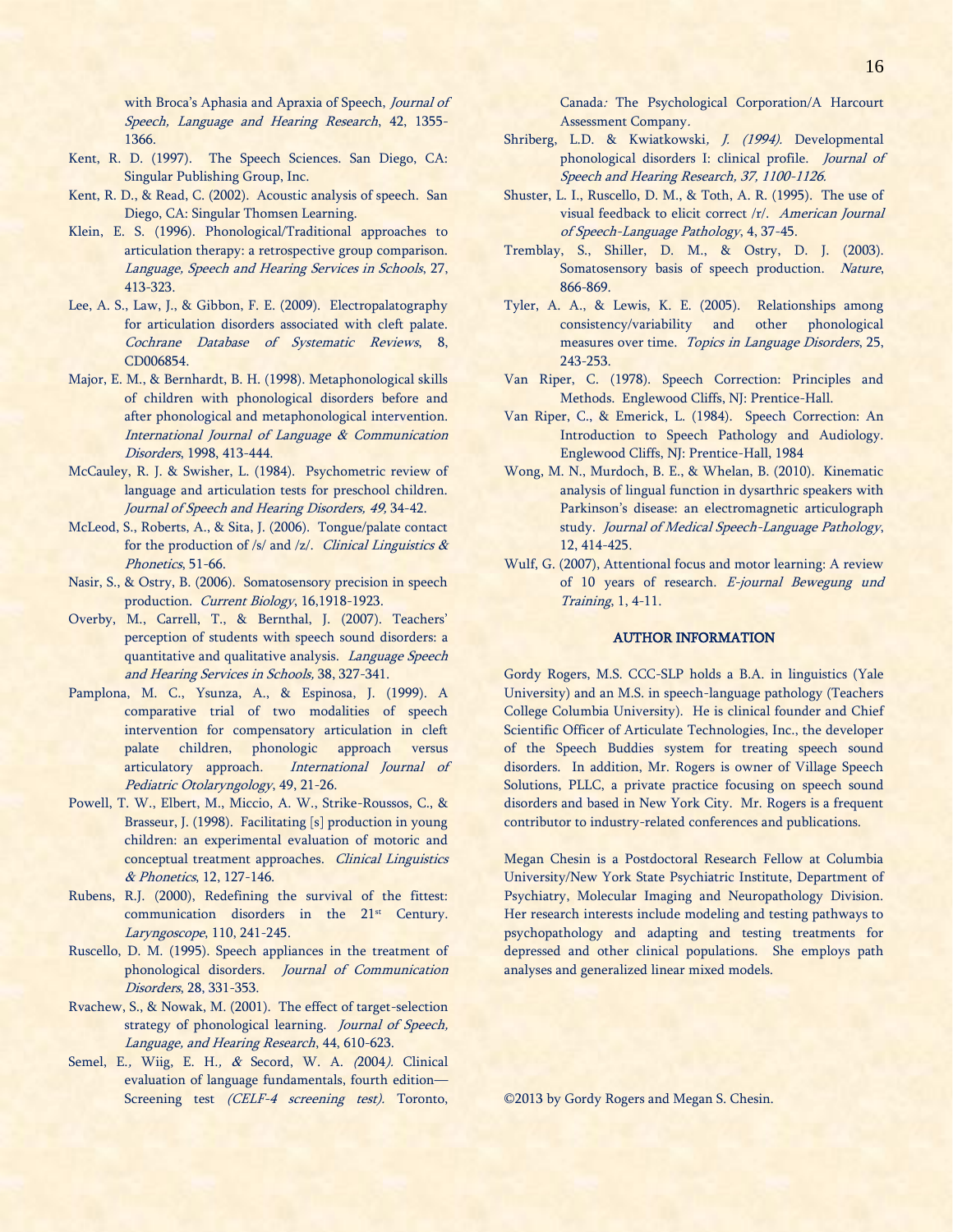| <b>Cue Number</b> | Cue             | Type                           | <b>Control Group</b>               | <b>Experimental Group</b> |
|-------------------|-----------------|--------------------------------|------------------------------------|---------------------------|
|                   |                 |                                |                                    |                           |
|                   |                 | <b>Auditory Discrimination</b> |                                    |                           |
|                   | $sip - tip$     | n/a                            | traditional cue                    | traditional cue           |
| $\overline{2}$    | $thin - sin$    | n/a                            | traditional cue                    | traditional cue           |
| $\mathbf{3}$      | sack - Zack     | n/a                            | traditional cue                    | traditional cue           |
| $\overline{4}$    | walrus - walruh | n/a                            | traditional cue                    | traditional cue           |
| 5                 | fussy - futhy   | n/a                            | traditional cue                    | traditional cue           |
|                   |                 | Warm Up                        |                                    |                           |
| 6                 | ${\mathbf S}$   | isolation                      | traditional cue                    | tactile cue               |
| 7                 | S               | isolation                      | traditional cue                    | tactile cue               |
| 8                 | suh             | initial syllables              | traditional cue                    | tactile cue               |
| 9                 | suh             | initial syllables              | traditional cue                    | tactile cue               |
| $10\,$            | <b>us</b>       | final syllables                | traditional cue                    | tactile cue               |
| 11                | <b>us</b>       | final syllables                | traditional cue                    | tactile cue               |
|                   |                 |                                |                                    |                           |
|                   |                 | Therapy                        |                                    |                           |
| 12                | south           | initial                        | traditional cue                    | tactile cue               |
| 13                | saga            | initial                        | traditional cue                    | traditional cue           |
| 14                | cinnamon        | initial                        | traditional cue                    | tactile cue               |
| $15\,$            | self            | initial                        | traditional cue                    | traditional cue           |
| 16                | syrup           | initial                        | traditional cue                    | tactile cue               |
| 17                | sickle          | initial                        | traditional cue                    | traditional cue           |
| $18\,$            | send            | initial                        | traditional cue                    | tactile cue               |
| 19                | sat             | initial                        | traditional cue                    | traditional cue           |
| $20\,$            | sap             | initial                        | traditional cue                    | tactile cue               |
| 21                | city            | initial                        | traditional cue                    | traditional cue           |
| 22                | safe            | initial                        | traditional cue                    | tactile cue               |
| $23\,$            | soil            | initial                        | traditional cue                    | traditional cue           |
| 24                | silver          | initial                        | traditional cue                    | tactile cue               |
| <b>25</b>         | simple          | initial                        | traditional cue                    | traditional cue           |
| $26\phantom{.}$   | city            | initial                        | traditional cue                    | tactile cue               |
| $27\,$            | said            | initial                        | traditional cue                    | traditional cue           |
| ${\bf 28}$        | fossil          | medial                         | traditional cue                    | tactile cue               |
| 29                | lesson          | medial                         | traditional cue                    | traditional cue           |
| $30\,$            | juicy           | medial                         | traditional cue                    | tactile cue               |
| 31                | recipe          | medial                         | $\mbox{traditional}$ cue           | traditional cue           |
| $32\,$            | wrestle         | medial                         | traditional cue                    | tactile cue               |
| 33                | princess        | final                          | traditional cue                    | traditional cue           |
| $34\,$            |                 | final                          | traditional cue                    | tactile cue               |
| $35\,$            | grace<br>chase  | final                          | traditional cue                    | traditional cue           |
| $36\,$            |                 | final                          | traditional cue                    | tactile cue               |
|                   | loss            |                                |                                    | traditional cue           |
| 37                | mass            | final<br>final                 | traditional cue<br>traditional cue | tactile cue               |
| $38\,$            | gross           |                                |                                    |                           |
| 39                | grease          | final                          | traditional cue                    | traditional cue           |
| $40\,$            | class           | final                          | traditional cue                    | tactile cue               |
| $41\,$            | across          | final                          | traditional cue                    | traditional cue           |
| 42                | hiss            | final                          | traditional cue                    | tactile cue               |
| $43\,$            | chase           | final                          | traditional cue                    | traditional cue           |
| $44\,$            | brace           | final                          | traditional cue                    | tactile cue               |
| 45                | ace             | Final                          | traditional cue                    | traditional cue           |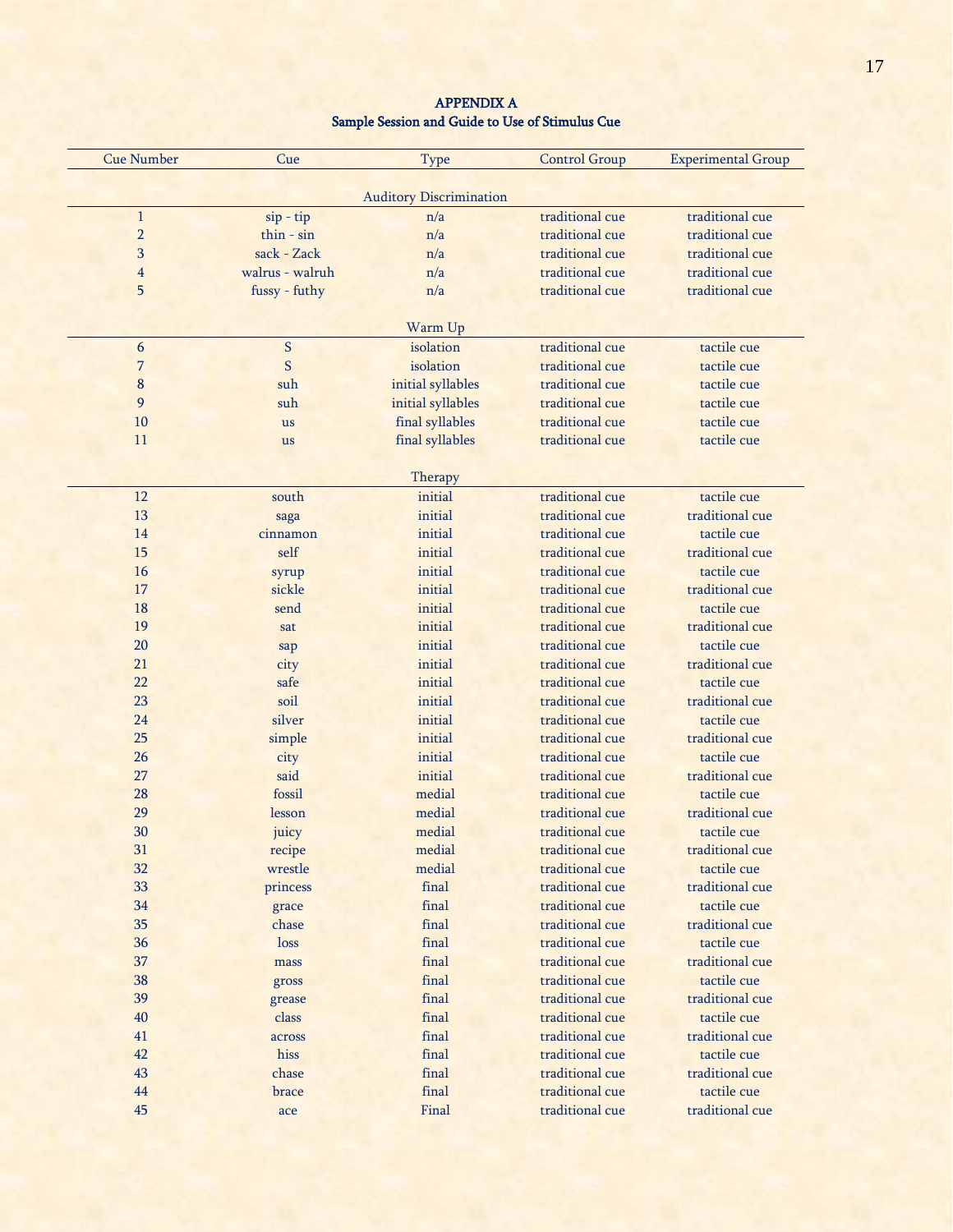| <b>Cue Number</b>         | 20 TT 01G DGOCILILO GANA A ANGA A ADDODISALAMO<br>Cue | Word position          |
|---------------------------|-------------------------------------------------------|------------------------|
| /s/ in Words              |                                                       |                        |
| $\mathbf{1}$              | Sock                                                  | initial                |
| $\overline{2}$            | Sun                                                   | initial                |
| 3                         | <b>Six</b>                                            | initial                |
| 4                         | Seal                                                  | initial                |
| 5                         | Cereal                                                | initial                |
| 6                         | Salt                                                  | initial                |
| 7                         | Saw                                                   | initial                |
| $\bf 8$                   | Seven                                                 | initial                |
| 9                         | Sing                                                  | initial                |
| 10                        | Circle                                                | initial                |
| $11\,$                    | Soup                                                  | initial                |
| 12                        | Sink                                                  | initial                |
| 13                        | Submarine                                             | initial                |
| 14                        | Sick                                                  | initial                |
| 15                        | <b>Soccer Ball</b>                                    | initial                |
| 16                        | Castle                                                | medial                 |
| $17\,$                    | Messy                                                 | medial                 |
| 18                        | Muscle                                                | medial                 |
| 19                        | Motorcycle                                            | medial                 |
| 20                        | Dinosaur                                              | medial                 |
| 21                        | Missile                                               | medial                 |
| 22                        | Glasses                                               | medial                 |
| 23                        | <b>Sausages</b>                                       | medial                 |
| 24                        | Eraser                                                | medial                 |
| 25                        | Medicine                                              | medial                 |
| 26                        | <b>Dress</b>                                          | final                  |
| 27                        | Mice                                                  | final                  |
| 28                        | Chess                                                 | final                  |
| 29                        | Glass                                                 | final                  |
| 30                        | Rice                                                  | final                  |
| 31                        | (Shoe) Lace                                           | final                  |
| 32                        | Ice                                                   | final                  |
| 33                        | Grass                                                 | final                  |
| 34                        | Goose                                                 | final                  |
| 35                        | House                                                 | final                  |
| 36                        | Octopus                                               | final                  |
| 37                        | Cactus                                                | final                  |
| 38                        | Gas                                                   | $\operatorname{final}$ |
| 39                        | Face                                                  | final                  |
| 40                        | <b>Bus</b>                                            | final                  |
| /s/ in Words in Sentences |                                                       |                        |
| 41                        | Sit(ting)                                             | initial                |
| 42                        | Santa (Claus)                                         | initial                |
| 43                        | Sandwich                                              | initial                |
| 44                        | Soap                                                  | initial                |
| 45                        | Whistle                                               | medial                 |
| 46                        | Baseball                                              | medial                 |
| 47                        | Mouse                                                 | $\operatorname{final}$ |
| 48                        | Dice                                                  | final                  |
| 49                        | Lettuce                                               | final                  |
|                           |                                                       |                        |
| 50                        | <b>Moss</b>                                           | final                  |

APPENDIX B 50 Word Baseline and Final Assessments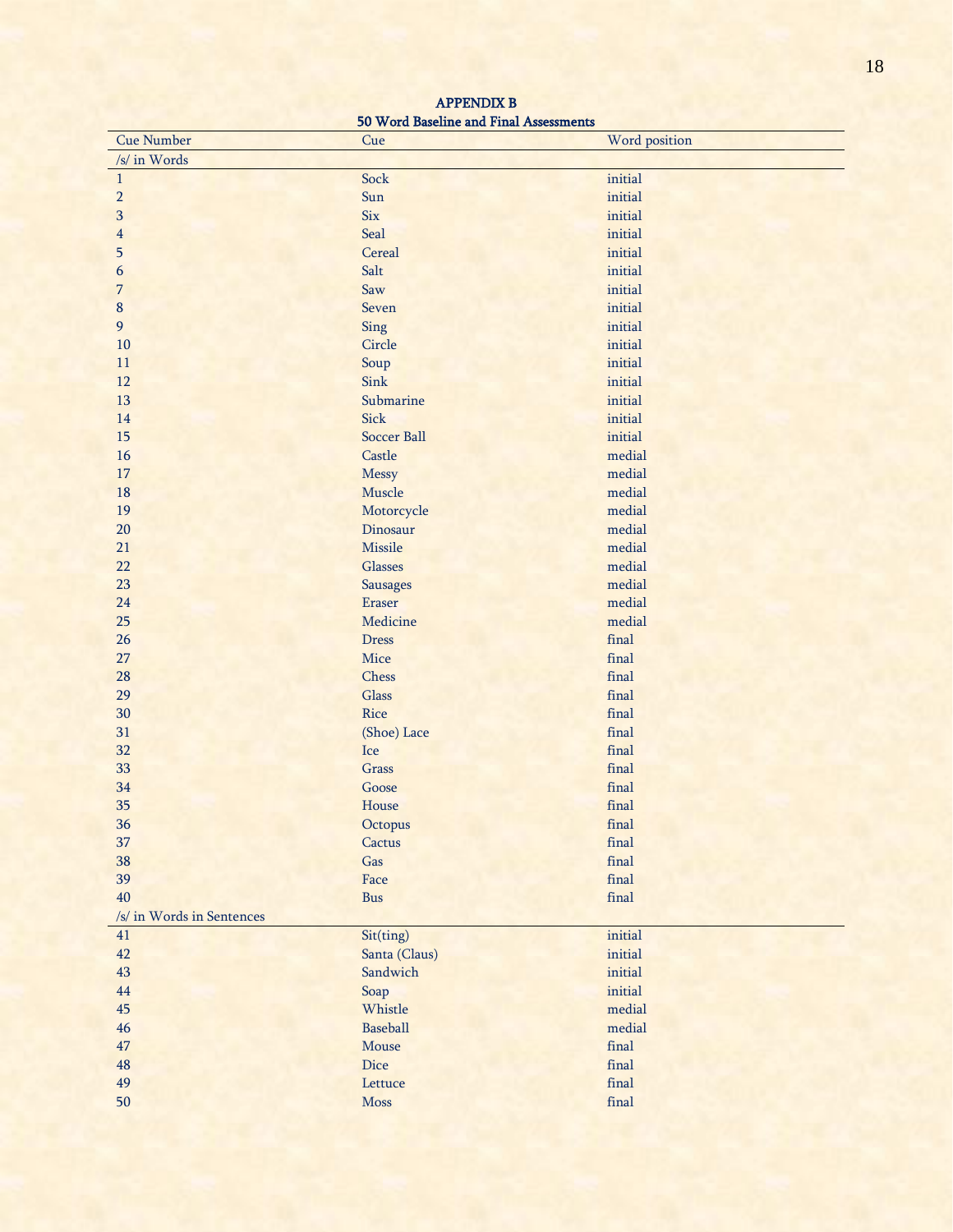

\* \*

\* \* \* \* \* \*

\* \* \* \* \* \* \* \* \* \* \* \* \* \* \* \* \* \* \* \* \* \* \*

\* \* \* \* \*

> \* \* \* \* \* \*

# EFFECTS OF ANXIETY ON VOICE PRODUCTION: A RETROSPECTIVE CASE REPORT OF SELECTIVE MUTISM

Cesar E. Ruiz Evelyn R. Klein LaSalle University

# ABSTRACT

Selective mutism (SM) is a disorder that presents in childhood whereby children exhibit a failure to speak in specific situations despite the ability to speak when feeling comfortable. This perplexing disorder is thought to be related to anxiety. The purpose of this study was to report on the experiences of a young adult male who wanted to speak but failed to do so because of his SM during his childhood and adolescence. In particular, the authors focused on his recount of vocal symptoms and strategies used to compensate for his difficulty communicating. Data from the Selective Mutism Questionnaire, comprehensive voice analysis, and past history in addition to his personal reflections and how he overcame the disorder are presented.

> KEY WORDS Selective Mutism Voice Social Anxiety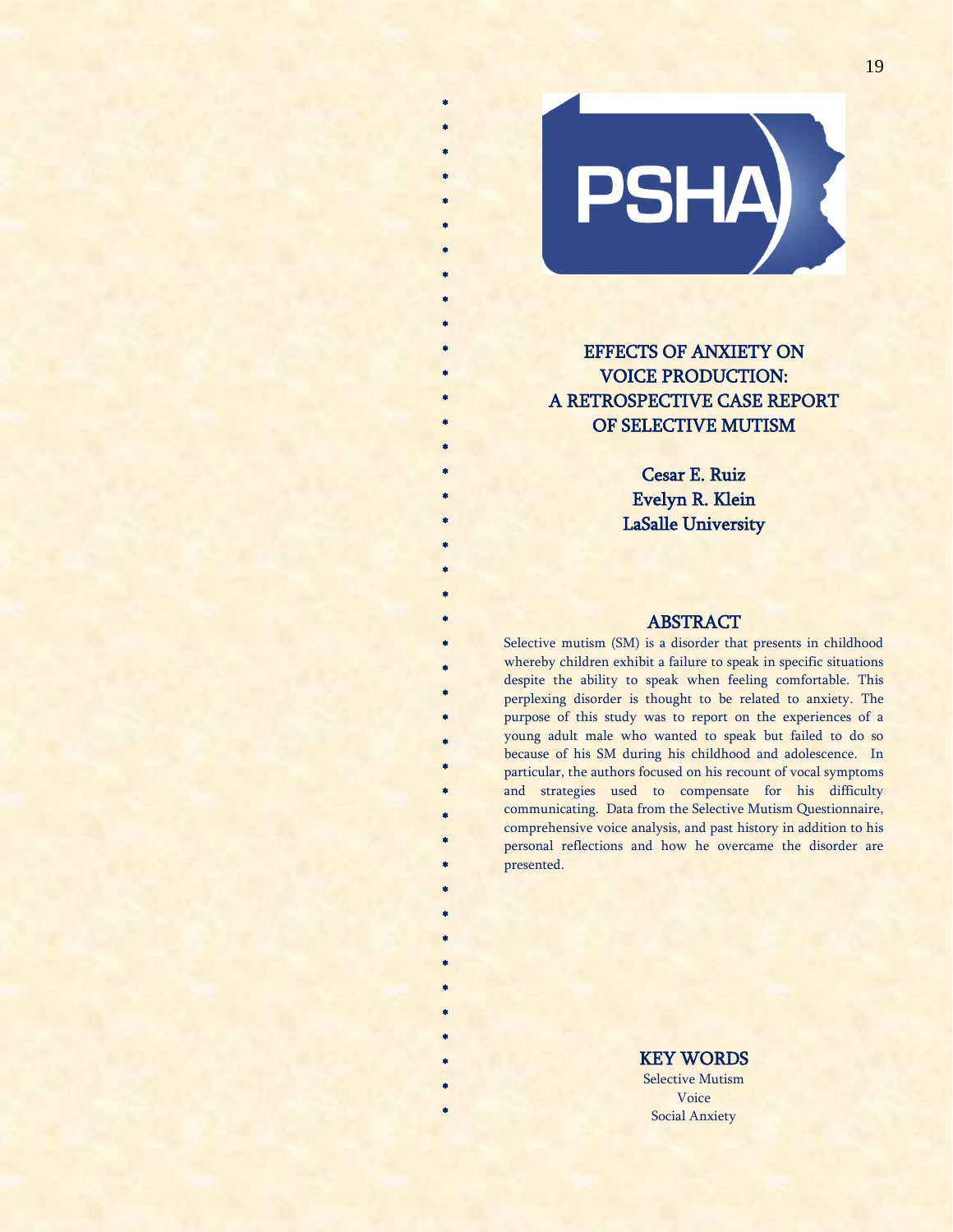## BACKGROUND

According to the 2013 Diagnostic and Statistical Manual of Mental Disorders (DSM-5), the diagnosis of selective mutism (SM) is given to children from early childhood to adolescence who meet the following criteria: (a) An inability to speak in at least one specific social situation where speaking is expected (e.g., at school) despite speaking in other situations (e.g., at home); (b) The disturbance has interfered with educational or occupational achievement or with social communication; (c) The duration of the selective mutism is at least one month and is not limited to the first month of school; (d) The failure to speak is not due to a lack of knowledge of or comfort with the primary language required in the social situation; and, (e) The disturbance cannot better be accounted for by a communication disorder (e.g. childhood onset fluency disorder) and does not occur exclusively during the course of a pervasive developmental disorder, schizophrenia or other psychotic disorder (APA, 2013).

Epidemiological studies estimate that the age of SM onset ranges from 2.7 years to 4.1 years (Garcia, Freeman, Miller, & Leonard, 2004; Giddan, Ross, Sechler, & Becker, 1997). This childhood disorder affects approximately 1 in 140 children from various cultures around the world with an average 2 to 1 ratio of girls to boys with SM (Viana, Beidel, & Rabian, 2009). Children who are timid and anxious tend to be more susceptible (Black & Uhde, 1995). Interestingly, there is no single identified cause of SM although social anxiety has been implicated and manifestations of SM can vary with some children remaining mute outside the home while others talk to select individuals in specific situations (Black, 1996; Chavira, Shipon-Blum, Hitchcock, Cohan, and Stein, 2007; Cunningham, McHolm, and Boyle, 2006; Cunningham, McHolm, Boyle, and Patel, 2004).

Anxiety disorders have been reported to affect between 5% and 10% of children and adolescents and are considered to be one of the most prevalent disorders for this age group (Davis, May, & Whiting, 2011). Selective mutism has been associated with anxiety disorders and described as an extreme form of social phobia (Black, 1996; Black & Uhde, 1995; Kristensen, 2000a; Kristensen, 2000b, Steinhausen, Wachter, Laimböck, & Metzke, 2006). Not all investigators agree. Omdal & Galloway (2008) questioned the description of SM as a social phobia. They argued that if that were the case, children should respond to Cognitive Behavioral Therapy (CBT) much better than they currently do. Based on their interviews of six adults who recovered from SM as children, the authors suggested that the term specific phobia of expressive speech may be more descriptive of the reported behaviors. The children interviewed did not report behaviors of isolation or withdrawal in social situations but rather of avoidance, especially when they knew that the situation would require them to speak.

While anxiety is a major feature of SM, there are other vulnerabilities that make an individual more susceptible to the

disorder. Family immigration status, bilingualism, and communication delays have been reported as contributors. Elizur and Perednik (2003) reported a higher incident of SM among immigrants (2.2%) when compared to the general population (0.76%). The authors further indicated that the increase in prevalence was associated with a combination of social anxiety and environmental vulnerability. Toppelberg, Tabors, Coggins, Lum, and Burger (2005) indicated that SM is at least three times higher in bilingual children. They listed riskaversive behaviors, inhibited temperamental disposition, and language delays as possible contributing factors. They cautioned however that SM should not be confused with the normal silent period that children may go through when exposed to a second language. They added that this period may extend up to 6 months. Communication delays have also been reported as a contributing factor. Klein, Armstrong, and Shipon-Blum (2012) identified an underlying expressive language deficit during narratives. The authors noted that the SM children's verbal scores decreased as language became more complex.

In an attempt to fill the gap between what has been reported about children with SM, and the children's own perspectives, Omdal (2007) interviewed six adults who had suffered from SM as children. The participants' responses were categorized into the following themes: (a) The origin of SM involved all participants reporting that they withdrew from social interactions, especially if they found the situations to be traumatic; (b) SM was able to be maintained as being mute became part of their manner of socialization; (c) Children gained a sense of control over their environment by not talking and to talk would bring about change and produce discomfort; and (d) Staying mute was safe but became non-functional as demands and expectations changed. All six individuals interviewed reported making the decision to consciously break the silence and thereby created a safe environment to begin the process. The final theme dealt with psychological adjustment; (e) Despite having overcome their selective mutism, the participants reported the need for psychological intervention to help them adjust to the trauma the whole experience of SM caused.

Much research on selective mutism has focused on qualification and quantification of the children's behaviors in unfamiliar situations (I e., the school) compared to familiar situations (I e., in the home) (Kristensen, 2000b; Steinhausen, Watcher, Laimbock, and Metzke, 2006; Yaganeh, Beidel, Turnar, Pina, and Silverman, 2003) as communication is in sharp contrast in those settings. In addition, investigators have focused on data from treatment specialists, parents engaged in interviews, and nonverbal observational interactions with the children (Cunningham, McHolm, Boyle, and Patel, 2004; Dummit, Klein, Tancer, Asche, & Martin, 1997; Manassis, Fung, Tannock, Sloman, Fiksenbaum, & McInnes, 2003; Manassis, Tannock, Garland, Minde, McInnes, & Clark, 2007). Little research exists from children's perspectives, in part due to their communicative difficulties. However, having the opportunity to speak to a young adult who was selectively mute gave us the ability to use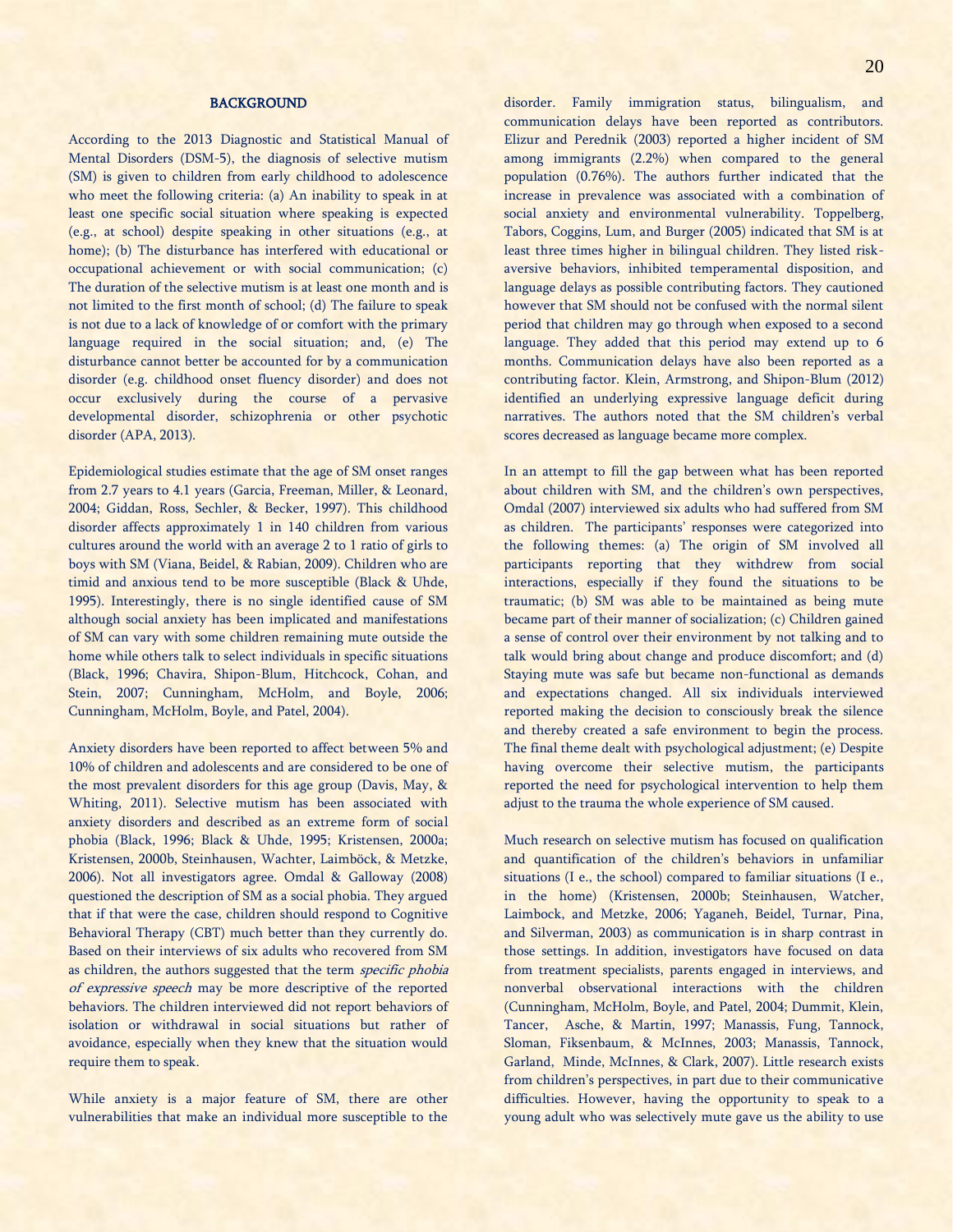a retrospective case study design (Street & Ward, 2010) . This type of research included three factors: (1) data was collected after the events occurred, (2) there was access to both firstperson accounts and data, and (3) the final outcomes were known when the data collection took place. Using this approach, the purpose of our study was to add to the literature about SM from an historical account of factors that impacted an individual's life on his way to recovery.

## **METHOD**

## Participant

The participant in this case review was a 30-year old white male, currently working full-time as a market research analyst. He grew up in a middle-class home with a mother who stayed home, a father who worked full-time as a business manager, and a sister two years older who grew up to become a social worker. Home life had its challenges with a father who had obsessivecompulsive personality and parents who argued in front of their children. At school Lenny was bright and learned with ease. He performed well in class with the exception of being mute.

At school Lenny seldom spoke to a peer and didn't speak when called on by his teacher. He said he never spoke to a group of peers and didn't ask his teacher any questions. With his family he often spoke comfortably at home but he seldom spoke to his family when in unfamiliar places or when others were nearby. He also refrained from talking to relatives that did not live with him. He seldom spoke in situations where there were organized teams or clubs outside of school. Not talking in social situations greatly interfered with his life and caused him extreme feelings of discomfort.

Lenny recalled himself as being a child who was very selfconscious and perfectionistic. He reported himself as a child who was ordinary in appearance, wearing glasses from the age of 10 years old. On the Burns Perfectionism Scale (Burns, 1980) Lenny remembered that he set very high standards for himself and believed he should be upset if he made a mistake. He also indicated that it was shameful to display weakness or foolish behavior. He thought that failing at something important meant he was less of a person. He also thought that if he scolded himself for failing to live up to his expectations that it would help him to do better in the future.

From Lenny's experiences, he said that he responded better to adults who showed some amount of vulnerability; meaning they were okay to expose themselves to judgment regarding social norms. For example, they may have disclosed their vulnerability through small actions such as acting silly, pretending to be overwhelmed in a comical sense and generally demonstrating to him that they were not perfect which meant that he did not have to be perfect either. Committing a social faux pas was helpful in that Lenny saw the more human side of the person instead of an adult who could be threatening.

When others focused on Lenny he felt more anxious. Talking would have brought too much attention and potential vulnerability. In retrospect he stated that there was nothing at stake to bring him to use his voice in public. It was easier and acceptable to remain silent. Being acknowledged in public was very troubling to him. He recalled a time when he was six years old and struggled to take off his Halloween costume at school. When his teacher had to assist him in front of the class, he cried. The way he made it through school was to shut-down and stay alone. Verbal expression became physically difficult and full of anxiety that would go to his throat. Any sounds he attempted to utter came out garbled and saying words and sentences became nearly impossible. Lenny's muteness helped him avoid making mistakes or calling attention to himself. He felt that speaking was a threatening entity. Given all his anxiety and feelings of defeat, Lenny only spoke regularly at home with his parents and sister.

## Procedures

The participant, Lenny, reached out to the board of directors of a national SM organization to share his personal experiences in hopes of helping others with SM who suffered as he did. At the time of the consult, Lenny had been speaking for many years and was ready to tell his story. After a phone interview it was suggested that he travel from New York to the university clinic in Philadelphia for a formal meeting and voice assessment which took place over a period of three hours with the authors. His description of what happened to his 'throat' when he tried to speak was perplexing.

The Interview. The semi-structured interview was conducted by the authors at the university clinic. Lenny was eager to share information from his past and present experiences. Information from his childhood revealed that he had been frequently bullied at school for acting 'girly' which further made him withdraw from talking. His parents ended up doing most of the talking for him. He believed it was easier to not talk and after a brief time he was no longer expected to talk. Lenny stated that he was 'enabled' not to talk. It was much easier to remain silent at school and in social settings. Always watching and always quiet, Lenny became accepted as the "quiet one." He felt that school was oppressive and in order to be around other children, he did his best to become unaware of them. Although teachers were concerned with Lenny's lack of speech, collaboration between home and school did not occur and he did not get professional help.

Voice Evaluation. Adequate voice production requires good coordination between the respiratory, phonatory, resonatory, and articulatory systems. That is, after taking a breath, the air is exhaled to activate vocal folds vibration, and the sound produced travels outwards either through the oral or nasal cavity to be used for speech purposes. This is a process that begins with our first cry at birth and continues as part of our existence as we grow older. Scharfstein, Beidel, Sims, & Finnell (2011) reported the presence of distinct vocal patterns among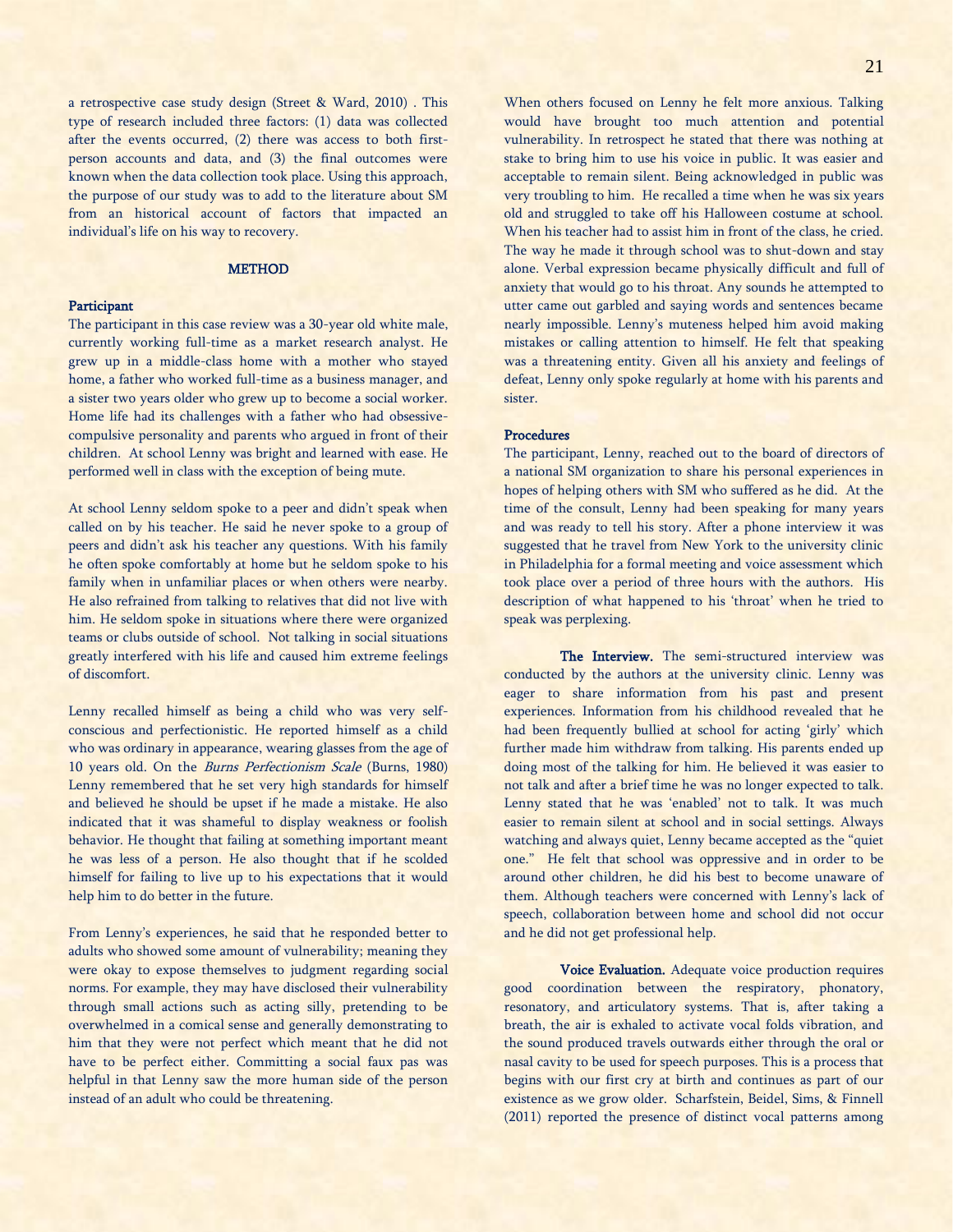children with social phobias. Their study revealed that children with social phobia tended to have a softer speaking voice and higher pitch. In our interview with Lenny, he reported that when he had to speak, he felt like "his throat" would close. He indicated that he knew exactly what he wanted to say but could not speak due to his perceived inability to get his voice started. It is speculated that the vocal folds may have become temporarily and excessively adducted (approximated in order to vibrate and produce sound) thereby preventing the necessary airflow to initiate vibration. His lack of understanding about the vocal mechanism accompanied by a feeling that the voice would not work in a particular setting (or with specific individuals) may have further increased anxiety and mutism.

Given the authors' clinical knowledge about the vocal mechanism, an attempt was made to obtain more information about Lenny's past and current vocal symptoms. A comprehensive perceptual and acoustic voice evaluation was performed. Lenny was asked to describe in more details what he felt as he attempted to produce voice during his years with SM and now. The Multidimensional Voice Program (MDVP) (KayPentax, 2011a) which measures vocal parameters during sustained phonation of /a/, and the *Real-Time Pitch* (KayPentax, 2011b) which also measures vocal parameters in continuous speech, were utilized to measure Lenny's vocal parameters as compared to normal ranges for his age and gender. Attempts were made to use surface electromyography (sEMG) to measure muscle tension; however, due to his beard, adequate measurements could not be obtained.

Lenny was later asked to try to imitate the vocal behaviors he experienced during his years with SM in an attempt to observe his reported vocal symptoms. The Rainbow Passage (Fairbanks, 1960) was utilized to facilitate verbal output. Digital manipulation of the larynx was performed to assess for tension sites and trigger points. An electrolarynx was also used to attempt to elicit speech without voicing. (An electrolarynx is a speech device that generates sounds when placed on the neck of an individual who then mouths the words without vibration of the vocal cords).

## **RESULTS**

#### Diagnostic Confirmation

Using the *Selective Mutism Questionnaire* (SMQ) (Bergman, Keller, Piacentini, & Bergman, 2008), recollections of Lenny's elementary years regarding speaking can be found in Table 1 as they relate to his speaking experiences at school, with family, and in social situations outside of school. Lenny spoke 44% of the time when with his family. His most difficult situations involved social encounters outside school where he spoke only 7% of the time. In school he spoke 11% of the time compared with 88% of the time for age-matched peers. The SMQ is typically completed by the child's parents. In this situation information was obtained directly from Lenny, as the most reliable source.

| Place                                                    | <b>Raw Score</b>       | % Talking | <b>Talking</b><br>% |
|----------------------------------------------------------|------------------------|-----------|---------------------|
|                                                          |                        |           | <b>Norms</b>        |
| <b>At School</b>                                         | 2 of possible<br>18    | 11%       | 88%                 |
| <b>With Family</b>                                       | 8 of possible<br>18    | 44%       | 97%                 |
| In<br>Social<br><b>Situations</b><br>(outside<br>school) | 1 of possible<br>15    | 7%        | 83%                 |
| <b>Total</b>                                             | $11$ of<br>possible 51 | 21%       | 90%                 |

Table 1. Elementary school recollections about speaking using the SMQ.

#### Vocal History

Lenny indicated that during speech tasks as a child he felt a sudden pressure in "his throat". When asked to point to the area he was describing, he grabbed each side of his larynx with his thumb and index finger and pressed inwards. He reported an increase of resistance to initiate his voice accompanied by a sensation of shortness of breath. He stated that over the years he learned to compensate for the reported pressure by producing the voiceless velar phoneme  $/k/$ . By repeating this phoneme several times, he felt he could maintain his airflow more consistent and voicing became easier. He was observed during this behavior and it was noted that the exaggerated breathiness indeed allowed for maintenance of glottic opening, but also it lowered the larynx decreasing laryngeal excursion during voicing.

Lenny readily agreed to imitate the vocal behaviors he experienced during his years with SM. As a result, his demeanor changed and a sense of anxiety was observed. He stared at the investigators with a look of fear as if predicting an uncomfortable experience. Once he began reading the Rainbow Passage he exhibited hesitations. Lenny visibly struggled as he attempted to verbalize fluently. As Lenny attempted to speak, his larynx was noted to abnormally elevate from the lower resting position. Assessment of tension sites and trigger points elicited pain and discomfort to pressure in the thyrohyoid space bilaterally, especially posteriorly. The electrolarynx was tried to determine if Lenny could use the device to elicit speech without vocal tension. The investigator held the device on the right side of his larynx and activated it so Lenny could speak as he read the Rainbow Passage without using his voice. Lenny exhibited difficulty disengaging his voice and using the one produced by the electrolarynx. His anxiety built up to the point that he uttered "take it away" despite minimal pressure on the larynx, and minimal soft vibration from the device.

## Voice Analysis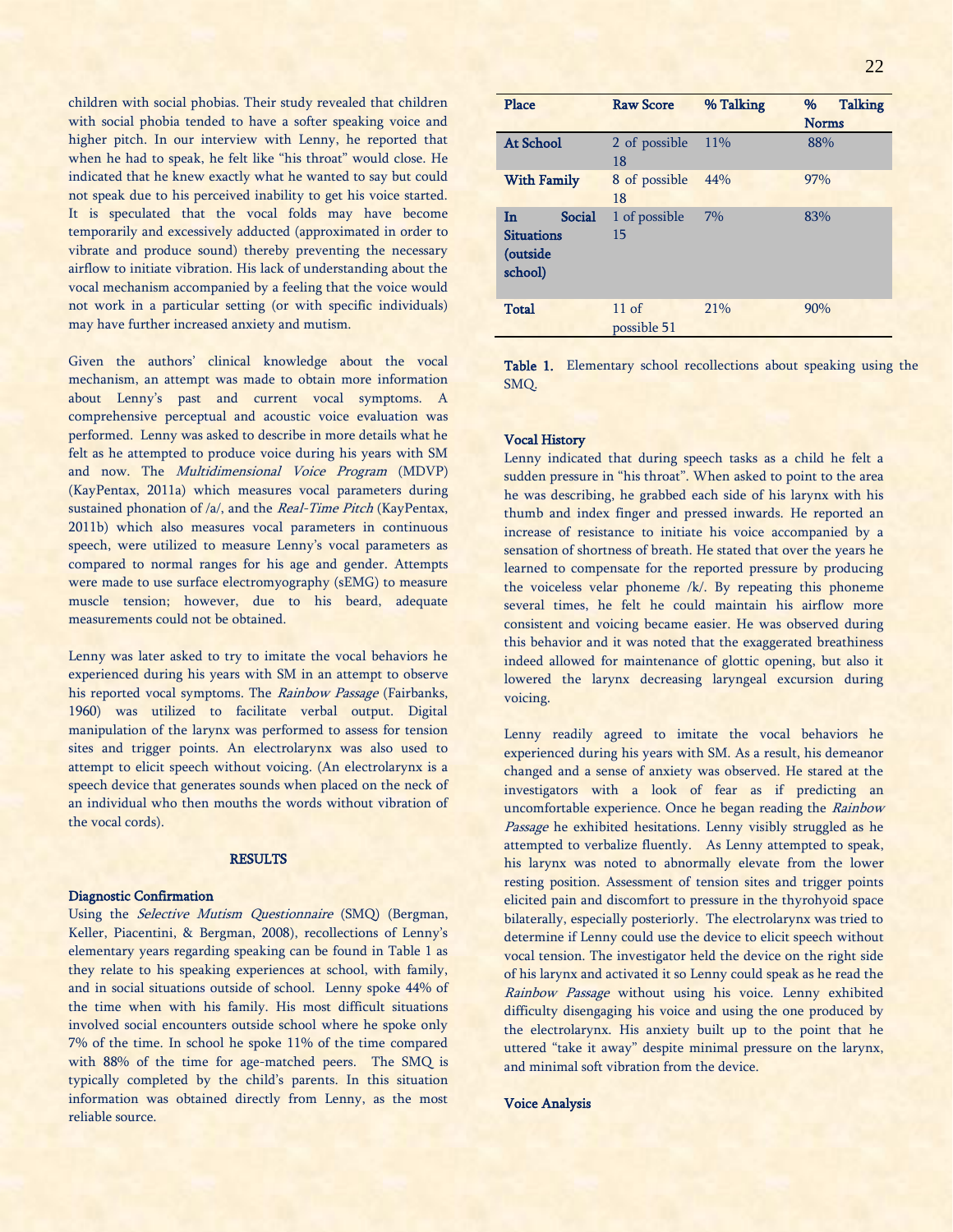Results from the Multidimensional Voice Program (KayPentax (2011a). were as follows: Average Fundamental Frequency (Fo)= 107 Hz. (normal = 100-135 Hz.); Jitter=  $0.3\%$  (normal <1%) and Shimmer= 2.1% (normal <3.8%). The Real-Time Pitch Program KayPentax (2011b). elicited the following results: F<sub>o=</sub> 99 Hz.; Pitch Range= 553 Hz. (high) and 93 Hz. (low); Maximum Phonation Time of /a/ was 9 seconds (normal 15-20 seconds); s/z ratio of 1.2 (normal  $1 - 1.2$ ) with  $\sqrt{s}$  = 16.65 seconds and  $\sqrt{z}$  = 14.45 seconds; and Mean Loudness of 63.5 dB (ranged from 50 – 71 dB) with a standard deviation = 4.54. At the time of testing, all voice parameters were judged to be within normal limits.

## A Specialized All-Body Approach

Lenny indicated that in his search for help to overcome his condition, he came across a vocal technique known as The Linklater. He reported that as he began training using this technique, his focus on voicing shifted from his throat to his whole body and that imaging facilitated his vocal control. The Linklater Voice Method (Linklater, 2006) incorporates a training technique of freeing the natural voice. It was originally developed by Kristin Linklater, a professor in the Theater Department at Columbia University, to help actors who needed to project their voices in film. The training has been referred to as emotionally rigorous but rewarding. The technique incorporates body movements as well as use of nasal passages and vocal cords. According to Dru Pilmer (2013), a professor at Indiana University Southeast, the Linklater Voice Method helps the person breathe down into the belly. It helps people to use a natural voice that has a two to four octave pitch range.

It is known that vibrations of voice carry information and that as humans we modify sounds to communicate. It is interesting to think about infants who even without words can let others know their message. It is the physical tension that is said to inhibit the message carried by voice. That is precisely what Linklater works on conveying. Her method has been said to help the individual re-learn natural breathing to reduce vocal tension and explore the free range of sound making. Breath capacity, lung volume, and speech articulation are all emphasized. There is an awareness of the whole body.

In Linklater's book, Freeing the Natural Voice (2006), it is said that when the voice is free, the person is free. Interrupted breathing patterns are reduced which help reduce stress and tension. Exertion doesn't seem to affect the trained voice and people with such training seem to be able to captivate attention via their voice. They are also said to listen better.

In 2012, Emily Wessendarp, a graduate student in speechlanguage pathology from the University of Toledo, wrote a thesis on the effects of the Linklater Voice Training Technique on the voices of student actors. Although the study only had eight subjects (four who received the Linklater Training and four matched acting students who were in a no treatment control group), those in the experimental Linklater group demonstrated significant benefits regarding maximum

phonation time compared to the control group. Those in the Linklater group exhibited improved airflow control during sustained phonation. Voice projection was positively impacted. However, Wessendarp noted that those in the experimental group, showed a trend for shimmer which may require further monitoring.

## **DISCUSSION**

### **Reflections**

Lenny reflected on his experience as a person with SM. His willingness to share his own story was prompted by his hope to educate others and help alleviate their pain. He offered four pieces of advice.

First, he suggested that parents foster their children's interest in activities and hobbies by participating with them one-on-one. During that time he encouraged parents try to promote the knowledge that it is okay to make mistakes because that is how people learn.

The second suggestion was for parents to find play dates for their children. This may be a peer who is a family friend or a relative who is sensitive and kind and who would adapt their behavior to complement the child with SM. Lenny suggested that the sensitive friend be someone from outside the school setting during the initial stages of verbal communication. Having an outside school friend could give the child with SM an outlet and a peer with whom to play without the worry of having to duplicate talking in the school environment. Lenny believed that his outside school friend helped him alleviate some stress and gave him something to look forward to prior to making a friend in school. Unfortunately, he said his friend lived too far away and he seldom had the chance to see him. He recalled feeling very lonely.

Third, Lenny suggested that parents (as well as teachers) boost the SM child's confidence by acknowledging a real accomplishment (as opposed to an overall personal quality statement) and to do this without requiring the child to speak. While praising the child for a specific act is good, Lenny cautioned against asking the child to tell someone about it. He believed that would have caused him extreme anxiety as children with SM generally want to avoid personal attention.

Fourth, Lenny strongly believed in the need to alleviate physiological tension. As a child with SM, he said he was usually tense. Although he reported the primary tension at his mid anterior neck, he believed that whole body relaxation techniques were helpful. Lenny stated that using the Linklater Voice Technique helped him open up physiologically which continued to help him emotionally. Gaining voluntary vocal control, which is for most of us an involuntary task, proved effective through the technique. As he moved his focus from his larynx to his whole body, voicing became part of the total picture rather than only a source for speech. (As authors, we are not promoting this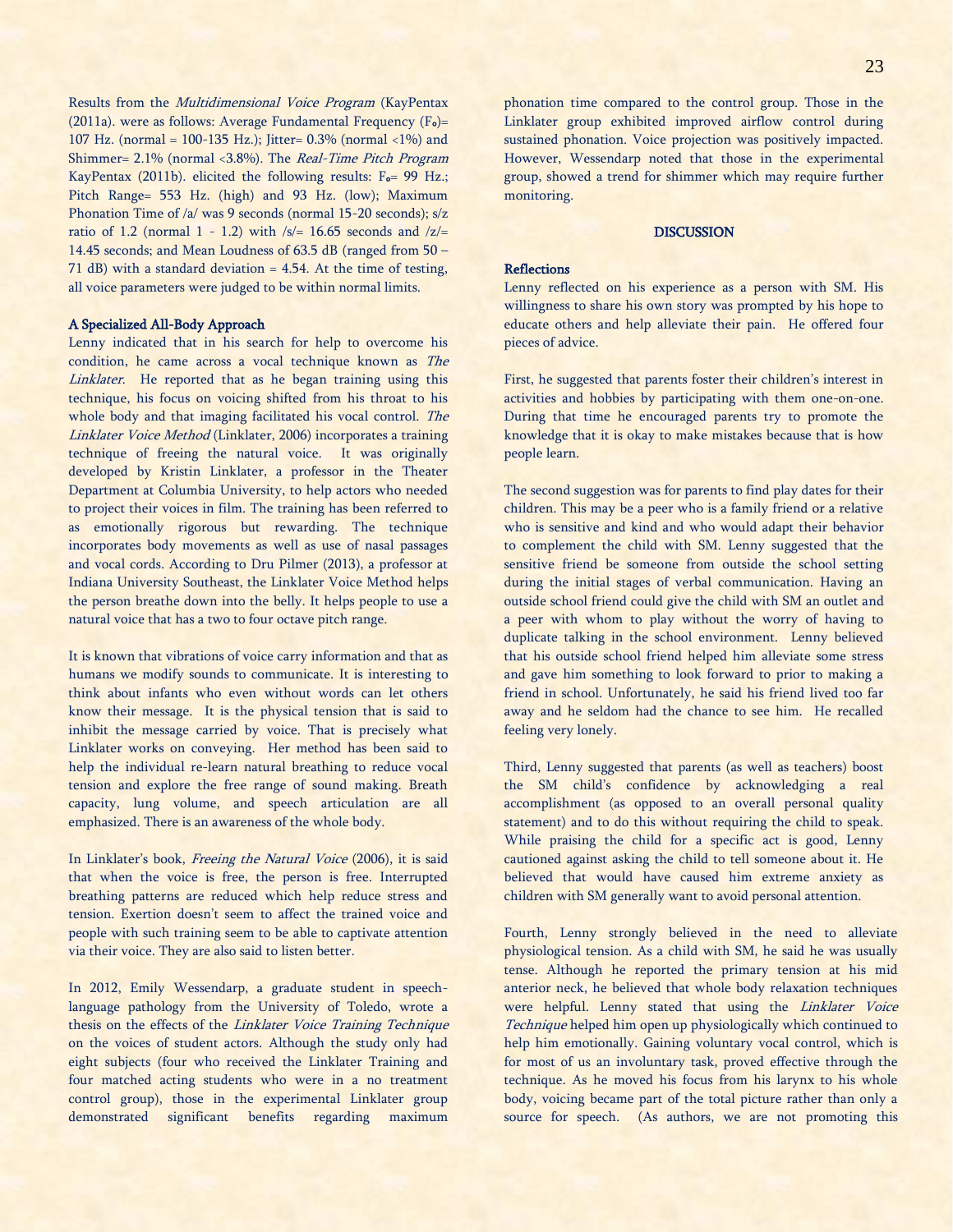technique but rather report on it from the client's perspective). Lenny revealed that up to that point he thought he couldn't talk when in fact it was hard but not impossible. He said that having more knowledge about the vocal mechanism for the purpose of speech would have been helpful. Such a reflection may serve as an explanation as to why it may be so difficult for some children with SM to describe their vocal symptoms. In addition, it may also provide another direction for evaluators to consider during their assessments.

Throughout Lenny's reflection, he repeatedly expressed the concept of enabling and referred to it as one of the biggest problems in maintaining his SM. Due to his accompanying anxiety, it was more comfortable for him not to speak. Parents and teachers filled in the gaps for his muteness and nonverbal communication and it became a way of life for him throughout school and in most social settings. He began to be known as "the child who didn't talk." Lenny said he didn't realize the importance of talking and since talking would have further heightened his anxiety, he remained silent. It wasn't until he was employed and about to lose his job that he knew he had to talk. Losing that job would have meant financial instability. His fear of being unemployed outweighed his fear of speaking. With the support of several months on a selective serotonin reuptake inhibitor (SSRI) medication and voice therapy, Lenny began to use his voice. He has since remained employed and has gone on to be a fully functioning adult speaker.

#### **Conclusion**

The information gathered during this interview proved to be valuable in detailing the emotional, physiological and psychological aspects of one individual's experiences with SM. Hearing the description from an educated man who had the experience of living with SM brings to light the complexity of this disorder. In summary, several themes emerged: (a) speech was avoided rather than social encounters being avoided as would be the case with social phobia. Lenny reported not being afraid of the social situation but of the possibility of having to speak in that situation; (b) enabling by parents and teachers made it possible for Lenny not to talk (which he preferred as that helped diminish his anxiety); (c) he had difficulty initiating his voice despite knowing what he wanted to say; and (d) treatment ultimately helped him overcome his fear of speaking.

The common denominator for these themes appeared to be the effect that anxiety had on Lenny's ability to initiate voice. If heightened anxiety can increase heart rate, reduce saliva, and increase perspiration, it may be possible that for some individuals, it can also increase laryngeal tension and compromise vocal fold vibration. Once Lenny stopped focusing on voice production at the laryngeal level and recognized that respiration and resonation were also part of voicing, he began to gain control of his voice initiation and thus his consistent ability to produce speech. He believed that the natural breathing treatment approach helped him reduce vocal tension. He also found that emphasizing increased breath capacity, resonance, and speech articulation helped him

more readily initiate speech sound production. He gained confidence to produce consistent and a controlled voice. As Lenny gained control in his ability to vocalize, he no longer avoided situations.

Based on this case study and information about anxiety and its potential effects on voicing, it is recommended that instrumental (laryngeal surface electromyography (sEMG), videostroboscopy, flexible laryngoscopy, acoustic voice analysis, etc.) and/or noninstrumental assessment of vocal parameters (s/z ratio, breath support for phonation, maximum phonation time, vocal quality, etc.) be incorporated into the evaluation. The possibility of vocal tension interfering with voice production due to anxiety is new and requires further investigation for assessment and treatment of SM.

#### **CORRESPONDENCE**

Cesar E. Ruiz [ruiz@lasalle.edu](mailto:ruiz@lasalle.edu) Evelyn R. Klein [Klein@lasalle.edu](mailto:Klein@lasalle.edu)

#### **REFERENCES**

- American Psychiatric Association (2013). Diagnostic and statistical manual disorders Fifth Edition. Washington, DC: Author.
- Bergman, R. L., Keller, M. L., Piacentini, J., & Bergman, A. J. (2008). The development and psychometric properties of the Selective Mutism Questionnaire. Journal of Clinical Child and Adolescent Psychology, 37(2), 456-464.
- Black, B. (1996). Social anxiety and selective mutism. American Psychiatric Press Review of Psychiatry, 15, 469-495.
- Black, B. & Uhde, T.W. (Jul 1995). Psychiatric characteristics of children with selective mutism: A pilot study. Journal of the American Academy of Child & Adolescent Psychiatry, 34(7), 847-856.
- Burns, D. (1980). The perfectionist's script for self-defeat. Psychology Today, November, 34-52.
- Chavira, D. A., Shipon-Blum, E., Hitchcock, C., Cohan, S., & Stein, M. B. (2007). Selective mutism and social anxiety disorder: All in the family? Journal of the American Academy of Child and Adolescent Psychiatry, 46, 1464−1472.
- Cunningham, C. E., McHolm, A., Boyle, M. H. and Patel, S. (2004). Behavioral and emotional adjustment, family functioning, academic performance, and social relationships in children with selective mutism. Journal of Child Psychology and Psychiatry, 45, 1363– 1372. doi: 10.1111/j.1469-7610.2004.00327.x
- Cunningham, C. E., McHolm, A. E., & Boyle, M. H. (2006). Social phobia, anxiety, oppositional behavior, social skills, and self-concept in children with specific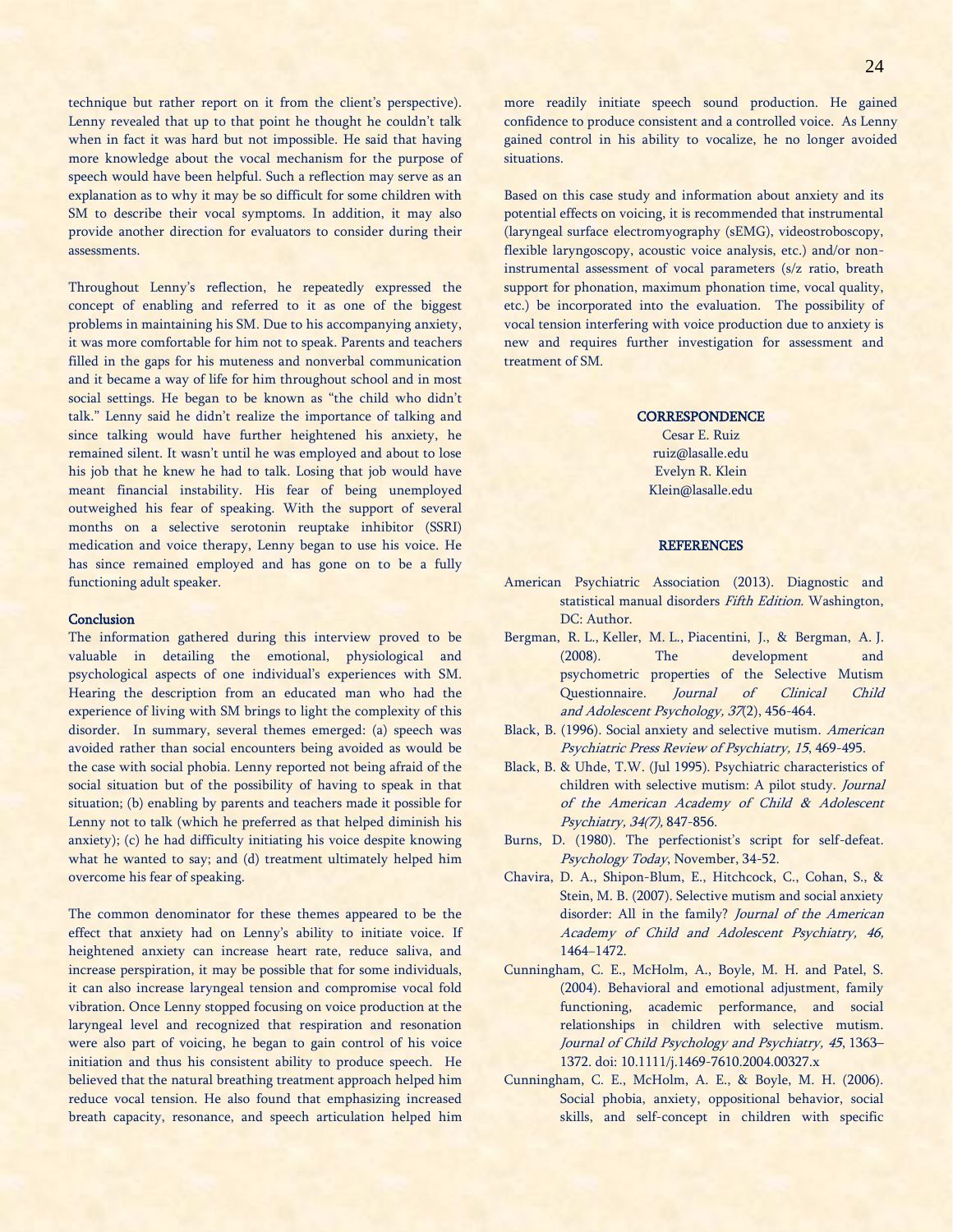selective mutism, generalized selective mutism, and community controls. European Child & Adolescent Psychiatry, 15, 245−255.

- Davis, T.E., May, A., & Whiting, S.E. (2011). Evidence-based treatment of anxiety and phobia in children and adolescents: Current status and effects on the emotional response. Clinical Psychology Review, 31, 592-602.
- Dummit, E.S., Klein, R.G., Tancer, N.K., Asche, B., & Martin, J. (1997). Systematic assessment of 50 children with Selective Mutism. Journal of the American Academy of Child & Adolescent Psychiatry, 36(5), 653-660.
- Elizur, Y., & Perednik, R. (2003). Prevalence and description of selective mutism in immigrant and native families: A controlled study. Journal of the American Academy of Child & Adolescent Psychiatry, 42(12), 1451-1459.
- Fairbanks, G. (1960). The Rainbow Passage. Voice and Articulation Drillbook (2<sup>nd</sup> Ed). New York. NY. Harper & Row, Publishers. p. 127.
- Garcia, A.M., Freeman, J.B., Miller, L.M., & Leonard, H.L. (2004). Selective Mutism (T.H. Olledick & J.S. March, Eds.). In Phobic and Anxiety Disorders in Children and Adolescents: A Clinician's Guide to Effective Psychosocial and Pharmacological Interventions (pp. 433-458).
- Giddan, J. J., Ross, G. J., Sechler, L. L., & Becker, B. R. (1997). Selective mutism in elementary school: Multidisciplinary interventions. Language, Speech, and Hearing Services in Schools, 28, 127-133.
- KayPentax (2011a). Multi-Dimensional Voice Program (MDVP), Model 5105. Retrieved on April 8, 2013 from http://www.kaypentax.com/index.php?option=com\_pr oduct&controller =product &Itemid =3&cid[]=56&task=pro\_details
- KayPentax (2011b). Real-Time Pitch, Model 5121, Version 3.3. Retrieved on April 8, 2013 from http://www.kaypentax.com/index.php?option=com\_pr oduct&controller=product&Itemid=3&cid[]=96&task=p ro\_details
- Klein, E.R., Armstrong, S.L., & Shipon-Blum, E. (2012). Assessing spoken language competence in children with selective mutism: Using parents as test presenters. Communication Disorders Quarterly, 20, 1-12.
- Kristensen, H. (2000a). Selective mutism and comorbidity with developmental disorder/delay, anxiety disorder, and elimination disorder. Journal of the American Academy of Child & Adolescent Psychiatry, 39(2), 249-256.
- Kristensen, H. (2000b). Multiple informants report of emotional and behavioural problems in a nation-wide sample of selective mute children and controls. European Child & Adolescent Psychiatry, 10(2). 135-142.
- Linklater, K. (2006). Freeing the Natural Voice: Imagery and Art in the Practice of Voice and Language. London, England: Nick Hern Books Limited.
- Manassis, K., Tannock, R., Garland, E. J., Minde, K., McInnes, A., & Clark, S. (2007). The sounds of silence: Language, cognition and anxiety in selective mutism. Journal of the American Academy of Child & Adolescent Psychiatry, 46, 1187−1195.
- Manassis, K., Fung, D., Tannock, R., Sloman, L, Fiksenbaum, L., & McInnes, A. (2003). Characterizing selective mutism: Is it more than social anxiety? Depression & Anxiety, 18(3), 153-161.
- Omdal, H., & Galloway, D. (2008). Could selective mutism be re-conceptualized as a specific phobia of expressive speech? An exploratory post-hoc study. Child and Adolescent Mental Health, 13(2), 74-81.
- Omdal, H. (2007). Can adults who have recovered from selective mutism in childhood and adolescence tell us anything about the nature of the condition and/or recovery from it? European Journal of Special Needs Education, 22(3), 237-253.
- Pilmer, D. (2013, March 11). A completely different approach. IU News Room. Retrieved from http://newsinfo.iu.edu/web/page/normal/3320.html
- Roeser, Pearson, & Tobey (1998). Rainbow Passage. Speech-Language Pathology Desk Reference. New York, NY: Thieme Publishers, p.362.
- Scharfstein, L.A., Beidel, D.C., Sims, V.K., & Finnell, L.R. (2011). Social skills deficits and vocal characteristics of children with social phobias or Asperger's disorders: A comprehensive study. Journal of Abnormal Child Psychology, 39, 865-875.
- Steinhausen, H.-C., Wachter, M., Laimböck, K. and Metzke, C. W. (2006), A long-term outcome study of selective mutism in childhood. Journal of Child Psychology and Psychiatry, 47, 751–756. doi: 10.1111/j.1469- 7610.2005.01560.x
- Street, C., & Ward, K. (2010). Retrospective case study. In A.J. Mills, G. Durepos, & E. Wiebe, (Eds.), Encyclopedia of Case Study Research. Sage Publications, Inc. DOI:http://dx.doi.org/10.4135/9781412957397.
- Toppelberg, C.O., Tabors, P., Coggins, A., Lum, K., & Burger, C. (2005). Differential diagnosis of selective mutism in bilingual children. Journal of The American Academy of Child and Adolescent Psychiatry, 44, 592-595.
- Viana, A.G., Beidel, D.C., & Rabian, B.(2009). Selective mutism: A review and integration of the last 15 years. Clinical Psychology Review, 29, 57-67.
- Wessendarp, E. (2012). Effects of the Linklater Voice Training Technique on the Voices of Student Actors. Graduate thesis. Department of Speech-Language Pathology, University of Toledo, OH
- Yeganeh, R., Beidel, D. C., Turner, S. M., Pina, A. A., & Silverman, W. K. (2003). Clinical distinctions between selective mutism and social phobia: An investigation of childhood psychopathology. Journal of the American Academy of Child & Adolescent Psychiatry, 42, 1069−1075.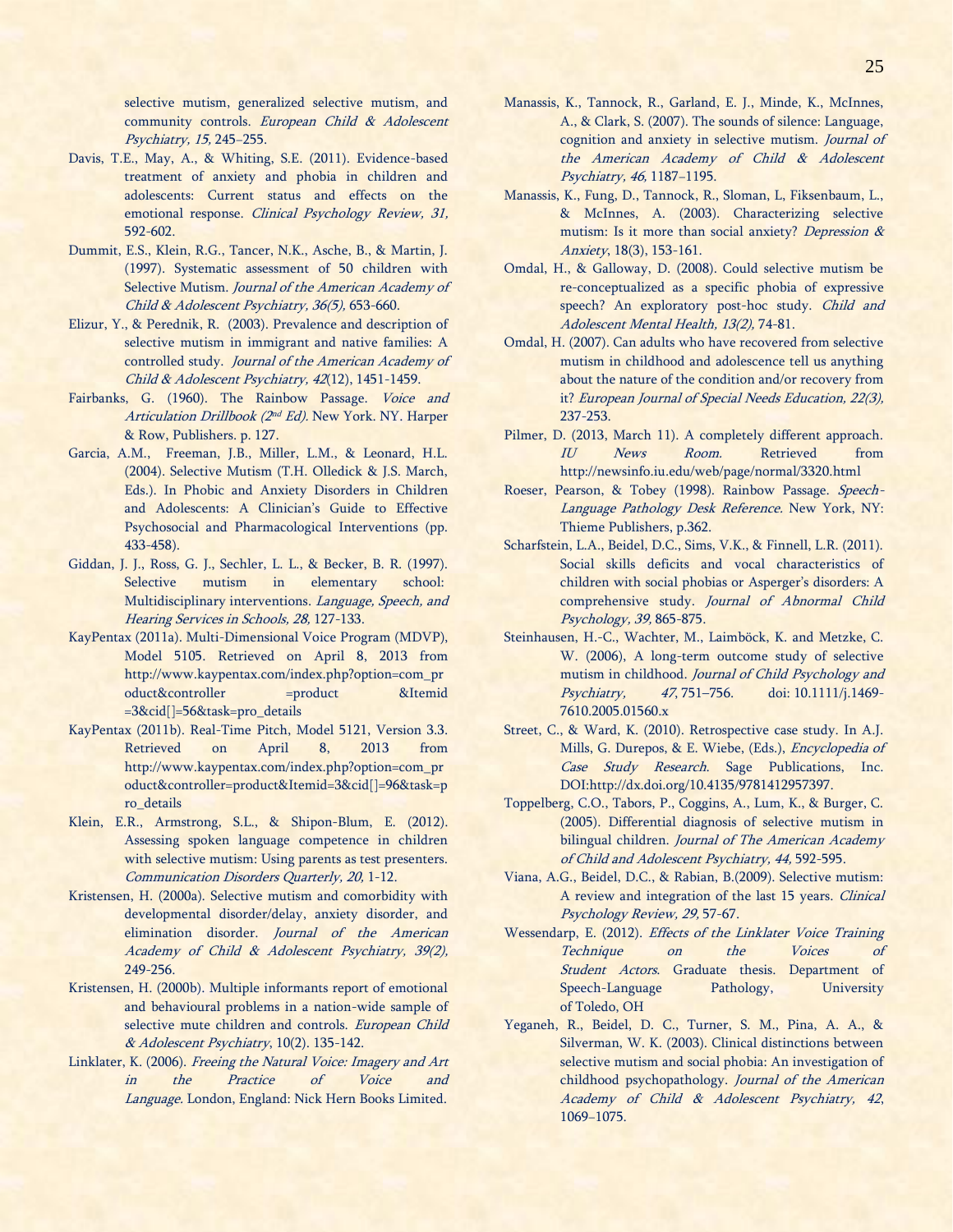## AUTHOR INFORMATION

Cesar Ruiz, SLP.D. CCC-SLP, BRS-S, is an Associate Professor at LaSalle University, Philadelphia, PA. He is also a Board Recognized Specialist in Swallowing and Swallowing Disorders. Dr. Ruiz's clinical appointments include the Philadelphia VA Hospital and the Ear-Nose-Throat Association of Chester County, PA (ENTACC). He is an adjunct doctoral professor and dissertation chair at Nova Southeastern University in Fort Lauderdale, FL. His experience includes speech and swallowing rehabilitation following head and neck cancer, as well as service to other dysphagia and voice disorder patients. Dr. Ruiz is a trained nasendoscopist and provides workshops around the country to train others. He has published and presented nationally on a variety of topics in medical speech-language pathology.

Evelyn Klein, Ph.D. CCC-SLP, BRS-CL, is Professor of Speech-Language-Hearing Science at LaSalle University, Philadelphia, PA, and a licensed, certified speech-language pathologist and licensed psychologist with post-doctoral training in neuropsychology. She holds Board Specialty Recognition in Child Language and became an ASHA Fellow in 2009. In 2011, Dr. Klein received the Lindback Distinguished Teaching Award from LaSalle University, and in 2012 she was awarded the Pennsylvania Clinical Achievement Award from PSHA> Recent publications include Focus on Function, Focus on Transition, Hear It-Say It-Learn It, and the textbook Acquired Language Disorders: A Case-Based Approach. Dr. Klein is currently principal investigator of a grand-funded research program investigating speech and language skills in children with selective mutism.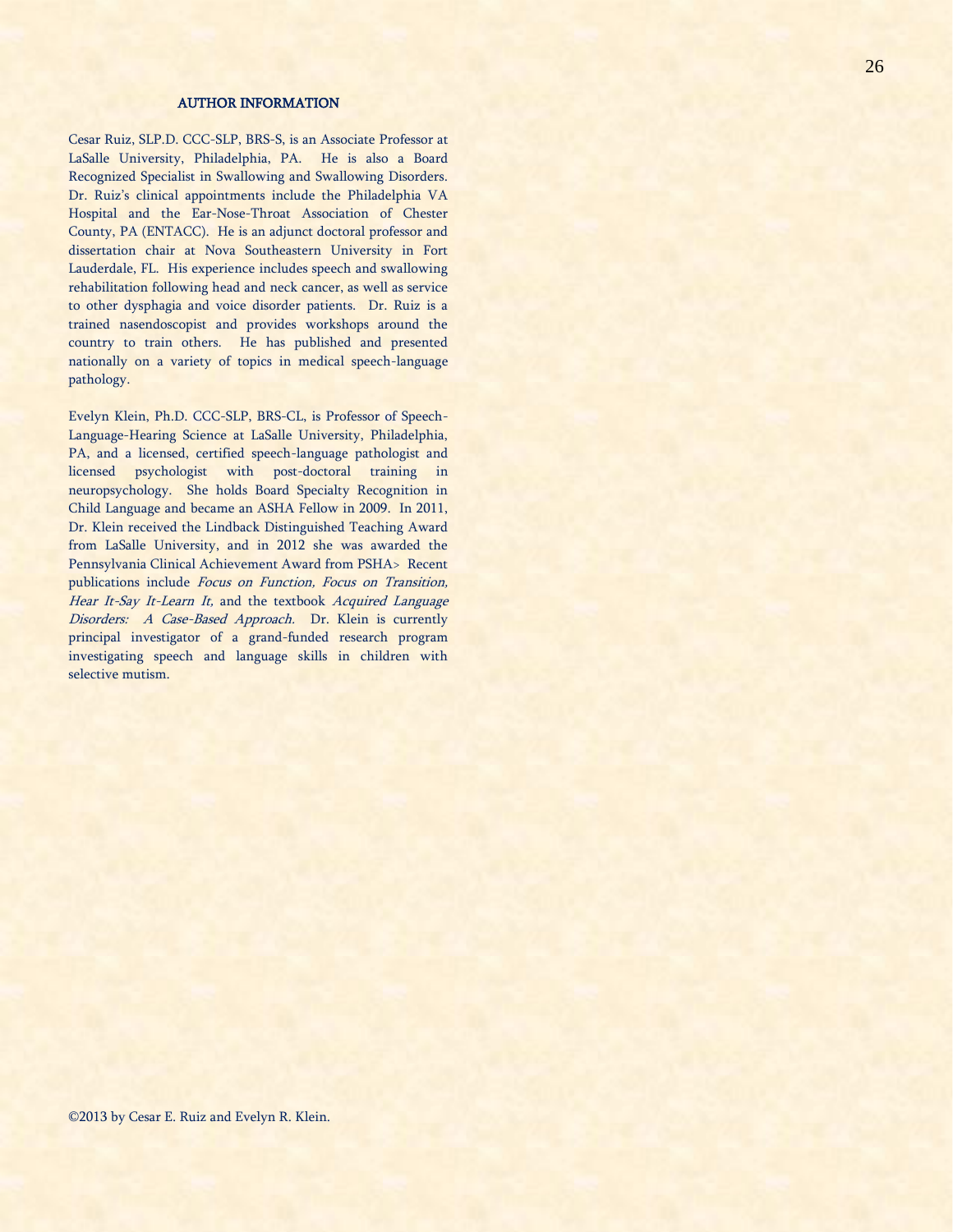

\* \* \* \* \* \* \* \* \* \* \* \* \*

\* \* \*

\* \*

\* \*

\* \* \* \* \* \* \* \*

\* \* \* \* \* \* \* \*

> \* \* \* \* \* \*

# TRAINING SPEECH-LANGUAGE PATHOLOGISTS FOR THE ASSESSMENT AND INTERVENTION FOR BILINGUAL CLIENTS

Koren Beardshall Clarion University Erin Lundblom The University of Pittsburgh

## ABSTRACT

The number of people who represent culturally and linguistically diverse backgrounds continues to increase in the United States. These individuals are often either over-assessed or under-assessed due to speech and language concerns. This may occur when speech-language pathologists (SLPs) are unfamiliar with how to best provide services. The purpose of this research study was to determine the extent to which SLPs believe graduate school prepares them to work with linguistically diverse clients. A 20-item questionnaire was developed and distributed to 395 SLPs in Pennsylvania employed in a school setting. The survey items were developed to collect information pertaining to the SLPs' experiences assessing and treating bilingual clients for speech and language, as well as, their educational background related to bilingual clients. The results of this study implicate the importance of graduate education and continued training for SLPs in Pennsylvania to meet the needs of linguistically diverse clients.

## KEY WORDS

Cultural and Linguistic Diversity Bilingual Assessment Bilingual Treatment Survey Research Graduate Training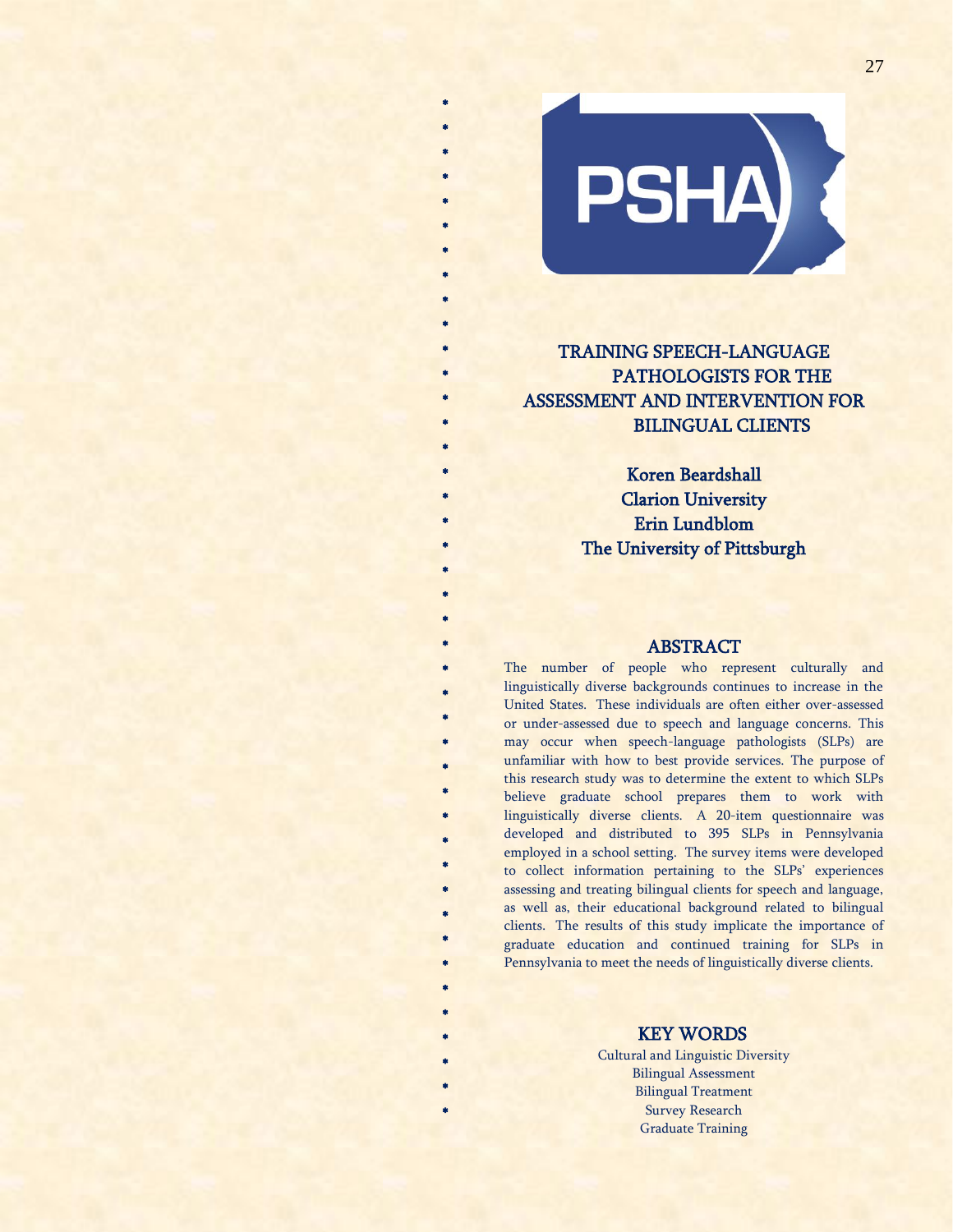## **INTRODUCTION**

Speech-language pathology is a field which continues to grow not only in the quantity of practitioners but also in its scope of practice. The Bureau of Labor Statistics predicts approximately 28,800 new openings between the years 2010 and 2020 (BLS, 2013). The field grows not only in the quantity of practitioners but also in its scope of practice, which is "driven by educational reform, legal mandates and evolving professional practices" that impacts the roles and responsibilities of SLPs in school-based settings (ASHA, 2010b). The number of people who speak multiple languages or come from culturally, diverse backgrounds residing in the United States continues to increase. Although the United States does not track bilingual individuals, the census asks several language related questions that can help estimate bilingualism (Grosjean, 2012). Approximately 51 million people in the United States speak a language other than English in the home, but also know English; this number represents roughly 18% of the U.S. population and does not include young children (Grosjean, 2012). Such an increase in bilingualism is coupled with a need for increased bilingual speech-language pathology services.

Currently the growing need for educators and related service professionals who can meet the needs of such diverse language users has not been realized. There is an ever-increasing shortage of teachers and other professionals, including speech-language pathologists (SLPs), who have the appropriate skills and training to meet the needs of bilingual clients (Annett, 2002). One estimate from the Occupational Outlook Handbook indicated that the need for speech-language pathologists with bilingual experience or expertise will increase 11% each year and result in an additional 30,000 jobs by 2016 (Bureau of Labor Statistics, 2008). According to the Pennsylvania Department of Education, in Pennsylvania there are 42,542 students in the school setting identified, as Limited English Proficiency (LEP) (Pennsylvania Department of Education, 2013).

With the increase in the number of linguistically and culturally diverse groups (U.S. Census Bureau, 2003), more and more often SLPs are asked to assess or identify a speech and language disorder for a child in a language other than the SLP's native language. In fact, many SLPs working in a school setting admit to not being proficient in providing services to culturally and linguistically diverse populations (ASHA, 2011). As a result, students who are bilingual are often either over-assessed or under-assessed for speech and language problems (Peńa & Bedore, 2011). Bilingual students may be under assessed as having speech and/or language impairments because the SLP may believe that they are struggling with learning a second language rather than the problem representing an impairment (Limbos & Geva, 2001). In other instances, school professionals fail to take into account the problems which naturally occur in bilingual language development, and they place students in special education settings inappropriately. The student may be following the rules of their native language, and as, Geisler (2010) stated, "the majority of educators and school-based speech-language pathologists are accordingly unfamiliar with the process young children go through in learning a second language" (Geisler, 2010).

ASHA has offered guidance through numerous policy documents and statements regarding the provision of services appropriate for culturally and linguistically diverse populations (ASHA, 2004; ASHA, 2004b, ASHA 2010c, ASHA 2012). For example, ASHA (2004) outlined culturally and linguistically appropriate competencies that SLP's must meet to provide appropriate services. These standards include competencies in cultural competence (e.g. Influence of one's own beliefs and biases in providing services), language competencies of the clinician (e.g. Developing appropriate collaborative relationships with translators/interpreters), and specific disorder areas (e.g. language, articulation and phonology, resonance/voice/fluency, swallowing, and hearing/balance). For example, this information relates to the disorder area of language:

> Appropriate use of published test materials in language assessment including standardized norm-referenced tests…including analyzing normative sampling limitations…issues related to validity and reliability and inherent cultural and linguistic biases in these test materials. Application of appropriate criteria so that assessment materials/tests/tools that fail to meet standards be used as informal probes, with no accompanying scores.

A study by Caesar and Kohler (2007) explored how often standardized assessments versus authentic and flexible assessment procedures were used by SLPs with bilingual populations. The authors reported that SLPs "relied more on formal, standardized measures than on informal, alternative procedures" when testing bilingual students (Caesar & Kohler, 2007, p. 196). They concluded, "appropriate, nonbiased assessment of bilingual students, who are suspected of speech language difficulties has become one of the major challenges confronting school-based speech pathologists" (Caesar & Kohler, 2007, p. 190). Standardized, norm-referenced English tests have been demonstrated as inadequate for the assessment of bilingual students (Caesar & Kohler, 2007).

One alternative to standardized testing, which has been used regularly, is language sampling. Language sampling can assist clinicians when deciding between a language disorder and a language difference, in their linguistically diverse clients (Gutierrez-Clellen, Restrepo, Bedore, Pena, & Anderson 2000). In language sampling, a clinician analyses a conversational sample of speech obtained from the child. Technological advances in the past few years have made it easier as well as more efficient to use language sampling.

Another method used in the assessment of bilingual clients is dynamic assessment. Dynamic assessment typically involves a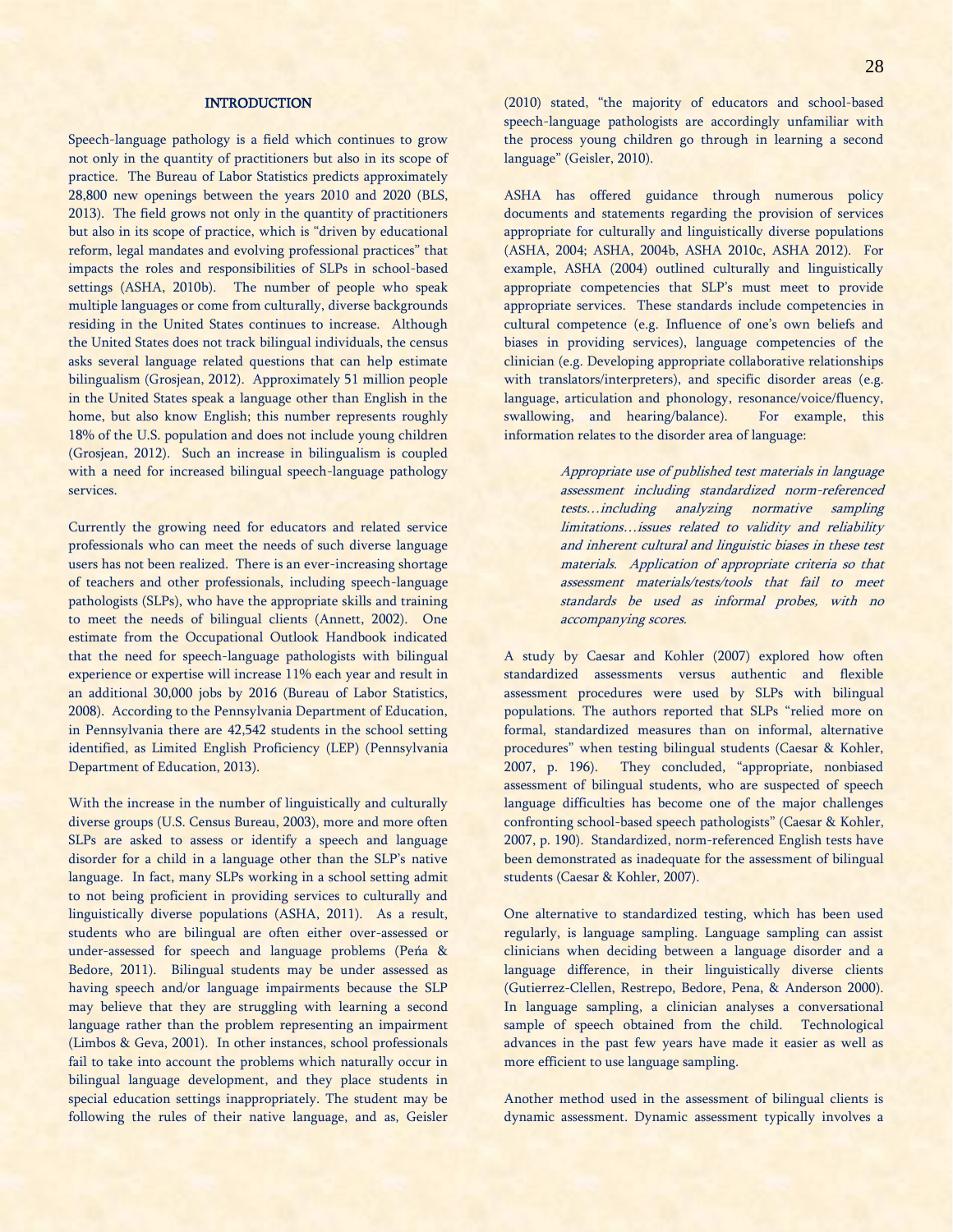test, teach, and then re-test approach. First the client's current level of performance is determined, then the SLP teaches the client strategies and practices the task, and then the client is again assessed and these results are compared to the pretest to determine progress (ASHA, 2012). A dynamic assessment approach differs from a standardized test in that it accounts for language and cognitive abilities as well as behavioral and motivational factors (Tzuriel, 2001). In an experimental study done by Kapantzoglou, and colleagues (2012), dynamic assessment was found to have "promising results for use as an alternative method for evaluating vocabulary learning skills in predominately Spanish speaking preschoolers" (p. 92).

ASHA has repeatedly supported alternative approaches including language sampling and dynamic assessment for culturally and linguistically diverse populations in a number of policy documents (ASHA, 2004; ASHA, 2004b, ASHA 2010c, ASHA 2012). As Caesar and Kohler (2007) reported, however, the two "practices used least frequently" are those which "apply directly to the assessment of bilingual children"—those practices include dynamic assessment and language sampling (Caesar and Kohler, 2007 p. 197). SLPs, specifically those in school-based settings, may not know how to use these assessments, or may not have the resources or experience to do so (Caesar and Kohler, 2007). A clinicians' experience may affect how he/she believes the assessment should occur when working with bilingual clients. Kritikos, (2003) explained, "experience may affect an SLP's beliefs about how to interpret and gather assessment data" (Kritikos, 2003). Dollaghan and Horner (2011) further explained that because there are no ideal measures to identify bilingual clients, "clinicians can justify using most of these measures in efforts to identify," however, "until more, stronger, and more precise evidence is available" the results should only be viewed as "suggestive of diagnostic status" (Dollaghan & Horner, 2011, p. 1086).

Given the multitude of assessment approaches and confounding problems, the issues SLPs have related to assessment may translate to an under and over assessment of bilingual clients. The ASHA scope of practice states that SLPs "are committed to the provision of culturally and linguistically appropriate services" and that one aspect of this is to determine whether the communication problem arises from a disorder, or from difficulty with learning a new language (ASHA, 2007). A language difference is, "a dialectal variety of American English" and should never be diagnosed as a disorder (ASHA, 2003). The task of differential diagnosis, however, may be difficult for speech-language pathologists who have limited training or experience in the assessment and treatment of bilingual clients.

This phenomenon of over- and under- assessing bilingual clients may be related to the lack of experience speech pathologists report in this area (ASHA, 2008). Researchers have demonstrated that SLPs are often not confident in their ability to work with multicultural clients. A survey completed by ASHA reported, "Only about 8% of school clinicians report training in bilingual assessment" (ASHA, 2008). The ASHA 2010 Schools Survey indicated that 8% of clinicians reported that they were 'not at all' qualified to work with multicultural populations, and 7.6% said they were 'very' qualified to work with this population (ASHA, 2010). The ASHA 2011 Membership Survey reported that 5% of SLPs were 'not at all' qualified to work with multicultural populations whereas 8.4% of SLPs believed they were 'very' qualified to work with the multicultural population (ASHA, 2011). Overall, consistency appears in these ratings. It is hypothesized that the presumed lack of confidence in assessing and treating bilingual clients may be related to graduate training programs. For example, bilingual speech-language assessment and treatment may not be sufficiently targeted at the preservice level. Therefore, many SLPs may not be able to recognize whether or not the student is showing typical signs of difficulty learning a second language or a language disorder.

The purpose of this study was to investigate to what extent, SLPs in Pennsylvania report: (a) training related to the assessment and treatment of bilingual clients and, (b) assessment and treatment experiences with bilingual clients.

#### **METHODS**

#### Design

A cross-sectional survey design was selected in an attempt to gather data about current practices. The design was used to study a group of speech-language pathologists working in Pennsylvania school-based settings. A questionnaire was created to learn more about the relation between the education and training practicing SLPs have received related to bilingual assessment and treatment, as well as their experiences with bilingual assessment and treatment during employment. The questionnaire contained both quantitative and qualitative questions to provide a better understanding of the data from the study.

## **Participants**

Speech-language pathologists working in a school-based setting in the Pennsylvania who are members of the American Speech Language and Hearing Association (ASHA), a national professional organization for speech-language pathologists, audiologists, and teachers of the hearing impaired, were recruited to participate. A list of 300 names and accompanying physical mailing address were purchased through ASHA filtered to include only certified SLPs in the state of Pennsylvania who indicated a school-based setting as their primary employment location. An additional 95 names and addresses were obtained due to their affiliation with Clarion University of Pennsylvania as an externship supervisor in a school-based setting. A total of 395 names were acquired.

Postcards were mailed to the 395 participants asking them to complete a survey. Of the 395 SLPs who were contacted 35 responded, representing a 9% response rate. The postcard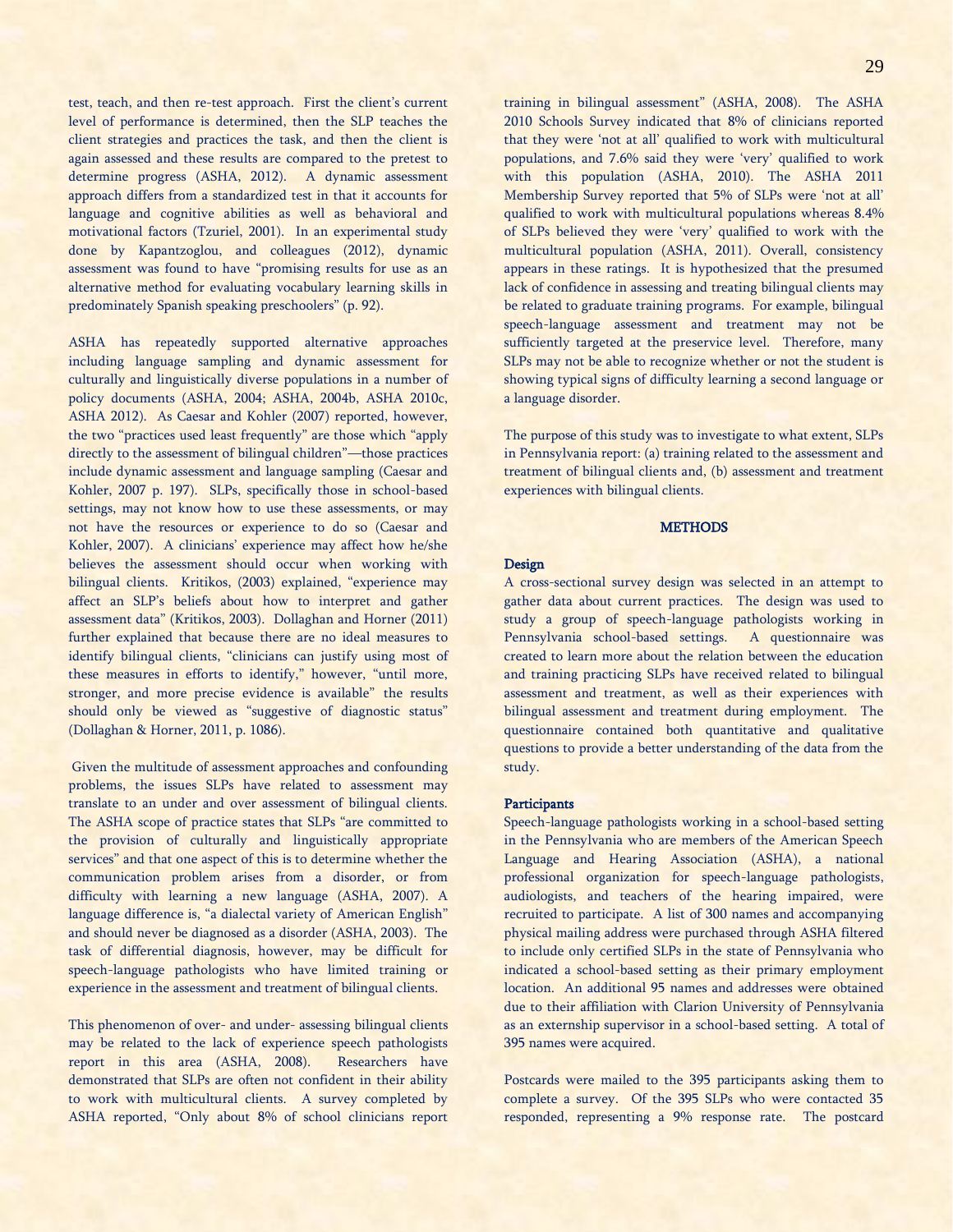provided instructions on how to access the electronic questionnaire. The participants were initially directed to a consent letter at the beginning of the questionnaire. At the end of the electronic consent letter, the participants were prompted to provide consent to participate; if consent to participate was selected the questionnaire was opened on Survey Monkey. The participants were not able to access the questionnaire without giving electronic consent.

## Measures: Questionnaire

The questionnaire was created for the purpose of this study. The questionnaire was administered to SLPs in Pennsylvania employed in a school-based setting. The purpose was to collect information pertaining to their experiences working with bilingual clients, as well as their educational backgrounds in the areas of bilingual assessment and treatment. The questionnaire included questions on the background information of the participants to allow further analysis of the data if warranted. The questionnaire utilized "check all that apply" boxes, boxes for fill-in-the blank statements, multiple choice questions with only one viable answer, as well as open-ended questions. Openended questions were linked to close-ended questions on the survey and used as a supplement.

#### **RESULTS**

Both quantitative and qualitative data were collected. Primarily quantitative analyses were completed to answer the research questions with qualitative responses used to support the quantitative findings. The quantitative data were analyzed using descriptive and nonparametric procedures. The statistical procedure selected was matched to the research question with consideration given to the exploratory nature of this study.

Out of the 395 individuals contacted, 35 responded representing a return rate of 9%. The respondents worked in a variety of settings: early intervention (6%), preschool (3%), elementary school (84%), and high school (22%) settings. Several respondents worked at multiple settings and indicated accordingly on the survey. Twenty-four respondents (69%) had over 12 years of experience, whereas, 11(31%) had less than 12 years of experience in the field.

The participants who responded to the survey completed their graduate level training at the following schools in Pennsylvania: Bloomsburg University (n=6; 17%), Clarion University (n=9; 26%), Duquesne University (n=1; 3%), Edinboro University (n=3; 8.%), Indiana University of Pennsylvania (n=1; 3%), Penn State University (n=1; 3%), Temple University (n=2; 6%), University of Pittsburgh (n=3; 8%), and West Chester University (n-2; 6%). Seven respondents (20%) completed their graduate training outside of Pennsylvania. Respondents reported knowledge and use of languages other than English: 5 (14%) reported knowing no other languages, 25 (71%) reported knowing a few words or phrases in another language, 3 (8%) reported speaking 1 other language moderately well, 1 (3%)

indicated fluent usage of 2 languages, and 1 (3%) indicated fluent usage in 3 or more languages. Refer to Table 1.

| Number                                                 | 35                                                          |       |
|--------------------------------------------------------|-------------------------------------------------------------|-------|
| <b>Work Setting</b>                                    | Early intervention                                          | (6%)  |
|                                                        | Preschool                                                   | (3%)  |
|                                                        | Elementary school                                           | (79%) |
|                                                        | High school                                                 | (18%) |
| <b>Years of Work Experience</b>                        | Over 12 years                                               | (68%) |
|                                                        | Less than 12 years                                          | (32%) |
|                                                        |                                                             |       |
| <b>Graduate Level Training</b>                         | <b>Bloomsburg University</b>                                | (17%) |
|                                                        | <b>Clarion University</b>                                   | (26%) |
|                                                        | <b>Duquesne University</b>                                  | (3%)  |
|                                                        | <b>Edinboro University</b>                                  | (8%)  |
|                                                        | <b>Indiana University</b>                                   | (3%)  |
|                                                        | Penn State University                                       | (3%)  |
|                                                        | <b>Temple University</b>                                    | (6%)  |
|                                                        | <b>University of Pittsburgh</b>                             | (8%)  |
|                                                        | <b>West Chester University</b>                              | (6%)  |
|                                                        | Other                                                       | (20%) |
| <b>Current Number of Bilingual Clients on Caseload</b> |                                                             |       |
|                                                        | None                                                        | (54%) |
|                                                        | $1 - 5$                                                     | (34%) |
|                                                        | $6 - 10$                                                    | (3%)  |
|                                                        | $10+$                                                       | (6%)  |
|                                                        | Skipped                                                     | (3%)  |
|                                                        |                                                             |       |
|                                                        | Total Number of Bilingual Clients on Caseload During Career |       |
|                                                        | None                                                        | (29%) |
|                                                        | $1 - 5$                                                     | (34%) |
|                                                        | $6 - 10$                                                    | (17%) |
|                                                        | $11+$                                                       | (20%) |

## Table 1. Participant information.

Nineteen respondents (54%) indicated no bilingual clients on their current caseload composition; whereas, 12 participants (34%) reported 1 to 5 bilingual clients, 1 participant (3%) reported between 6 to 10, and 2 participants (6%) reported 10 or more bilingual clients. During their career to date, 10 participants (29%) reported serving no bilingual clients, 12 (34%) reported providing services for 1 to 5 bilingual clients, 6 (17%) had worked with 6 to10 bilingual clients, and 6 (17%) had worked with 11 or more bilingual clients. One (3%) SLP responded that he/she had worked with 125 bilingual clients.

Twenty-two (63%) respondents had assessed a bilingual client during their career, whereas, 13 (37%) had not conducted a bilingual assessment. Of those who had conducted an assessment on a bilingual client, 16 (73%) had completed the assessment in English, and 5 (23%) had completed the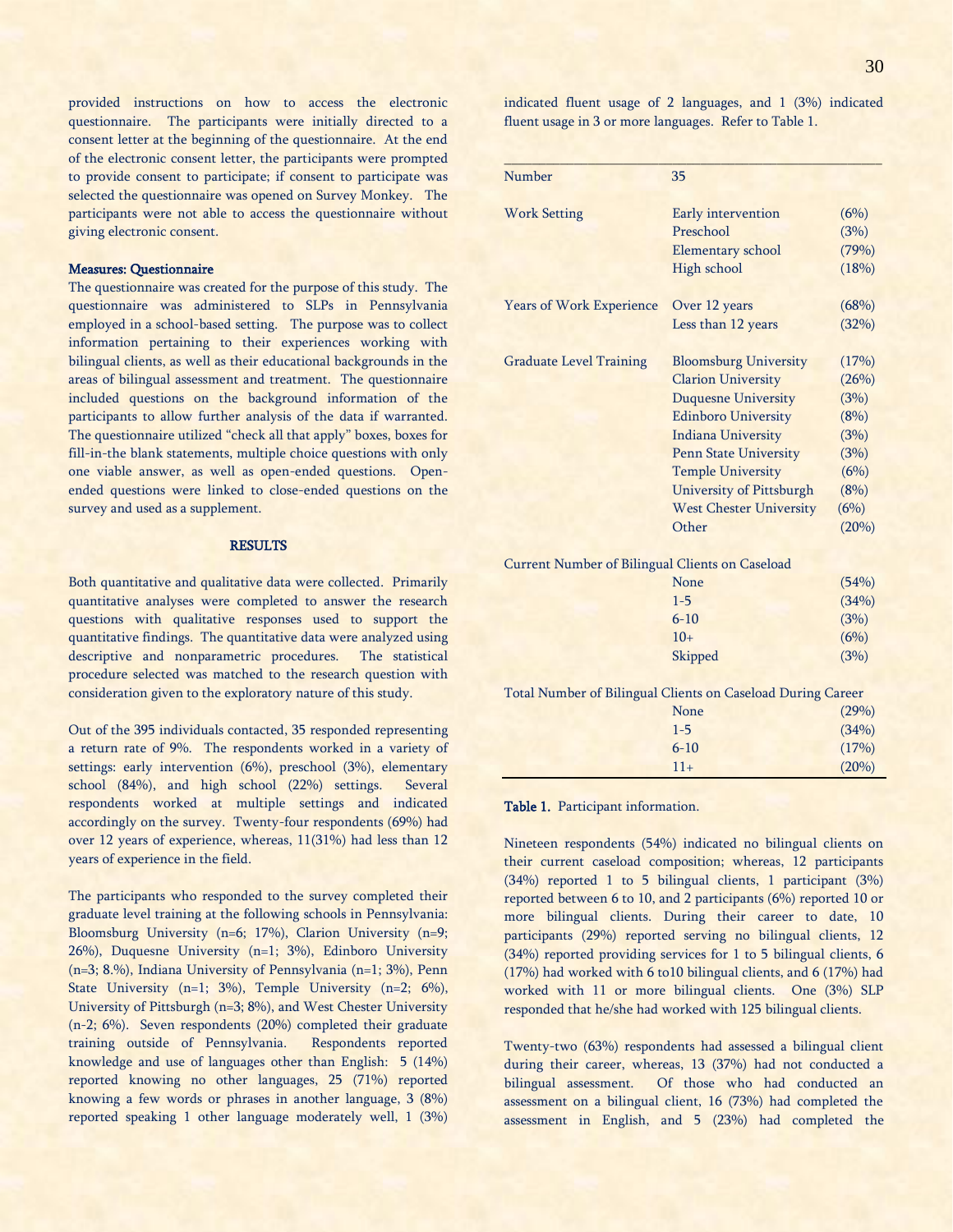assessment in both English and the client's native language. No one reported conducting the assessment in only the first language of the client. When questioned about preparation to conduct the assessment, (n=25) 9 people (36%) responded that they felt prepared, 6 (24%) reporting being 'somewhat prepared', 5 (20%) reported they were 'not really' prepared, and 5 (20%) stated they were 'not prepared.' Of the respondents, 7 (20%) reported receiving graduate level coursework on bilingual assessment and treatment, and 28 (80%) did not recall coursework on the topic of bilingual therapeutic services. Of those who had received coursework, most reported it was not freestanding course but rather infused in another course, whereas, one person reported a freestanding course on the topic. Out of 35 responses, 4 (11%) had completed a continuing education course related to bilingual assessment and treatment, and 31 (89%) had not completed continuing education on the topic.

Chi-square tests of independence were performed to examine the relation between perceptions of preparation for assessment and treatment of bilingual services and graduate coursework and perceptions of preparation for assessment and treatment of bilingual services and continuing education. The relations were not significant. See Table 2.

The questionnaire asked SLPs about specific assessment measures, particularly standardized, norm-referenced instruments. Three respondents (9%) indicated standardized instruments were an accurate measurement of bilingual clients' skills, 15 (47%) indicated they were 'sometimes' accurate, and 14 (44%) reported they were 'not' an accurate measurement tool. The questionnaire also asked the SLP's, through a free response question, to provide positive factors regarding standardized evaluation tools for bilingual clients. There were several common themes that emerged in responses from the 16 respondents. Three (19%) suggested that standardized tests were reliable and equal. Some indicated standardized tests provide a baseline performance level for the second language (n=2; 13%), and allow the SLP to compare the client to English speaking students (n=2; 13%). SLPs noted some negative factors regarding standardized assessment for bilingual clients; including the tests are not a fair assessment and representation of skills (n=5; 28%), and lack cultural sensitivity (n=2; 11.%)

|                             | df | ¥2    |      |
|-----------------------------|----|-------|------|
| <b>Graduate Coursework</b>  |    | 2.378 | .498 |
| <b>Continuing Education</b> |    | 3919  | .270 |

Table 2. Perceptions of preparation for assessment and treatment of bilingual services and graduate coursework and continuing education.  $N = 25$ .

## **DISCUSSION**

Out of the 35 respondents to the survey over half reported conducting bilingual evaluations and treatment. The SLPs who responded had a range of years of experience in the field across several different settings providing a small sample with diversity. A few factors of interest emerged from the results including the language in which SLPs assess bilingual clients, SLP's views on standardized measures when working with bilingual clients, and how this may relate to their graduate level training. Of those SLPs who had conducted a bilingual assessment 79% of them had conducted the assessment in English only. This is important to note because it is often difficult to determine the client's true language abilities or language deficits when assessed in a non-native language due largely to inherent variances in languages (ASHA, 2013). ASHA (2013) states that, "It is the ethical duty of all SLPs and audiologists to provide services with careful and respectful consideration and incorporation of the cultural and linguistic variables that have an impact on service delivery and efficacy." Differences in language are integral to the provision of culturally sensitive services, and individuals from other cultures may be at a disadvantage when assessed in *only* English; further, when SLP's assess only in English they have not provided a fair assessment or properly met the needs of the client with consideration given to preferred practice recommendations (ASHA, 2013). The scope of practice for the field of speechlanguage pathology clearly states that SLP's have a responsibility for "the provision of culturally and linguistically appropriate services...one aspect of providing culturally and linguistically appropriate services is to determine whether communication difficulties experienced by English language learners are the result of a communication disorder in the native language or a consequence of learning a new language" (ASHA, 2007).

With an ever-growing bilingual population, as well as the growing need for SLPs to assess these clients, do SLPs know how to adequately assess this population? It is considered best practice for SLPs to use alternative, nonbiased methods of assessment with their bilingual clients, such as language sampling and dynamic assessment (ASHA, 2013). However, not all SLPs have the necessary knowledge or skills to conduct a bilingual assessment with adequate cultural and linguistic sensitivity (ASHA, 2010; ASHA 2011) as also supported by the current results. Several SLPs indicated that a positive factor for the use of standardized, norm-referenced tests was gaining a baseline for the client's capabilities in English. However, as noted above, when you evaluate a client in only English you do not get a measure of their abilities in their native language. Due to a lack of understanding about the assessment of bilingual clients, those assessed in English only are likely to be misidentified. SLPs also stated that standardized measures are useful because they can then compare the client to English speaking students. Comparing bilingual persons to English speaking persons will not assist the SLP in evaluating whether or not they have a language disorder or provide information for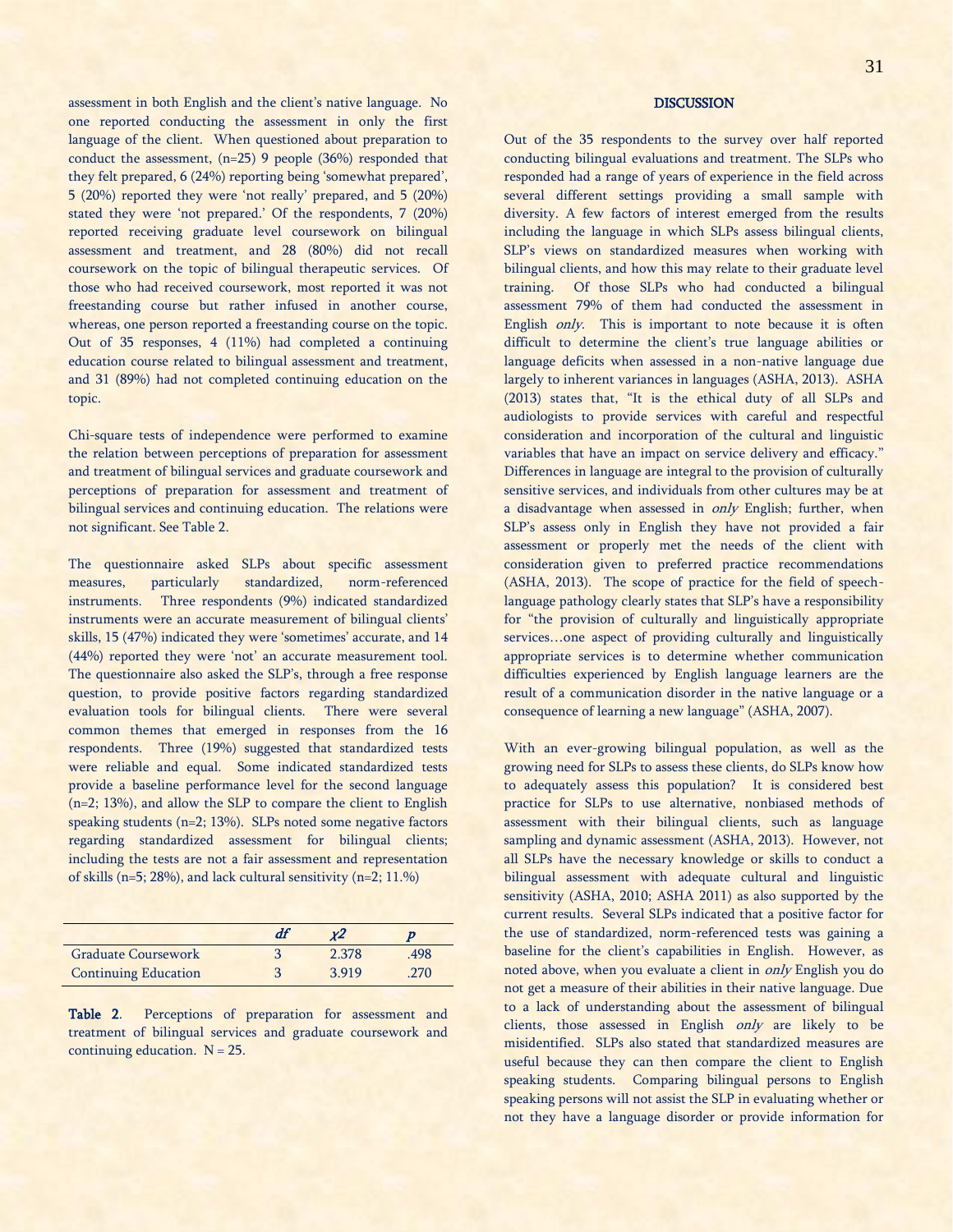intervention planning. Since many SLPs responding to this questionnaire seemed unclear of preferred practice procedures identified by ASHA in the assessment of bilingual clients this likely implicates deficits in personal knowledge.

The questionnaire completed for the purpose of this project also contained an item regarding continuing education hours: Have you ever completed continuing education on assessment and/or treatment of bilingual clients? Thirty-five persons responded to the question with over 86% (n=31) reporting never taking a continuing education course or seminar on bilingual treatment or assessment. This implies that SLPs may be relying heavily on what they learn in graduate school to guide the assessment and treatment of bilingual clients. There appears to be a discrepancy between what SLPs are expected to do and what they are prepared to do. This discrepancy may be due to a lack of graduate level coursework provided to graduate related to bilingualism and linguistic diversity. Graduate programs may need to reevaluate their curriculum to ensure assessment and intervention is adequately covered with sufficient breadth and depth for linguistically and culturally diverse populations.

Although many SLPs reported involvement in bilingual assessment and treatment, only one of the respondents reported having coursework dedicated toward multicultural assessment and treatment during graduate training. The respondents had a wide range of experience working in the field as shown in Table 1. A decade or more ago, courses related to the provision of culturally and linguistically diverse services may not have been offered; however today, bilingualism and second language acquisition is more prevalent. Yet, graduate training programs may not offer dedicated coursework targeting assessment and intervention of culturally and linguistically diverse populations. From a brief review of accessible course directories, a few graduate programs in Pennsylvania offer freestanding courses such as West Chester University and Marywood University.

Most of the respondents to the survey reported having bilingual assessment and intervention immersed within another course during their graduate coursework; a limited number  $(n=2)$  could remember the specific course. Including the topic of cultural and linguistic diversity into another course may not be an effective means of teaching the subject with depth; McKenzie (2009) explained, "…infusion…limits access to that knowledge" (pg. 389). Graduate students are likely receiving a basic overview of the concepts related to assessment and treatment for bilingual individuals with limited instructional time dedicated to this topic Lack of coursework on bilingual assessment and treatment and the resulting lack of instructional breadth and depth the topic is given, is likely a reason why SLPs do not feel prepared to work with this ever-growing population.

Overall, the majority of SLPs had limited graduate level coursework or continued education training dedicated to bilingual assessment and treatment. Most graduate programs dedicate entire courses to disorder topics, such as stuttering; according to the U.S. Department of Health and Human Services, only about 1% of the population in the United States stutters (National Institute on Deafness and Other Communication Disorders, 2013), whereas at least 20% of the US population speaks a language other than English in the home (Ohlemacher, 2007). It could be hypothesized there is an equal chance if not higher that an SLP will work with someone with English as a second language during their career. Graduate programs may need to reevaluate their curriculum to ensure assessment and intervention is adequately covered with sufficient breadth and depth for linguistically and culturally diverse populations, especially since SLPs tend to rely on knowledge from graduate school. For example, future SLPs may need direct instruction on preferred assessment and treatment procedures including why standardized measures are not the favored assessment tool for use with bilingual populations.

Measurement error may limit this study. It is plausible that participants did not understand items on the questionnaire, did not provide the true answer, or other item wording effects interfered (Bethlehem, 2009). These measurement errors would result in differences between the obtained responses in the questionnaire and the true responses. The response rate for this survey was poor at 9% which resulted in a small sample size (n=35); several factors may be related to the low return rate.

First, the mailing occurred after the winter holiday season. Second, only 20 persons provided e-mail addresses, and due partially to funding constraints there were limited methods to follow-up with potential participants in an effort to facilitate questionnaire completion. Several persons reported technical difficulties with the online survey and were unable to complete the questionnaire. In the future, working collaboratively with state organizations to disseminate a similar questionnaire would be useful, thereby, circumventing the need to purchase potential participants. At the time of this pilot study, there was not a mechanism in place in Pennsylvania to utilize the state organization to disseminate this survey.

Future research should aim to increase the sample size and recreate this study with the assistance of state and national organizations to produce a broader data collection initiative. For example, a national initiative to document how academic institutions teach the principles and methods of assessment and treatment of culturally and linguistically diverse populations as aligned with preferred practices and ASHA policy documents could yield information pertinent to graduate training curriculums. In addition, it would be useful to investigate how graduate students respond to varying instructional methods including the impact of relevant practicum experiences.

> **CORRESPONDENCE** [erineglundblom@gmail.com](mailto:erineglundblom@gmail.com)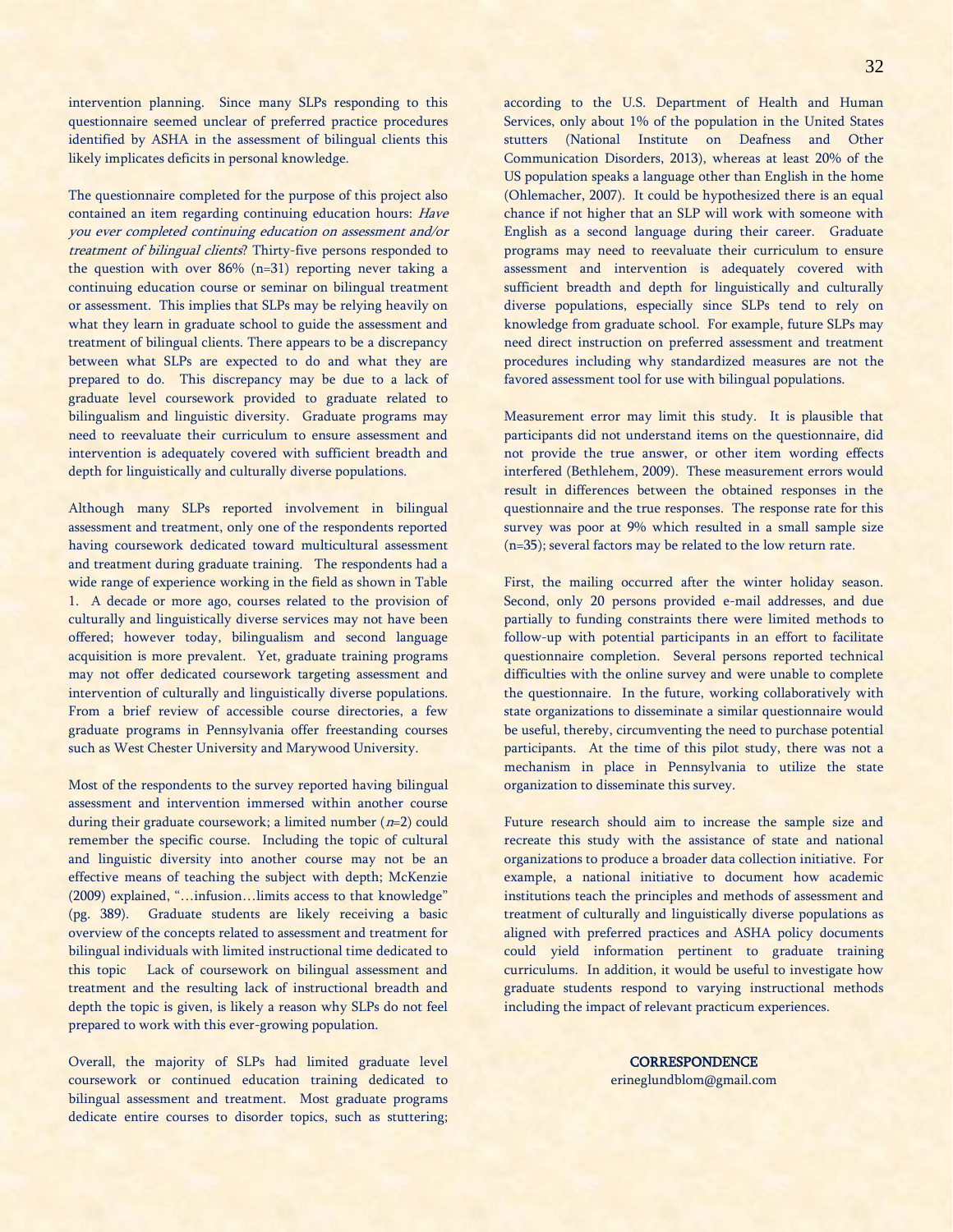## **REFERENCES**

- American Speech-Language-Hearing Association. (2003). American English dialects [Technical Report]. Available from www.asha.org/policy.
- American Speech-Language-Hearing Association. (2004). Knowledge and skills needed by speech-language pathologists and audiologists to provide culturally and linguistically appropriate services [Knowledge and Skills]. Available from [www.asha.org/policy.](http://www.asha.org/policy)
- American Speech-Language-Hearing Association. (2004b). Preferred practice patterns for the profession of speech-language pathology [Preferred Practice Patterns]. Available from www.asha.org/policy.
- American Speech-Language-Hearing Association. (2007). Scope of Practice in Speech-Language Pathology [Scope of Practice]. Available fro[m www.asha.org/policy.](http://www.asha.org/policy)
- American Speech-Language-Hearing Association. (2008). 2008 Schools Survey summary report. Available from http://www.asha.org/research/memberdata/schoolssurv ey/.
- American Speech-Language-Hearing Association. (2010). 2010 Schools summary report. Available from [http://www.asha.org/research/memberdata/schoolssurv](http://www.asha.org/research/memberdata/schoolssurvey/) [ey/.](http://www.asha.org/research/memberdata/schoolssurvey/)
- American Speech-Language-Hearing Association. (2010c). Roles and responsibilities of speech-language pathologists in schools [Professional Issues Statement]. Available from [www.asha.org/policy.](http://www.asha.org/policy)
- American Speech-Language-Hearing Association. (2011). 2011 Membership survey. CCC-SLP survey summary report. Available [www.asha.org/research/memberdata/2011](http://www.asha.org/research/memberdata/2011-membershipsurvey) [membershipsurvey.](http://www.asha.org/research/memberdata/2011-membershipsurvey)
- American Speech-Language-Hearing Association. (2011). Cultural competence in professional service delivery [Professional Issues Statement]. Available from [www.asha.org/policy.](http://www.asha.org/policy)
- American Speech-Language-Hearing Association (2012). Dynamic assessment: Basic framework. Retrieved [http://www.asha.org/practice/multicultural/issues/fram](http://www.asha.org/practice/multicultural/issues/framework.htm) [ework.htm.](http://www.asha.org/practice/multicultural/issues/framework.htm)
- Annett, M. (2002). New Mexico clinicians seek state recognition for bilingual skills. ASHA Leader. Retrieved http://www.asha.org/Publications/leader/2002/020402/ 020402b.htm
- Bethlehem, J. (2009). Applied survey methods: A statistical perspective. Hoboken, New Jersey: Wiley.
- Bureau of Labor Statistics, U.S. Department of Labor, Occupational Outlook Handbook, 2008-09 Edition, Speech-Language Pathologists, on the Internet at http;//www.bls.gov/ooh/healthcare/speech-languagepathologists.htm.
- Caesar, L., & Kohler, P., (2007) The state of school-based bilingual assessment: Actual practice versus

recommended guidelines. Language, Speech, and Hearing Services in Schools. 38, 190-200.

- Dolloghan, C., & Horner, E. (2011). Bilingual language assessment: A meta-analysis of diagnostic accuracy. Journal of Speech, Language, and Hearing Research Vol. 54. 1077-1088
- Geisler, E. (2010). Difference or disorder? Researchers develop tool to identify bilingual children with true language disorders. Retrieved http://www.utexas.edu/features/2010/09/27/language-2/
- Grosjean, F. (2012). Bilinguals in the United States of America. Psychology Today. Retrieved [http://www.psychologytoday.com/node/95889.](http://www.psychologytoday.com/node/95889)
- Gutierrez-Clellen, V., Adelaida Restrepo, M., Bedore, L., Pena, E., & Anderson, (2000). R. Language sample analysis in spanish-speaking children: Methodological considerations. Language, Speech, and Hearing Services in Schools. 32, 88-98.
- Kapantzoglou, M., Retrepo,M. A., & Thompson, M. S. ( 2012) Dynamic assessment of word learning skills: Identifying language impairment in bilingual children. Language, Speech, and Hearing Services in Schools. 43, 1-96,
- Kritikos, E., (2003). Speech-language pathologists' beliefs about language assessment of bilingual/bicultural individuals. American Journal of Speech-Language Pathology, 12. 73-91.
- Limbos, M. M., & Geva, E. (2001). Accuracy of teacher assessments of second-language students at risk for reading disability. Journal of Learning Disabilities, 34(2), 136-151.
- Ohlemacher, S. (2012) 20 percent of people living in U.S. speak language other than English at home. The Post and Courier. Retrieved March 17, 2013 from http://www.postandcourier.com/article/20070912/PC1 602/309129945
- Peña, E. D., Bedore, L. M., & Rappazzo, C. (2003). ) Comparison of Spanish, English, and bilingual children's performance across semantic tasks. Language, Speech, and Hearing Services in Schools, 16(13), 5-16.
- Peña, E. D. & Bedore, L. M. (2011). It takes two: Improving assessment accuracy in bilingual children. The ASHA Leader, 16(13), 20-22.
- Pennsylvania Department of Education. (2013). English as a second language. Retrieved March 3, 2013 from http://www.education.state.pa.us/portal/server.pt/com munity/english\_as\_a\_second\_language/7529.
- Tzuriel, D. (2001). Dynamic assessment of young children. New York, NY: Kluwer Academic/Plenum
- U.S. Department of Health and Human Services. National institutes on deafness and other communication disorders (NIDCD). Retrieved March 21, 2013 from [https://www.nidcd.nih.gov/health/voice/pages/stutter.a](https://www.nidcd.nih.gov/health/voice/pages/stutter.aspx) [spx.](https://www.nidcd.nih.gov/health/voice/pages/stutter.aspx)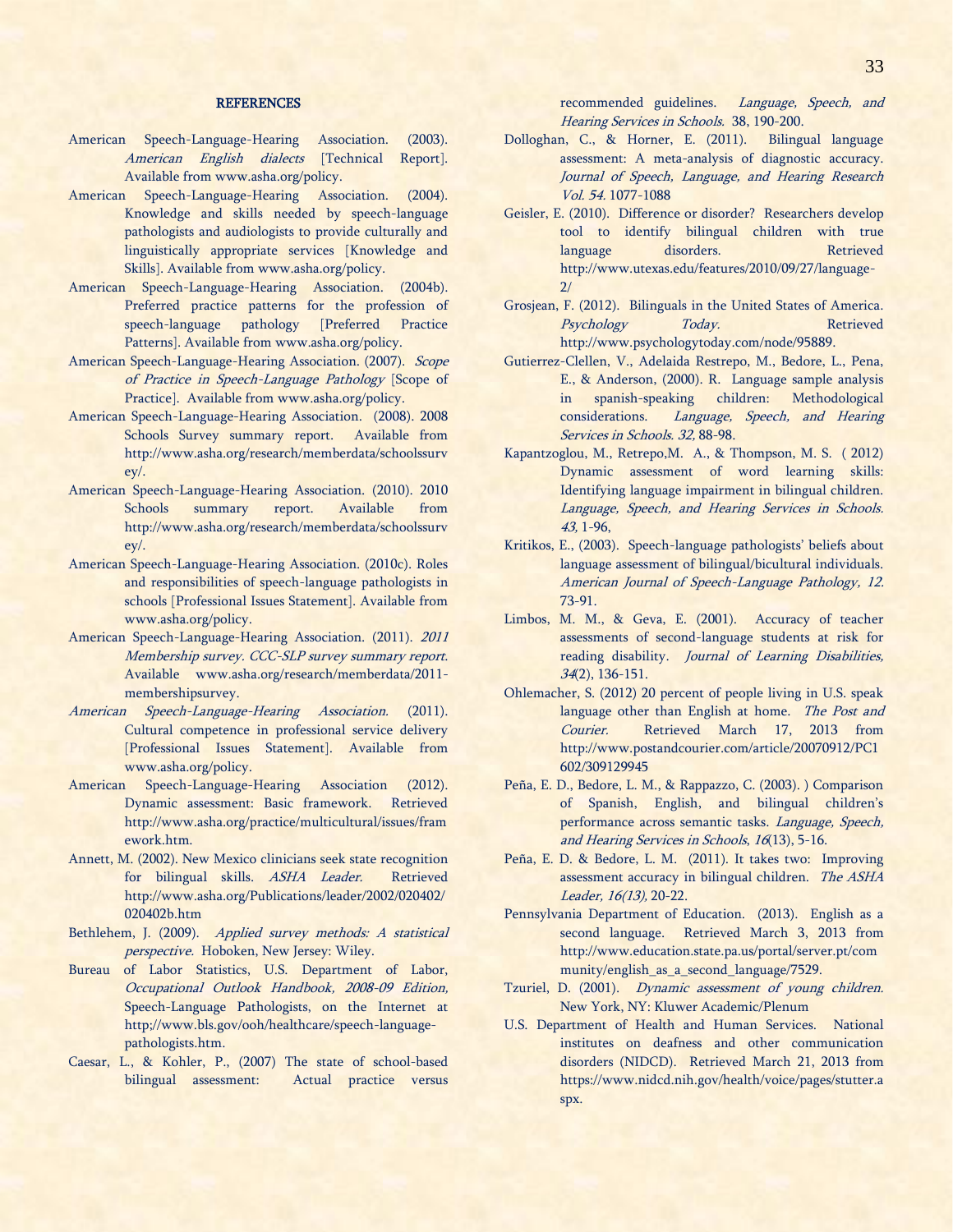## AUTHOR INFORMATION

Koren Beardshall, B.S., is a graduate of the undergraduate program in Communication Sciences and Disorders at Clarion University of Pennsylvania. During her time at Clarion, Koren was a student in the Honors Program, a member of the Communication Science and Disorders Research Collaborative, as well as NSSHLA member. Koren is also a member of the E. G. honors societies Phi Eta Sigma and Phi Kappa Phi. Koren is continuing her graduate education at Duquesne University.

Erin Lundblom, Ph.D., CCC-SLP, received her doctoral degree from Florida State University. She has been an Assistant Professor at Clarion University and is now a faculty member at The University of Pittsburgh. Her personal research interests include the application of research to practice including evidence-based practice in student supervision and school-based language literacy.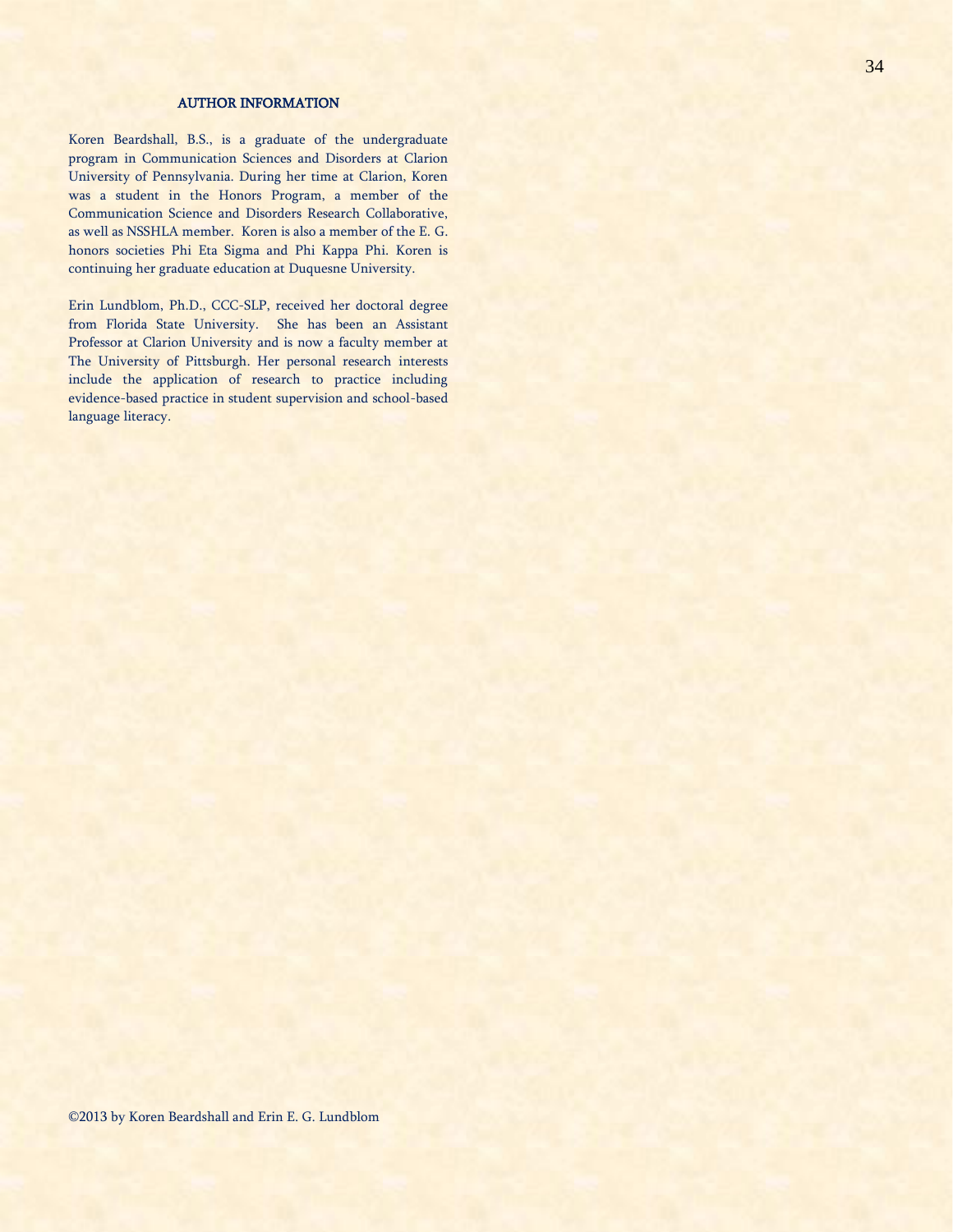

\* \* \* \* \* \* \* \* \* \* \* \* \* \*

\* \* \* \* \* \*

\* \* \* \* \* \*

\* \*

> \* \* \* \* \* \* \* \* \* \* \* \* \* \*

INFINITIVAL CLAUSES IN CHILDREN WITH TYPICAL AND LATE LANGUAGE EMERGENCE: SUPPORTING A DIMENSIONAL ACCOUNT OF LANGUAGE DELAY

> Celeste Domsch Texas State University Corrin Richels Old Dominion University Maria Resendiz Texas State University

## ABSTRACT

Children who do not speak single words by 2 years of age have been labeled as having late language emergence (LLE). While the majority of children with LLE recover by school-age, it has been argued that they often still perform below the level of their typical peers for specific linguistic skills. In this case, speechlanguage pathologists (SLPs) should consider language skills as varying along a dimension, rather than as simply impaired vs. unimpaired. To examine the dimensionality of language skill, this study compared infinitival clause production in 22 schoolage children with and without LLE. The infinitive clauses were: catenatives, such as  $gonna$ ; let  $us$  + verb, typically produced as let's, unmarked infinitives such as *make it go*; and simple infinitives such as We want to run. The 22 participants included 11 with typical development and 11 with a history of LLE, sampled in a conversational context at 8-years of age. Analysis indicated that the groups did not statistically differ for use of the four types of infinitival clauses. However, the LLE group did use fewer simple infinitives, offering support for a dimensional model of language development.

## KEY WORDS

Late Language Emergence Infinitive Clause Production, Syntactic Development Dimensional Account of Language Delay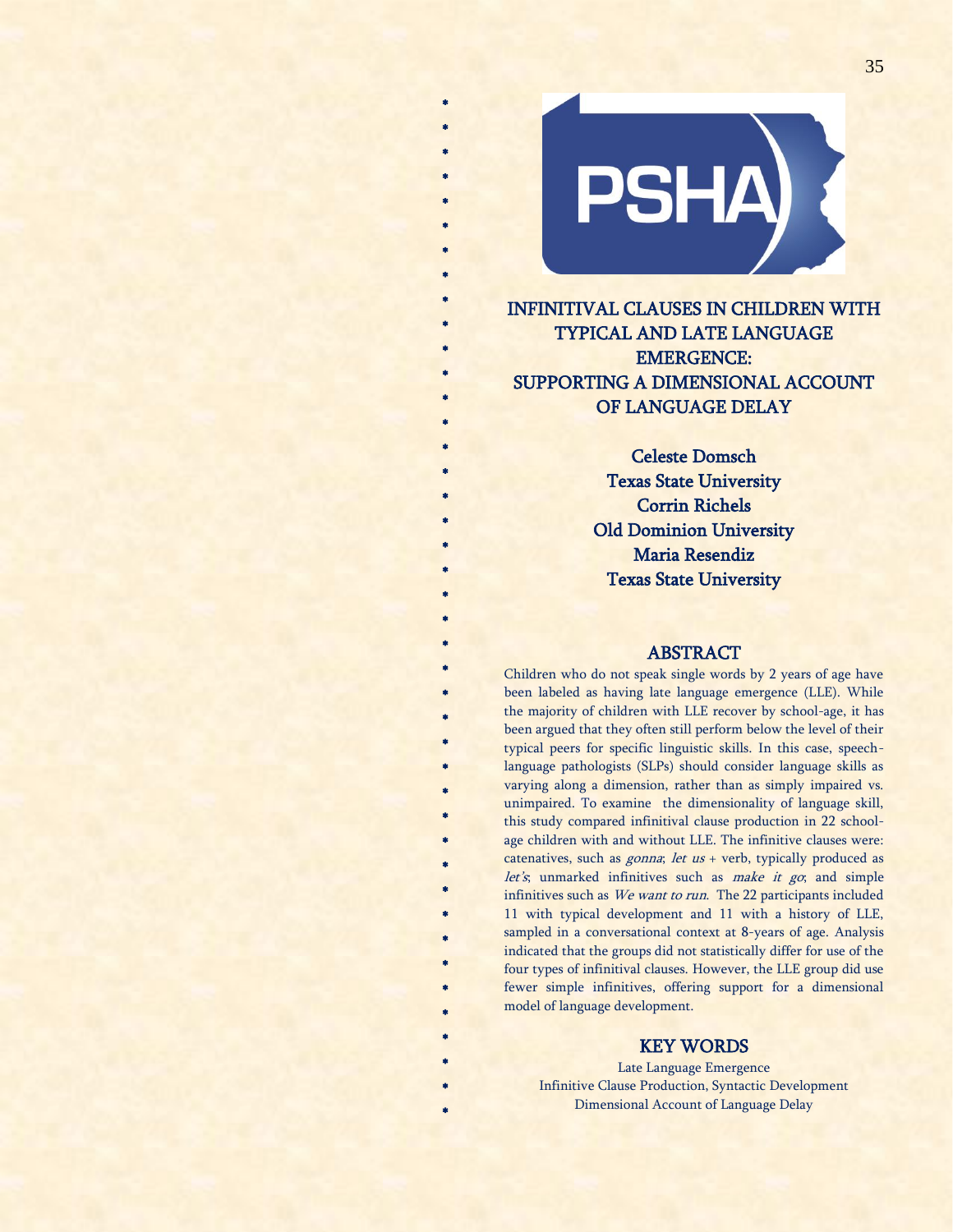## **INTRODUCTION**

Children with late language emergence (LLE) are those for whom the onset of expressive language is delayed to 24 months or later (Zubric, Taylor, Rice, and Slegers, 2007). This delay in expressive language has been operationalized as a productive vocabulary of fewer than 50 words at 2 years, or a score in the lowest 10<sup>th</sup> percentile on a standardized parent questionnaire regarding vocabulary size. Children with LLE have normal hearing and nonverbal IQ scores, and no obvious neurological impairments. Children with known medical conditions or who are bilingual have typically been excluded from studies of LLE.

Definitions of LLE have shown some variability with regard to age and expressive vocabulary size, with production of twoword combinations as a potential third factor to consider. Some have restricted use of the LLE diagnosis to children at 24 months of age (Zubric et al, 2007), while others have included children up to 35 months of age (Girolametto, Wiigs, Smyth, Weitzman, and Pearce, 2001). For vocabulary size, the commonly suggested cutoff of fewer than 50 words has been implemented by several researchers. Paul and Smith (1993), for example, reported a mean vocabulary size of 27.7 words, with no range given. Similarly, Rescorla (2009) described a group of children with LLE who produced an average of 24.54 words, with a range = 5-131, in contrast to a comparison group of typically developing (TD) children who produced an average of 235.17 words, with a range = 27-319. Both of these studies employed a parent questionnaire to measure expressive vocabulary size. Given the ranges for vocabulary size just noted, both studies included children with vocabularies larger than 50 words in their LLE groups. For these children, both studies reported that a lack of two-word combinations was taken as diagnostic of LLE.

Other studies (e. g., Girolametto et al., 2001) have used a percentile score for vocabulary production as their diagnostic indicator for LLE. The MacArthur Communicative Development Inventory (CDI) (Fenson, Dale, Reznick, Thal, and Bates, 1993) is a 680-word parent checklist, which yields a percentile score for vocabulary production for children between the ages of 16-30 months. Thal, Tobias, and Morrison (1991) used a score in the lowest  $10<sup>th</sup>$  percentile on an early version of the CDI as their cutpoint for LLE, while Girolametto et al. used the lowest 5<sup>th</sup> percentile.

Other, larger studies have employed yet a different criterion, beyond expressive vocabulary size in words or a percentile score on a checklist. Zubrick et al. (2007), in an epidemiologically-ascertained sample of 1,766 children, defined LLE as a score of -1.0 SD or below on a communication subscale that asks whether a child points to pictures and body parts, follows simple directions, names objects, combines words, and/or uses early-developing personal pronouns. Using that varied tasks and this cutoff, 13.4% of the sample was diagnosed with LLE.

## Children with LLE at Kindergarten Entry: Short-Term **Outcomes**

Many children with LLE exhibit significant growth in vocabulary during the time between diagnosis and school entry, with a majority of them scoring in the average range for language skills at kindergarten (Paul, 1996). Rescorla, Roberts, and Dahlsgaard (1997), for example, reported that children diagnosed with LLE between 24 and 31 months scored in the average range for single-word vocabulary by 3-years, indicating significant growth in what was for some only a five-month period. Likewise, Paul (1993) reported that 37 children with LLE did not differ from typically-developing children for scores on a standardized vocabulary test administered at age 3.

Despite this potential short-term growth in vocabulary, some children with LLE remain below average for syntactic achievement. Many of the bound morphemes of English are acquired between ages 2 and 4, which results in increases to children's mean-length-of-utterance (MLU) during this time. Rescorla, Roberts, and Dahlsgaard (1997) analyzed conversational samples for MLU in 34 children who were diagnosed with LLE between 24-31 months, and then seen for a follow-up visit at 36-months. The children with a history of LLE had an average MLU z score of -1.51, indicating that they were either failing to use bound morphemes at a rate similar to peers, or that they were failing to combine words at similar rates, or both. The same study used the Index of Productive Syntax (IPSyn) (Scarborough, 2010) which evaluates noun and verb phrase elaboration, the use of questions and negation, and overall sentence structure. The children with a history of LLE performed even lower than they did for MLU, with an average IPSyn <sup>z</sup> score of -2.21. It appeared that the early language delay that may have improved or even resolved relative to single-word acquisition had not improved for more sophisticated language tasks.

In regard to syntactic delays, Paul [9] found that 60% of her sample of children with LLE scored below the 10<sup>th</sup> percentile on the *Developmental Sentence Score* (DSS) (Lee, 1974), which assesses use of indefinite and personal pronouns, main and secondary verbs, negation, and the use of questions. Ellis Weismer (2007) compared language outcomes at age 5.5-years for 40 children with LLE with those of 43 TD peers. Although the children with LLE scored in the average range on a standardized language test, their mean scores were significantly below those of their TD peers, particularly in sentence imitation, a task which requires the use specific bound morphemes and often complex syntactic structures.

## Children with LLE in the Early Grades: Longer-Term Outcomes

The longer-term outcomes for this population will affect their educational placements and their academic progress. As Paul (1996) reported, the majority moved into the average range at kindergarten, while some continued to require clinical attention. It is important to note that even children scoring in the average range for language skills in kindergarten may fall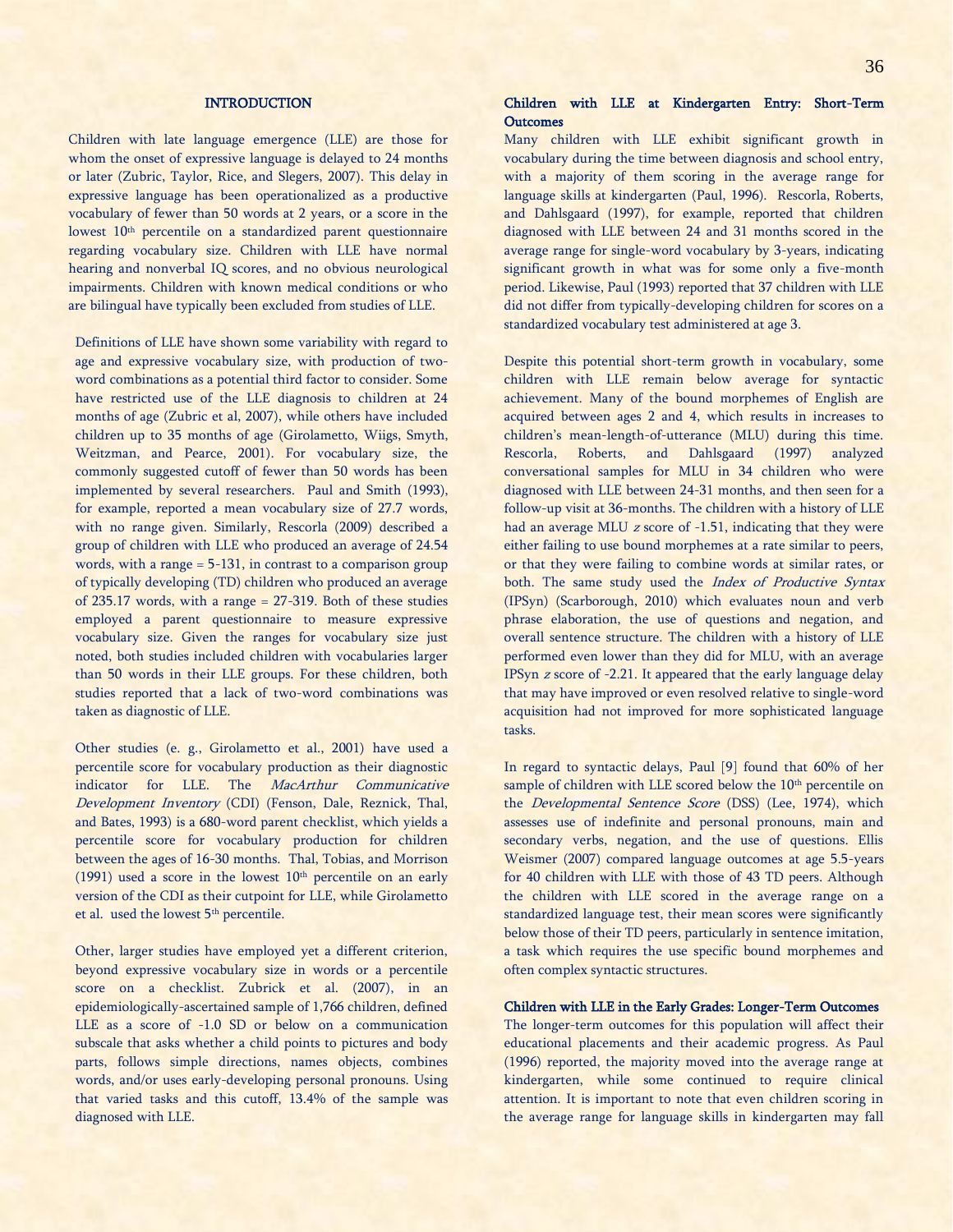out of the average range once vocabulary demands increase, once syntactic structures become more complex, and once independent reading is expected, such as in second and third grades (Nippold, 2007).

To address the question of longer-term outcomes, Rice, Taylor, & Zubrick (2008) examined syntax in conversation in 7-yearolds with and without a history of LLE. Results indicated that those with a history of LLE demonstrated significantly lower MLU in morphemes, as well as increased errors on a number of verb structures (i.e., marking of past tense, use of copula and auxiliary "be," and use of auxiliary "do" etc.). In an even longerterm study, Rescorla (2009) found that teens with a history of LLE tended to score lower on standardized tests of grammar than teens without such history, and argued that slow early language development may reflect a predisposition to lower linguistic performance over time. In a recent review paper, Rescorla reported that both small and large  $n$  epidemiological studies examining long-term outcomes in children with LLE have supported the dimensional account of language delay, "whereby late talkers and typically developing peers differ quantitatively on a hypothetical language ability spectrum" (Rescorla, 2013, p 141).

## Infinitival Clause Development in TD Children and Those with **SLI**

In a concise review of the development of infinitives in TD children, Eisenberg (2004) notes that infinitive use begins around 2 years of age with a restricted set of verbs (e.g., go, want, have), and that they emerge as catenatives (e.g., I wanna eat, He's *gonna* jump, We *hafta* wash our hands) or as being unmarked (e.g., Help me do it). Some researchers have labeled let clauses (e.g., Let's eat) as unmarked infinitives (Steffani, 2007), while others have separated *let* into an infinitive category of its own (Scheule, 2009), likely due to the frequency of its use in young TD children (e.g., Let's pretend). Unambiguous use of the infinitive marker to (e.g.,  $I$  need to move that) occurs once MLU has reached approximately 3.5 (Bloom, Tackeff, and Lahey, 1984) and is labeled as a simple infinitive. The simple infinitive category typically excludes verbs that are usually produced as catenatives, including gonna, wanna, and hafta as noted above.

Regarding infinitive clause development in children with specific language impairment (SLI), findings have been equivocal. Marinellie (2004) examined use of infinitives in conversation for 10-year-old children with and without SLI, and reported no significant differences. In contrast, Leonard, Eyer, Bedore, and Grela (1997) reported lower use for the infinitive to marker on a sentence completion task as compared to both ageand MLU-matched peers. Likewise, Eisenberg (2003) reported that children with SLI produced infinitival object complements with fewer verbs than did TD children of the same age or even younger. However, when Eisenberg (2004) compared 5-yearolds with SLI to typical children ranging in age from 3- to 5 years using an elicited production task for infinitival complements, she found that all eight children with SLI demonstrated production of infinitives with a variety of main verbs, and that only one child of the eight with SLI omitted the to marker more than once. Given that performance in an elicited task was relatively strong, Eisenberg argued that "the limited production of infinitives in conversation may in part reflect a problem with mobilizing syntactic knowledge (a performance issue) rather than a lack of knowledge per se (a competence issue)" (Eisenberg, 2004, p 319). Thus, it is possible that children with SLI have an "infinitive structure-finding" problem, in the same way that some children demonstrate receptive knowledge of specific vocabulary items yet cannot readily produce those words in conversation and so are labeled as having word-finding difficulties. Arndt and Schuele (2012) also studied infinitival complement use in children with SLI as compared to younger, MLU-matched children with typical language development. Comparison of infinitives used in spontaneous language samples found no difference in the number of infinitival complements or the number of different complement-taking verbs, but the children with SLI were significantly less likely to include the infinitival marker to, which Arndt and Schuele took as evidence that these children were experiencing "difficulty with the specific grammatical requirement of infinitival clauses" (Arndt and Schuele, 2012, p. 1).

The current study provides a test case regarding long-term outcomes in LLE by examining the specific use of four infinitival clause types (e.g., catenatives, let's, unmarked infinitives, simple infinitives) in a conversational context, where production is not intentionally modeled. Infinitive use in TD children and those with SLI has been examined in both conversational language and elicited tasks, as noted above, but has not, to the best of our knowledge, been specifically tabulated in school-age children with LLE. Whether school-age children with a history of LLE perform more like their TD peers or more like children with SLI for these tasks will shed light on the extent to which language development in those with a history of early delay remains weaker than expected, thereby supporting the dimensional model of Rescorla (2013). The specific questions are as follows:

Do 8-year-olds with and without a history of LLE use catenatives at similar rates in conversational samples?

Do 8-year-olds with and without a history of LLE use let's at similar rates in conversational samples?

Do 8-year-olds with and without a history of LLE use unmarked infinitives at similar rates in conversational samples?

Do 8-year-olds with and without a history of LLE use simple infinitives at similar rates in conversational samples?

#### **METHODS**

This study was approved by the Institutional Review Board of Texas State University-San Marcos. Informed consent was obtained from the parents of all participants, and assent was obtained from all children in the study.

## **Participants**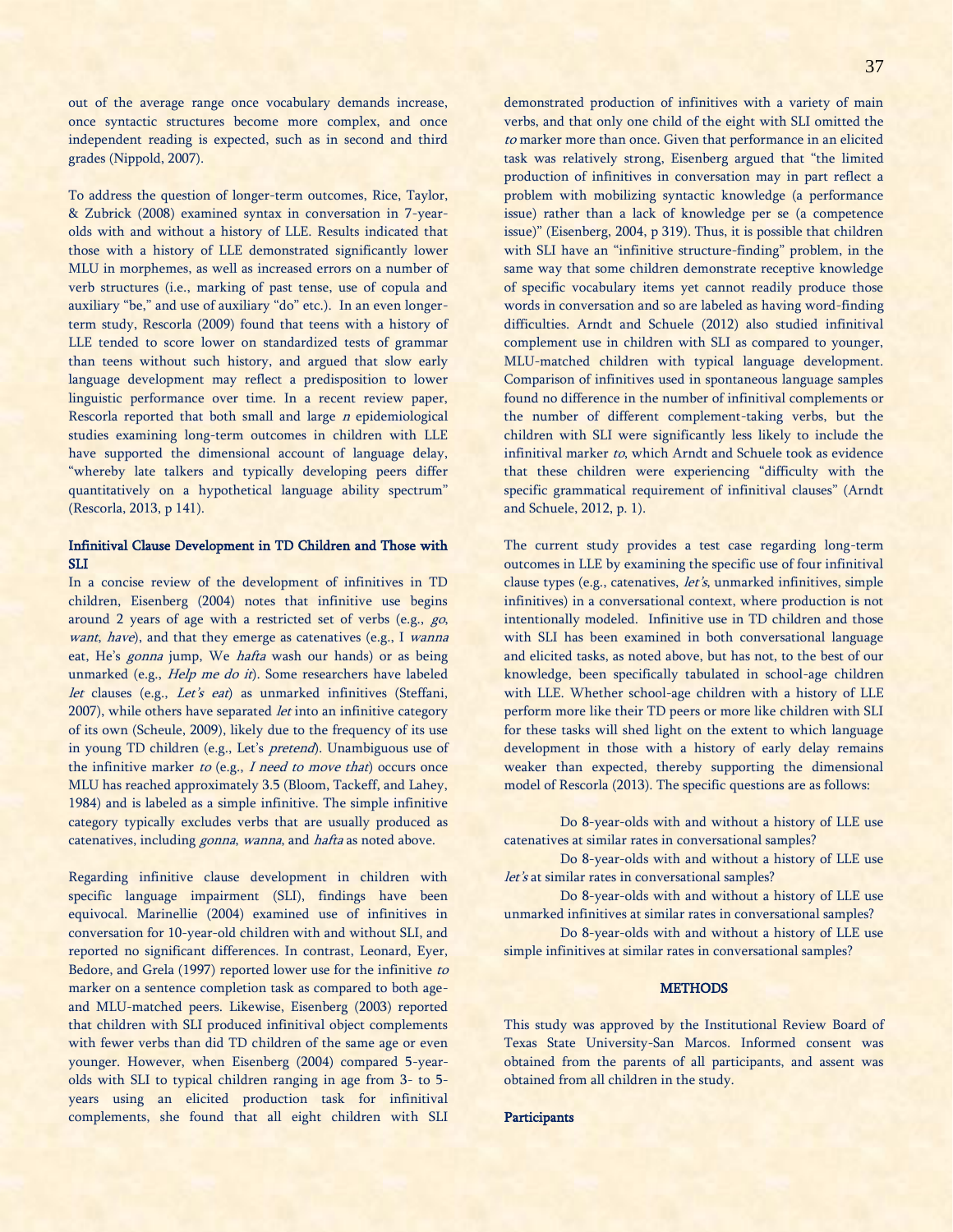Twenty-two children participated in this study, 11 with a history of LLE and 11 with a history of TD. The children in the LLE group were participants in a previous study of early vocabulary growth (Roid & Miller, 2001). That study included 20 children with LLE, who were recruited through newspaper advertising, fliers distributed at daycare centers, and word-ofmouth. The first author attempted to locate all 20 children approximately five years after completing the initial study, but families could not be located  $(n = 3)$ , or had moved out of state  $(n = 2)$ , or they declined participation  $(n = 2)$ , or their data were lost  $(n=2)$ . As a result, this study included a group of 11 children who had LLE as toddlers. At intake, these 11 children had a mean age of 29.7 months  $(SD = 4.4, \text{ range} = 24-39)$ .

LLE was diagnosed using the following inclusion criteria. First, children exhibited a reduced vocabulary size, defined as a score below the 10<sup>th</sup> percentile for their ages on the CDI, as in Thal and colleagues (1991). For the children older than 30 months, vocabulary production scores were below the 10<sup>th</sup> percentile for 30 months. The mean vocabulary size for these 11 children was 63.4 words ( $SD = 56$ , range = 8-188). Second, they exhibited an average nonverbal IQ score on the Brief IQ subtest of the Leiter International Performance Scale-Revised [26] with a mean score of 104.00 (SD = 10.51, range = 85-117). Third, English was the only language spoken in the home. Finally, parents reported no history of hearing impairment, autism, or any other neurological disorder. The average level of maternal education was 14.45 years  $(SD = 2.77)$ . One child was female, and the rest were male. Of the 11 children, 9 were Caucasian, one was African American, and one was Asian-American. At the time of this follow-up study, the 11 children who had LLE as toddlers now had a mean age of 8.6 years ( $SD = 0.36$ ). All were in mainstream classrooms in public schools in central Texas at the time of this study.

The rate of attrition (11 children with LLE found out of an original  $n$  of 20) raises the possibility that the children "lost" to follow-up might have differed from the children "found" for follow-up. Thus, the 9 children lost for follow-up were compared to the 11 children found for follow-up for gender and maternal education in years, as well as their toddler measures of nonverbal IQ and vocabulary size. A 2 x 2 contingency table analysis showed that the proportion of the "lost" group who were males (67%,  $n = 6$ ) was significantly lower than the proportion of the "found" group who were males (91%,  $n = 10$ ),  $\chi^2$  (1, N = 20) = 1.82, p < .05. Three females were lost to followup from the original group, and only one female was retained. Comparisons for the other variables were calculated using independent samples  $t$  – tests with equal variances assumed. No significant differences were noted between the two groups for maternal education ( $t(18) = .315$ ,  $p = .756$ ), nonverbal IQ ( $t(18) =$ .212,  $p = .834$ ), or vocabulary size  $t(18) = -.544$ ,  $p = .593$ ).

The 11 children in the TD group were recruited through contacts at Texas State University ( $n = 4$  children) and an elementary school in the Austin Independent School District (<sup>n</sup>  $= 7$ ). Their mean age was 8.5 years ( $SD = 0.20$ ), and their average level of maternal education was  $15.73$  years  $(SD = 2.20)$ . All 11 children were Caucasian. Six were male and five were female. All children were reported by their parents to be functioning on grade level and receiving no special education services. They learned to talk at the expected age, by parent report, and had never received speech-language therapy.

### Data Collection and Analysis

Participants were visited in their homes by the first author, and engaged in ten minutes of conversation, which was videotaped. Topics included school, family members, holidays, and favorite activities. It should be noted that conversational language samples are, by their nature, uncontrolled for content and/or syntactic difficulty. Video samples were transcribed by graduate students. Transcripts were segmented into C-units, defined as an independent clause plus any modifiers. C-units could also include coordinated clauses, defined as one main clause plus one additional clause that was introduced with and, but, or or, following procedures in Marinellie (2004).

Once transcription and segmentation into C-units was complete, the samples were coded for the four infinitive structures of interest (Schuele, 2009). C-units containing gonna, wanna, gotta, sposta, and hafta were coded as catenatives, and any use of let's was coded for that category. Production of unmarked infinitives was coded for C-units containing make, help, and watch that did not include the infinitival marker to. Simple infinitives were coded for C-units that included the infinitival marker to, followed by a verb. Reliability for identification of the four infinitival clauses was 91% for six randomly-selected transcripts (three LLE and three TD) across all four clause types when coded separately by the graduate student transcribers as compared to the first author. Disagreements in coding were resolved through discussion.

#### **RESULTS**

## Gender

A 2 x 2 contingency table analysis showed that the proportion of the LLE group who were males  $(91\%, n = 10)$  was not significantly greater than the proportion of the TD group who were males (55%,  $n = 7$ ), Pearson  $\chi^2 = (1, N = 22) = 3.67, p = .056$ . Because this result was not statistically significant, the gender of the participants was not included as an independent variable.

#### Levene's Test for Equality of Variances

Levene's test was calculated to ensure that the dependent variables did not violate the assumptions of homogeneity of variance necessary for MANOVA. A statistically significant result indicates that the equality-of-variance assumption is violated (Green and Salkind, 2011). Results for the dependent measures indicated that this assumption for the dependent measures (e.g., use of catenatives, let's, unmarked infinitives, and simple infinitives) was not violated for homogeneity of variance. Therefore all variables were included in the MANOVA.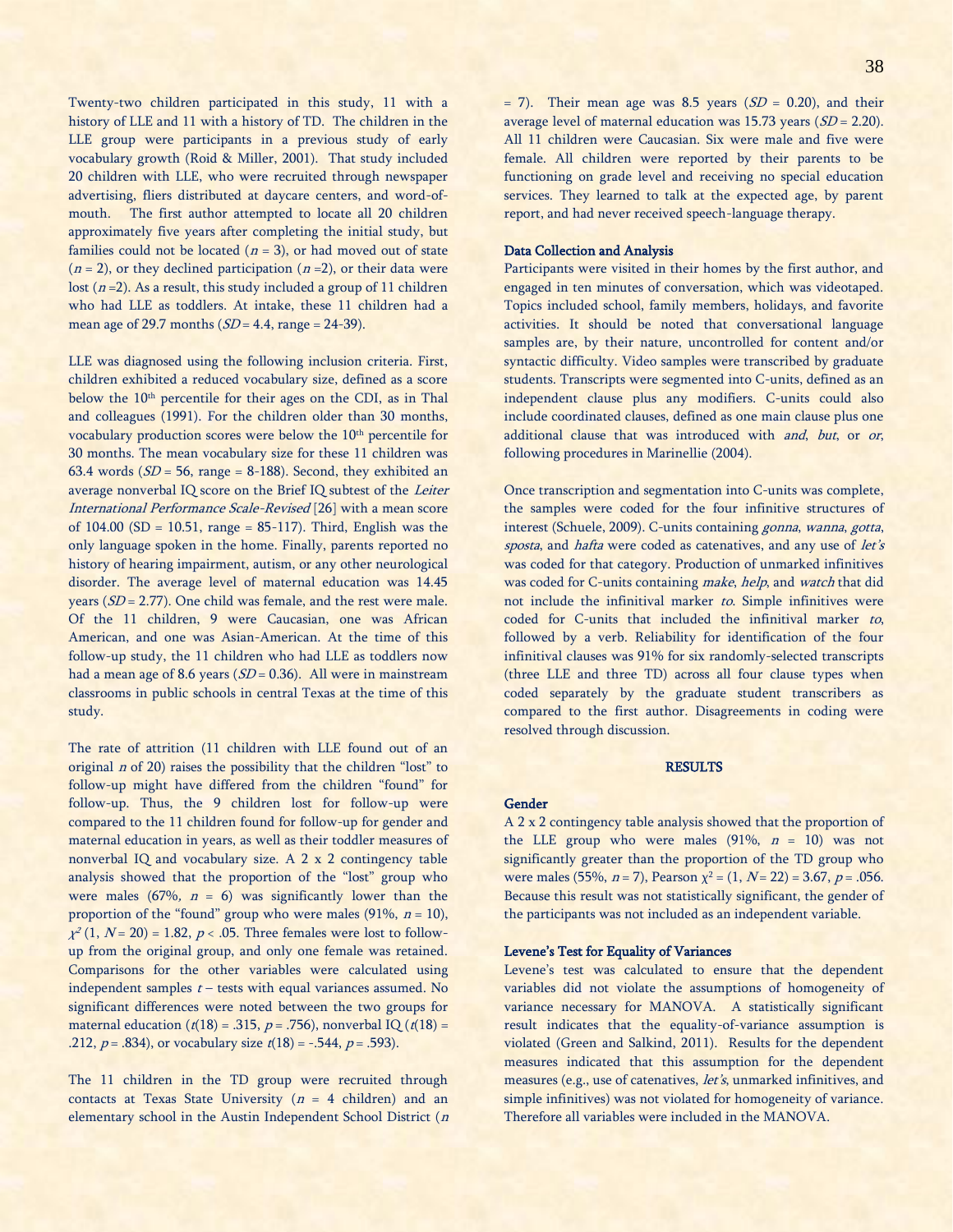## Demographic Variables

Results of an independent samples  $t$ -test with age (unequal variances assumed) and maternal education (equal variances assumed) as the dependent variables and group membership (LLE vs. TD) as the independent variable found no significant differences between the groups for age, (LLE  $M = 8.66$ ,  $SD = .38$ , TD  $M = 8.58$ ,  $SD = .20$ ;  $t(15.2) = .588$ ,  $p = .565$ ) or maternal education (LLE  $M = 14.45$ ,  $SD = 2.77$ , TD  $M = 15.73$ ,  $SD = 2.20$ ;  $t(20) = -1.19$ ,  $p = .25$ ). Due to this non-significant finding, no further corrections were made for age or maternal education in the analyses.

#### Infinitival Clause Use

A MANOVA was computed to determine the effect of language history (e.g., LLE vs. TD) on the use of catenatives, let's, unmarked infinitives, and simple infinitives. Dependent variables were the number of catenatives, let's, unmarked infinitives, and simple infinitives produced by each participant. The independent variables were talker group membership as a child diagnosed with LLE or as a child with TD. Results of the MANOVA indicated no main effect for the dependent variables and talker group, Wilks'  $\Lambda$  = .827,  $F(1,20)$  = .891,  $p$  = .490. Table 1 contains the means and the standard deviations on the dependent variables for the two talker groups.

|                      | LLE.          |
|----------------------|---------------|
|                      | Control       |
| <b>Catenatives</b>   | 1.10(1.58)    |
|                      | 0.727(1.79)   |
| Let's                | 0.364 (0.674) |
|                      | 0.818(2.40)   |
| Unmarked infinitives | 0.910(1.14)   |
|                      | 1.09(0.944)   |
| Simple infinitives   | 10.5(5.68)    |
|                      | 15.09 (6.38)  |
|                      |               |

Table 1. Means *(standard deviations)* for dependent variables by talker group (LLE  $n = 11$ ; and TD  $n = 11$ .)

Follow-up ANOVAs were calculated with significance level corrected using the Bonferroni correction to  $p < .012$  (4) comparisons). Results indicated no significant differences between the groups for the use of catenatives,  $(F(1, 20) = .255, p$ = .619, partial η <sup>2</sup> = .013), *let's* clauses,  $(F(1, 20) = .365, p = .552,$ partial  $\eta$  <sup>2</sup> = .018), unmarked infinitives, ( $F(1, 20)$  = .167,  $p =$ .552, partial  $\eta^2 = .008$ ), and simple infinitives ( $F(1, 20) = 3.24$ , p  $= .087$ , partial  $\eta$ <sup>2</sup>  $= .139$ ).

The typically-developing group and the LLE group did not differ for use of catenatives, unmarked infinitives, or the use of let's. All three were relatively low-frequency structures, occurring on average fewer than three times per sample. Although the difference between groups was not significant, the typicallydeveloping group used more simple infinitives in conversation than did the LLE group ( $M = 15.1$  productions vs.  $M = 10.5$ productions, respectively). It is worth noting that simple infinitives emerge once MLU has reached 3.5, so reduced usage at age eight by the LLE group hints at a differing level of proficiency with this complex structure.

## DISCUSSION

First, the finding that catenatives, *let's*, and unmarked infinitives are relatively infrequent in conversation at age eight is consistent with results from Marinellie [20], who reported a range from 0-8 uses for catenatives and *let's* clauses combined for TD 10-year-olds in conversational samples ( $M= 3.00$ ,  $SD=$ 2.2), as compared to a range of 0-7 uses in 10-year-olds with SLI  $(M = 2.73, SD = 2.73)$ . Catenatives are restricted in number by definition, as not every verb can form a catenative. Let's may occur more frequently in the conversation of younger children (e.g., Let's pretend) than it does in that of older children. Unmarked infinitives, like catenatives, can only occur with specific verbs (e.g., *make, help*), which may also be unlikely to occur in a conversational setting between a school-age child and an examiner, where there are no toys or manipulatives in use.

Second, while the use of simple infinitives did not statistically differ between the TD and LLE groups, the  $M$  number of productions was 15.09 vs. 10.5, respectively. These results are consistent with those reported by Marinellie (2004), who combined simple and unmarked infinitives into a single category, and found no significant differences in use between a typical group and a group with SLI. In that study, the TD group used a *M* of 9.13 ( $SD = 4.54$ ) infinitive clauses, while the group with SLI used a  $M$  of 6.73 ( $SD = 4.09$ ) infinitive clauses. These results are also consistent with reports that children with LLE score in the average range for standardized tests of language skill (Ellis Weismer, 2007; Resorla, 2009), though their specific scores are often lower than those of their TD peers.

It is noteworthy that none of the long-term studies of children with LLE have reported their participants earning significantly higher scores than TD peers. Instead, outcomes indicate either no significant differences (though scores may be lower for the LLE group), or the LLE group does indeed score significantly lower. The results of this study lend further support for a dimensional account of language delay (Resorla, 2013) and suggest that SLPs treating school-age children would be welladvised to probe the language development history even of children who are well past first words, and to adopt a more nuanced model of assessment than a binary impaired vs. unimpaired model.

Finally, it should be noted that one of the advantages of conversational language sampling (i.e., its ecological validity, as the child is allowed to choose the topic and direct the interaction), which has made it a standard language assessment task for years, is also a disadvantage in that children make very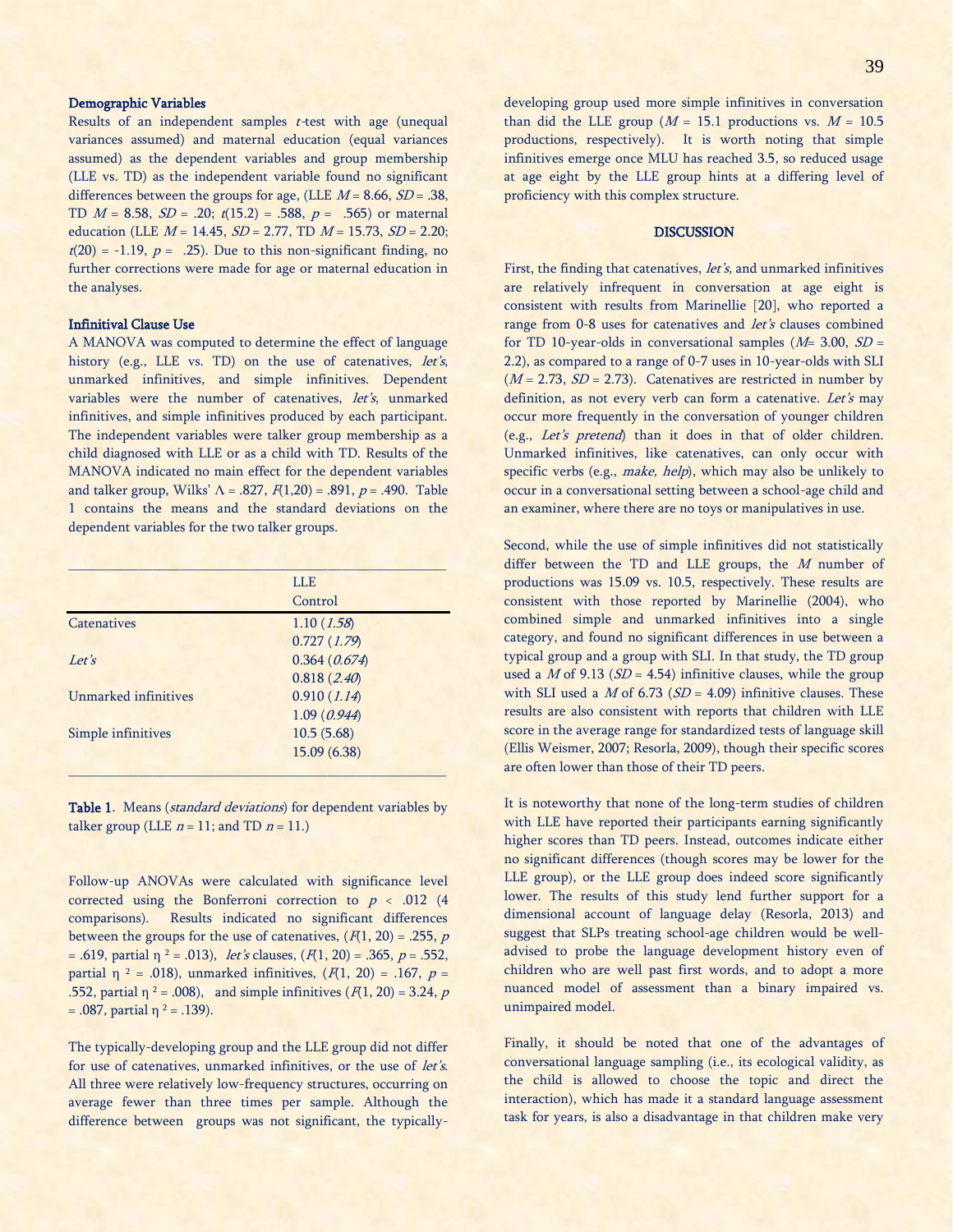different choices about what to discuss, which then influences the syntactic nature of their language. In reviewing the transcripts of the children in this study, it was apparent that some children chose to discuss family members, teachers, and favorite foods, and that these topics may have provided fewer opportunities for the emergence of complex syntax. Other children chose to describe a favorite vacation, which led to use of a narrative structure that included elements of story grammar (e.g., initiating events, conflict resolution, etc.), which provided more opportunities for complex sentences though use of conjunctions such as because. Still other children chose to explain a favorite game or sport, which has been described as an expository task and one which elicits perhaps the most use of complex syntax (Nippold, 2007).

Thus, it appears that children respond differently to the same conversational prompts, though it was outside the scope of this study to perform an ethnographic analysis of topic selection and any potential influence of it on syntactic complexity.

#### Limitations

The attrition rate from the Domsch and Camarata original study (2008) is one potential limitation of this study, though it should be noted that the children with LLE who were found for followup did not differ from the children with LLE who were lost to follow-up for vocabulary size, nonverbal IQ, or maternal education. The ethnicity of the participants in this study was relatively homogenous, with a large proportion being Caucasian. One of the often-used diagnostic criteria for LLE, which was employed in this study, has been exposure to English-only in the home, which obviously eliminates the participation of bilingual families of every ethnicity. Finally, the size of the LLE group is small  $(n = 11)$ , which contributes to the possibility of a Type II error. It is possible that differences between groups would have emerged in a larger sample.

### Future Research

One issue in the study of infinitival complements is that previous research studies have grouped clauses differently, with some including unmarked infinitives and simple infinitives in the same category while others separate them. These differing patterns of data analysis make it difficult to compare results across studies. In addition, most studies have employed a single task to measure infinitive production, which in some cases has been conversational speech, while in others infinitives have been elicited in single sentences. Future studies should include multiple methods for assessing infinitive production, as it would be useful to compare conversational vs. elicited production in a single large sample. Finally, the type of spontaneous language task administered should include expository discourse, in addition to conversation. Expository discourse is the main type of discourse that school-age children encounter at school, which they are required to both comprehend and produce. Expository discourse tasks have also been shown to yield more syntactically complex language than conversational samples (Nippold, 2007).

The authors acknowledge Dr. Melanie C. Schuele for use of her Complex Syntax Coding Manual. They are grateful to Crista Lindsey, M.S., CCC-SLP for her coding of infinitival clauses. They are also grateful to the families who participated in this study.

## **CORRESPONDENCE**

[cd23@txstate.edu](mailto:cd23@txstate.edu)

#### **REFERENCES**

- Arndt, K. B., & Schuele, C. M. (2012). Production of infinitival complements by children with specific language impairment. Clinical Linguistics and Phonetics, 26, 1-17.
- Bloom. L., Tackeff, J., & Lahey, M. (1984). Learning to in complement constructions. Journal of Child Language, 11, 391-406.
- Domsch, C. & Camarata, S. (2008) Children with late language emergence: Effects of maternal education and language use. Tejas: Texas Journal of Audiology and Speech-Language Pathology, 31, 7-14.
- Eisenberg, S. (2003). Production of infinitival object complements in the conversational speech of 5-yearold children with language impairment. First Language, 23, 327-341.
- Eisenberg, S, (2004). Production of infinitives by 5-year-old children with language impairment on an elicitation task. First Language, 24, 305-321.
- Ellis Weismer, S. (2007). Typical talkers, late talkers, and children with specific language impairment: A language endowment spectrum? In R.Paul (Ed.), The influence of developmental perspectives on research and practice in communication disorders: A Festschrift for Robin S. Chapman, pp. 83-102. Mahwah, NJ: Erlbaum.
- Fenson L., Dale, P., Reznick, S., Thal, D., & Bates, E. (1993). MacArthur Communicative Development Inventories. San Diego, CA: Singular.
- Girolametto, L., Wiigs., M, Smyth, R., Weitzman, E., & Pearce, P. S. (2001). Children with a history of expressive vocabulary delay: Outcomes at 5 years of age. American Journal of Speech-Language Pathology, 10, 358-369.
- Green, S. B. & Salkind, N. J. (2011). Using SPSS for Windows and Macintosh: Analyzing and understanding data (6 th Ed.). Upper Saddle River, NJ: Pearson Education.
- Lee, L, (1974). Developmental sentence analysis. Evanston, IL: Northwestern University Press.
- Leonard, L., Eyer, J. A., Bedore, L. M. , & Grela, B. G. (1997). Three accounts of the grammatical morpheme difficulties of English-speaking children with specific language impairment. Journal of Speech, Language, and Hearing Research, 40, 741-753.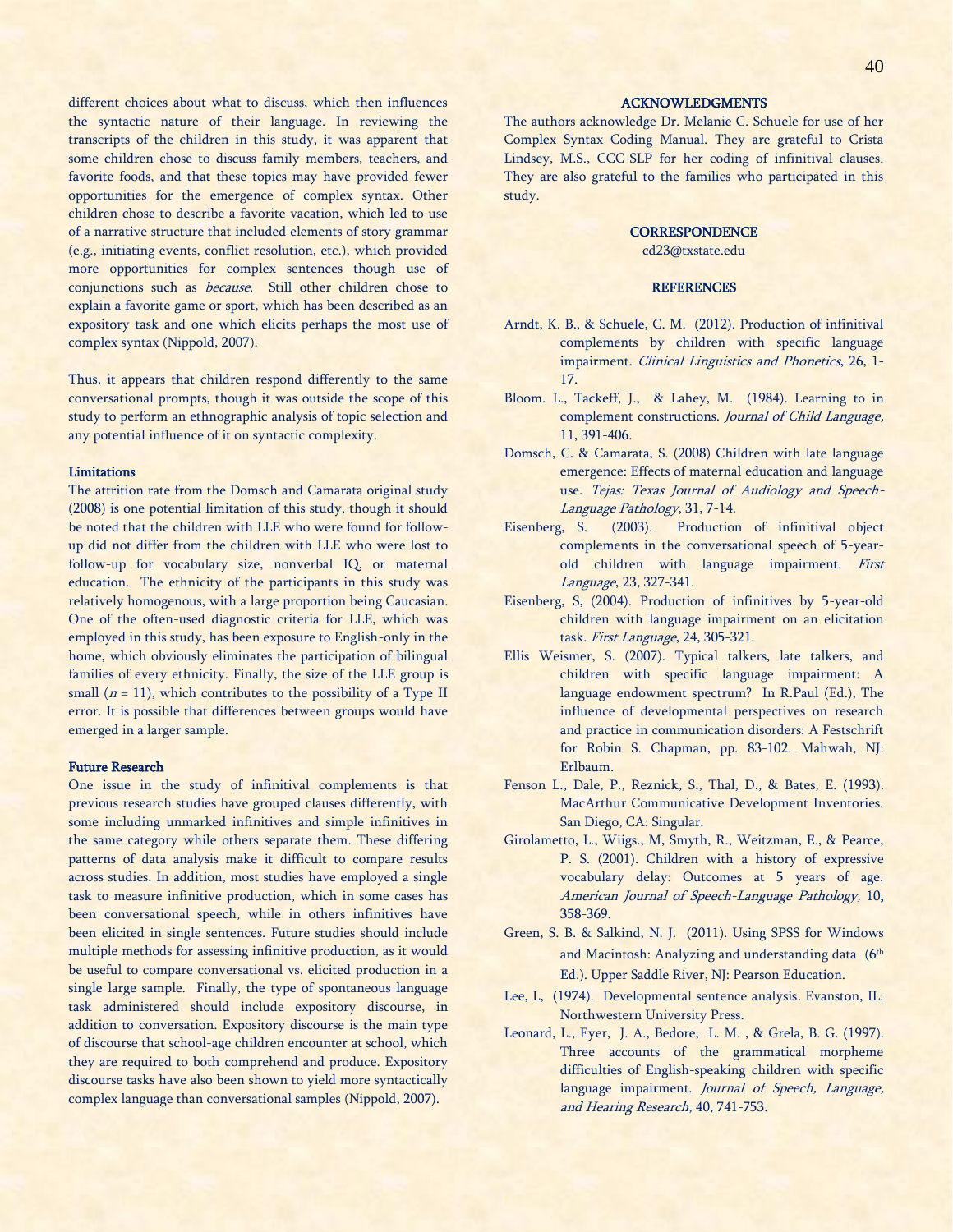- Marinellie, S. (2004). Complex syntax used by school-age children with specific language impairment in childadult conversation. Journal of Communication Disorders, 37, 517-533.
- Nippold, M. (2007), Later language development: school-age children, adolescents, and young adults. Austin, TX: Pro-Ed, Inc.
- Paul, R., (1993). Patterns of development in late talkers: preschool years. Journal of Childhood Communication Disorders, 15, 7-14.
- Paul, R. (1996). Clinical implications of the natural history of slow expressive language development. American Journal of Speech-Language Pathology, 5, 5-21.
- Paul, R, & Smith R. L. (1993) Narrative skills in 4-year-olds with normal, impaired, and late-developing language. Journal of Speech and Hearing Research, 36, 592-598.
- Rescorla, L. (2009). Age 17 language and reading outcomes in late-talking toddlers: Support for a dimensional perspective on language delay. Journal of Speech, Language, and Hearing Research, 52, 16-30.
- Rescorla, L. (2013). Late talkers: Do good predictors of outcome exist? Developmental Disabilities Research Reviews, 17, 141-150.
- Rescorla, L., Roberts, J., & Dahlsgaard, K., (1997). Late talkers at 2: Outcome at age 3. Journal of Speech, Language, and Hearing Research, 40, 556-566.
- Rice, M. L., Taylor, C. L., & Zubrick, S. R. (2008). Language outcomes of 7-year-old children with or without a history of late language emergence at 24 months. Journal of Speech, Language, and Hearing Research, 51, 394-407.
- Roid, G. & Miller, L. (2001). Leiter International Performance Scale-Revised. Los Angeles, CA: Western Psychological Services.
- Scarborough, H. (1990). Index of productive syntax. Applied Psycholinguistics, 11, 1-22.
- Schuele, C, M. (2009). Complex syntax coding manual (Unpublished). Vanderbilt University: Nashville, TN.
- Steffani, S. (2007). Identifying embedded and conjoined complex sentences: Making it simple. Contemporary Issues in Communication Sciences and Disorders, 34, 44-54.
- Thal, D., Tobias, S., Morrison, D. (1991). Language and gesture in late talkers: A one-year follow up. Journal of Speech and Hearing Research, 34, 604-612.
- Zubrick, S. R, Taylor, C. L., Rice, M. L., & Slegers, D.W. (2007). Late language emergence at 24 months: An epidemiological study of prevalence, predictors, and covariates. Journal of Speech, Language, and Hearing Research, 50, 1562-1592.

## AUTHOR INFORMATION

Celeste Domsch (Ph.D., Vanderbilt University) is an Assistant Professor at Texas State University with interests in lexical development in late talkers and longitudinal research with this population. Corrin Richels (Ph.D. Vanderbilt University) is an Assistant Professor at Old Dominion University with an interest in child language development and stuttering disorders. Maria Resendiz (Ph.D. The University of Texas-Austin) is an Assistant Professor at Texas State University with an interest in the narratives performed by children with cultural and linguistic differences.

©2013 by Celeste Domsch, Corrin Richels, and Maria Resendiz.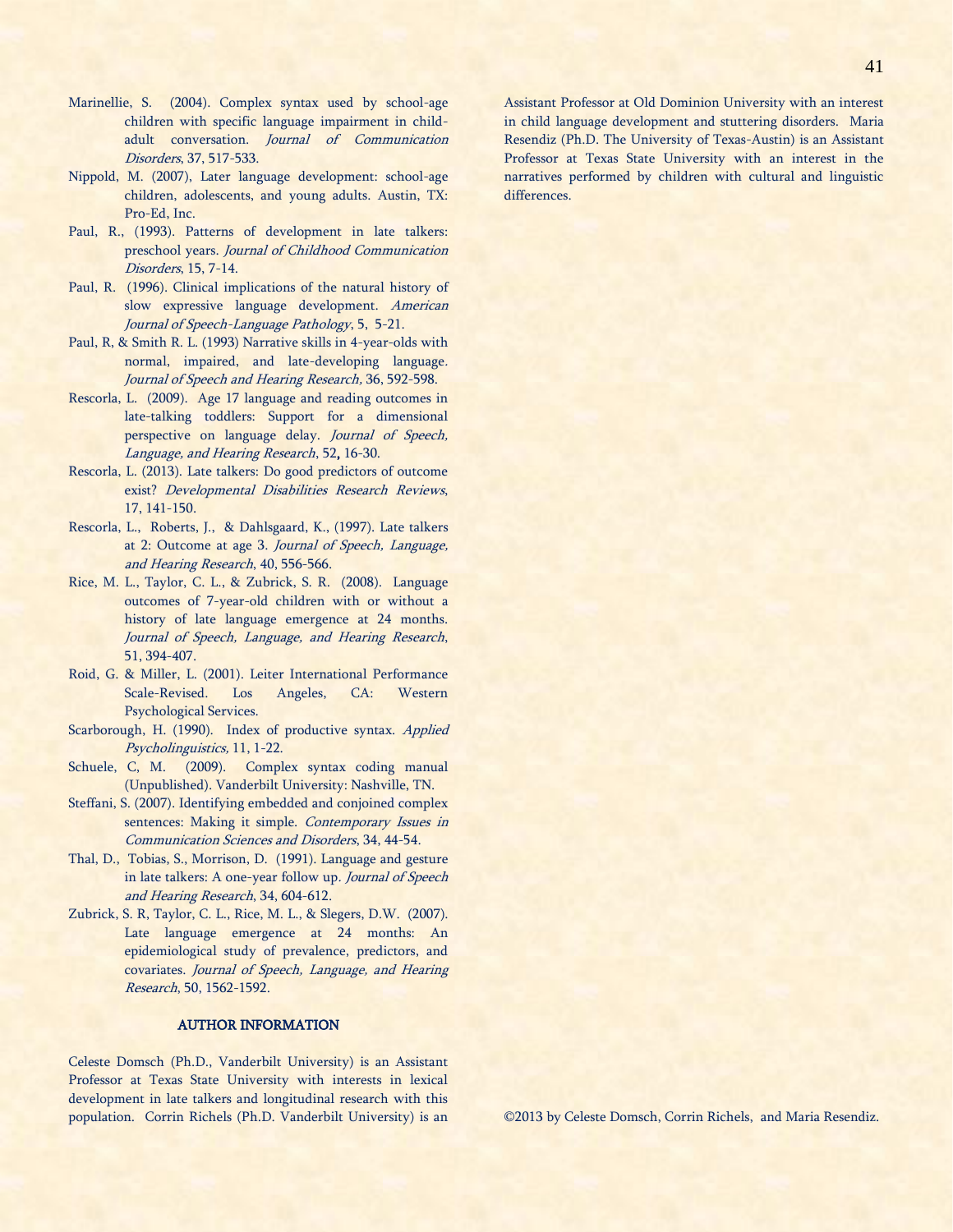

\* \* \* \* \* \*

\* \*

\* \*

\* \* \* \* \* \* \* \* \* \*

\* \* \* \* \* \* \* \*

\* \*

> \* \* \* \* \* \* \* \* \* \* \* \*

# AGREEMENT AMONG COMPUTERIZED SPEECH LAB, PRAAT, AND WAVE SURFER IN DETERMINING FORMANT FREQUENCIES

Elizabeth U. Grillo Ralph Magliano Jodi DiSario West Chester University

# ABSTRACT

The purpose of this study was to determine whether or not agreement existed among the Computerized Speech Lab (CSL), Praat, and WaveSurfer in measuring the first three formant frequencies of the point vowels  $(i/$ ,  $/\mu$ ,  $/\alpha$ ,  $/\alpha$ ) for ten participants with normal speech and voice. Two measurement techniques were used to identify the formant frequencies: 1) analysis of the three formants by hand at a specific time interval and 2) the average of each of the three formants reported by the software program. Results suggested that when measured by hand at a specific time interval, CSL and WaveSurfer did not agree in formant value analysis, whereas Praat did agree with the other two software programs. When both measurement techniques were compared across CSL and Praat, the formant value analysis did not agree.

# KEY WORDS

Acoustic Computerized Speech Lab Praat, WaveSurfer Formant Frequencies, Formants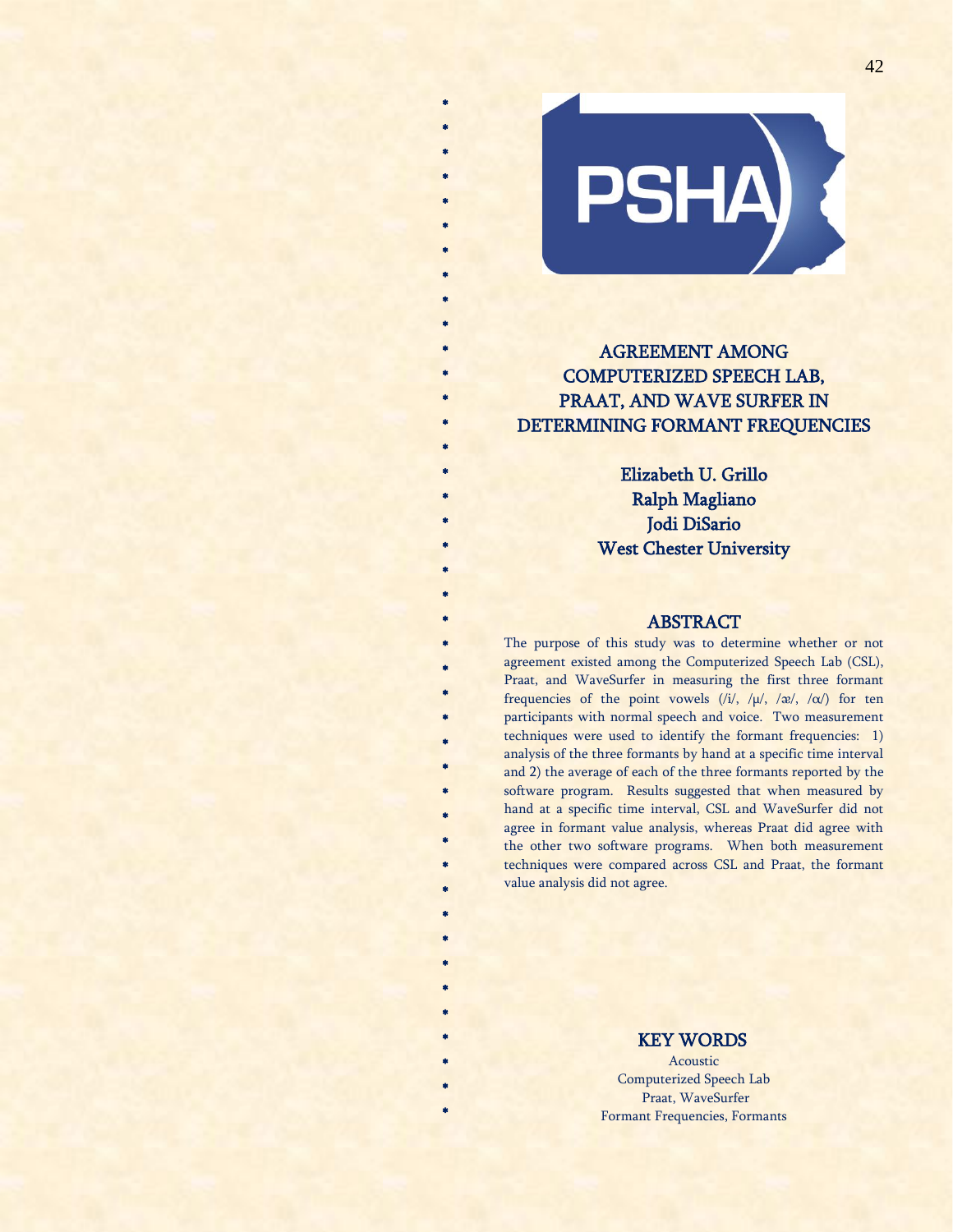## **INTRODUCTION**

The Scope of Practice in Speech-Language Pathology describes a framework for clinical practice that includes "using instrumentation to observe, collect data, and measure parameters of communication and swallowing or other upper aerodigestive functions" (ASHA, 2007). Consistent with this framework, speech-language pathologists (SLP) use specialized acoustic analysis software programs to convert recorded speech into interactive visual displays for assessment and treatment of speech and voice. The various types of acoustic measurements allow for a more precise diagnosis, provide evidence for interventions, and present visual feedback for patients in therapy. The validity and reliability of such visual information is essential to accurate clinical assessment and treatment.

Three spectrographic software programs were assessed in the current study, Computerized Speech Lab (CSL), Praat, and WaveSurfer. CSL (model 4150) is available for purchase from KayPentax (Montvale, NJ). The Department of Communication Sciences and Disorders at West Chester University owns a license to run the CSL and uses it for research and clinical purposes. The latest versions of Praat and WaveSurfer are free and available to download at the following websites:

> Praat <http://www.fon.hum.uva.nl/praat/> **WaveSurfer** [http://www.speech.kth.se/WaveSurfer/](http://www.speech.kth.se/wavesurfer/)

CSL, Praat, and WaveSurfer were chosen for comparison because they are three widely used programs.

Formant frequencies are the resonant frequencies of the vocal tract and are constantly changing due to the shape of the vocal tract (Fant, 1960). The focus of the current study involved the first three formant frequencies of the point vowels  $(i/$ ,  $/\mu$ ,  $/\alpha$ ,  $\alpha$ ). The point vowels were chosen for analysis because they represent the extremes of tongue height and tongue advancement which ultimately influences the formant frequencies; therefore, of all the vowels in English, the point vowels demonstrate the clearest differences in the formants allowing for ease of measurement (Ladefoged, 1996; 2006; Ladefoged, Harshman, Goldstein, & Rice, 1978). Formant one is related to tongue height and formants two and three are related to tongue advancement (Ladefoged, 1996; 2006; Ladefoged, Harshman, Goldstein, & Rice, 1978). All of the software programs allow for measurement of the formants by hand at a specific time interval. Only two of the programs produce an average value of the entire formant, CSL and Praat. Because two measurement techniques were used for formant value analysis, both of the techniques were assessed for agreement among the software programs.

To date, no prior study has investigated whether or not agreement exists among CSL, Praat, and WaveSurfer for analysis of the first three formant frequencies during production of the point vowels. One prior study compared various acoustic measures by two different programs, Dr. Speech (DRS, Tiger Electronics, Neu-Anspach, Germany) and CSL (Smits, Cueppens, & De Bodt, 2005). A group of 120 participants with normal voices produced /α/ at a comfortable pitch and loudness. The following parameters were selected for analysis: fundamental frequency (F<sub>o</sub>), variation of F<sub>o</sub> (F<sub>o</sub>SD), jitter, shimmer, and noise to harmonics ratio (NHR). A significant correlation was found for F<sub>o</sub>, NHR, and shimmer. The correlation for jitter and F<sub>o</sub>SD was weak. DRS and CSL did agree for measurements of Fo, NHR, and shimmer, but did not agree for measurements of jitter and F<sub>o</sub>SD. Based on the results in Smits and colleagues (2005), the literature does suggest a difference in agreement between analysis programs for acoustic measures; however, no study to date has analyzed formant frequency analysis of the point vowels across CSL, Praat, and WaveSurfer.

The purpose of this study, therefore, was to compare three voice analysis software programs, CSL, WaveSurfer, and Praat for formant frequency analysis of the four point vowels. Specifically, there were three experimental questions.

1) Will CSL, Praat, and WaveSurfer agree in formant frequency analysis of the four point vowels when measured by hand at 2.5 seconds?

2) Will the means of the formant values for the four point vowels agree when measured by hand at 2.5 seconds and when averaged by the programs across CSL and Praat?

3) Were the investigators reliable in determining the formant values when measured by hand?

#### **METHODS**

Five men and five women, between the ages of 20-35 with no diagnosed speech and voice disorder, were recruited from the student population in the Department of Communication Sciences and Disorders at West Chester University, West Chester, PA. Following informed consent, the participants wore a head-mounted microphone (AKG, Northridge CA, with a frequency response of 20 – 20,000 Hz and sensitivity at 1000 Hz of 7 mV/Pa) three inches from the mouth and produced sustained phonation of each of the four point vowels  $(i/$ ,  $/\mu$ ,  $/\alpha$ ,  $\alpha$ ) for a duration of 5 seconds at a comfortable pitch and loudness onto a Dell desktop computer. The vowel productions were trimmed to analyze the mid-portion of the vowels (i.e., three seconds of the vowel) to eliminate the effects of voice onset and offset. It was important to represent the experience of a typical clinical SLP who is not trained in formant bandwidth length and sampling rate analysis techniques; therefore, the default settings of formant bandwidth length and sampling rate were used. The formant bandwidth length for analysis was 234 Hz for CSL, 260 Hz for Praat, and 250 Hz for WaveSurfer. The sampling rate frequency was 11,025 for CSL, 44,000 for Praat,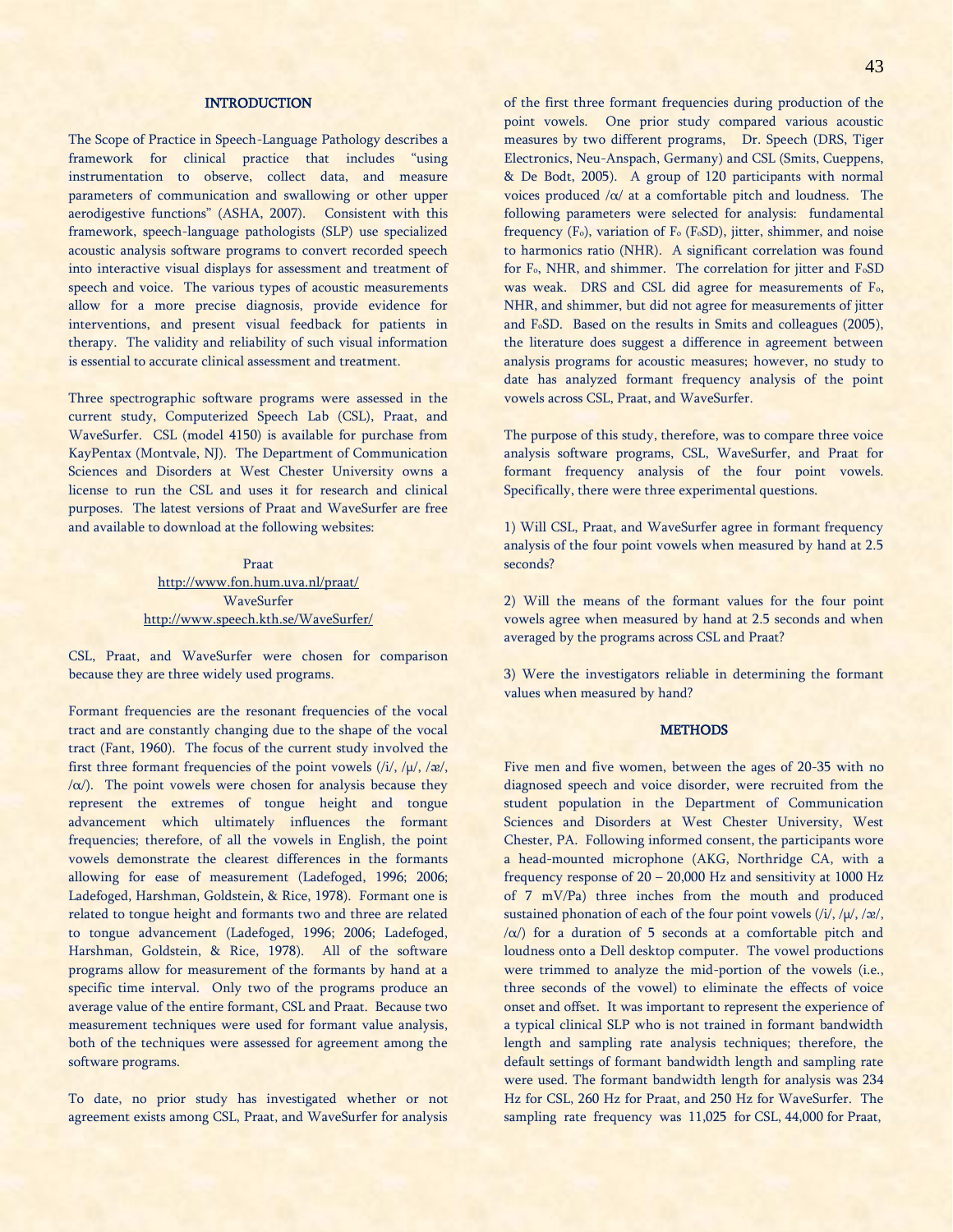|          | /i           |                |    | /W           |                |              | /æ/          |                |              | $/\alpha$    |                |    |
|----------|--------------|----------------|----|--------------|----------------|--------------|--------------|----------------|--------------|--------------|----------------|----|
| Five Men | Mean         | $F_0 = 133.29$ | Hz | Mean         | $F_0 = 141.11$ | Hz           | Mean         | $F_0 = 128.79$ | Hz           | Mean         | $F_0 = 125.46$ | Hz |
|          | $SD=46.93$   |                |    | $SD = 43.46$ |                | $SD = 39.42$ |              |                | $SD = 43.44$ |              |                |    |
| Five     | Mean         | $F_0 = 191.53$ | Hz | Mean         | $F_0 = 191.91$ | Hz           | Mean         | $F_0 = 183.04$ | Hz           | Mean         | $F_0 = 180.64$ | Hz |
| Women    | $SD = 34.96$ |                |    |              | $SD = 38.27$   |              | $SD = 39.09$ |                |              | $SD = 35.74$ |                |    |

**Table 1.** The mean fundamental frequency (F<sub>o</sub>) and standard deviations (SD) of the four point vowels (/i/, / $\mu$ /, / $\alpha$ /, / $\alpha$ /) for the five men and five women participants.

and 16,000 for WaveSurfer. Table 1 contains the average fundamental frequencies and standard deviations for each of the vowels for the five men and five women participants. Two investigators independently analyzed the data for the first three formant frequencies using CSL, Praat, and WaveSurfer. The formant values were assessed for agreement across software programs as well as for inter- and intra-rater reliability within and across investigators.

#### Analysis Methods

Two methods of capturing the formant frequency values were used to assess the reliability of each method across the software programs. The methods involved: 1) measuring the formants by hand at 2.5 seconds of the vowel and 2) the average formant value reported by the software program for the entire three seconds of the vowel. For calculating the formants by hand, the investigator located 2.5 seconds of the vowel production, used a formant plot to locate the mid-portion of the formant, and then recorded the frequency value of the formant. This procedure was replicated by two investigators for each of the first three formants across all the point vowels in CSL, Praat, and WaveSurfer. Inter- and intra-rater reliability within and across investigator of the analysis method by hand was assessed on 10% of the  $/\alpha$  vowel productions. For the average value of the formant reported by the software program, the investigator opened the trimmed vowel production (i.e., mid-portion of the vowel three seconds) in the software program and enabled the program to report the average of the formant for the three second duration. This was completed for the first three formant frequencies. Inter- and intra-rater reliability testing for the investigators was not needed because the software program completed the analysis; therefore, eliminating human error. Two of the software programs allowed for averaging of the formant, one program did not. WaveSurfer was not used in the second analysis method. CSL and Praat were compared.

## RESULTS

The results will be presented below according to each of the three experimental questions.

Experimental Question One: Will CSL, Praat, and WaveSurfer agree in formant frequency analysis of the four point vowels when measured by hand at 2.5 seconds? A repeated measures analysis of variance revealed significant main effects for software  $(p=0.014)$ , vowel ( $p=0.000$ ), and formant ( $p=0.000$ ). The main effect for investigator was not significant  $(p=0.303)$ . The results indicated that a difference did exist across the three software programs for analysis of the first three formant frequencies. Specifically, the differences were seen between CSL and WaveSurfer  $(p=0.05)$ ; therefore, CSL and WaveSurfer produced different formant frequency values when measured by hand at 2.5 seconds. Results related to vowels and formants suggested that all vowels and formant values were different from one another as evidenced by the significant  $p$ -values for vowel and formant. This is not surprising given that all participants produced four distinct vowels with increasing formant values from formant one to formant three. Related to investigator, results demonstrated that the two investigators were consistent in measuring the first formant frequencies as evidenced by the non-significant p-value for investigator.

Experimental Question Two: Will the means of the formant values for the four point vowels agree when measured by hand at 2.5 seconds and when averaged by the programs across CSL and Praat? WaveSurfer could not be used in this analysis because the program does not determine an average of the formants across the vowel. A repeated analysis of variance revealed significant main effects for software  $(p=000)$ , means  $(p=.000)$ , vowel  $(p=.000)$ , and formant  $(p=.000)$ . Main effect of investigator was not significant  $(p=.677)$ . The results indicated that a difference did exist across the two software programs for analysis of the first three formant frequencies; therefore, CSL and Praat produced different formant frequency values. A significant two-way interaction was seen for software x mean  $(p=0.000)$ , which suggested that the software programs did not agree across the two different analysis methods. Formant values measured by hand versus formant values averaged across the vowel by the programs did not agree. Results related to vowels and formants were consistent with the results for experimental question one that all vowels and formant values were different from one another. Related to investigator the results were consistent with experimental question one that the two investigators agreed in their measurement of the first formant frequencies.

Experimental Question Three: Were the investigators reliable in determining the formant values when measured by hand at 2.5 seconds? The vowel  $/\alpha$  was selected for reliability testing across the investigators. Across all paired samples tests, the results were highly correlated with a 1.0 correlation and  $p=0.000$ significance. The investigators demonstrated highly correlated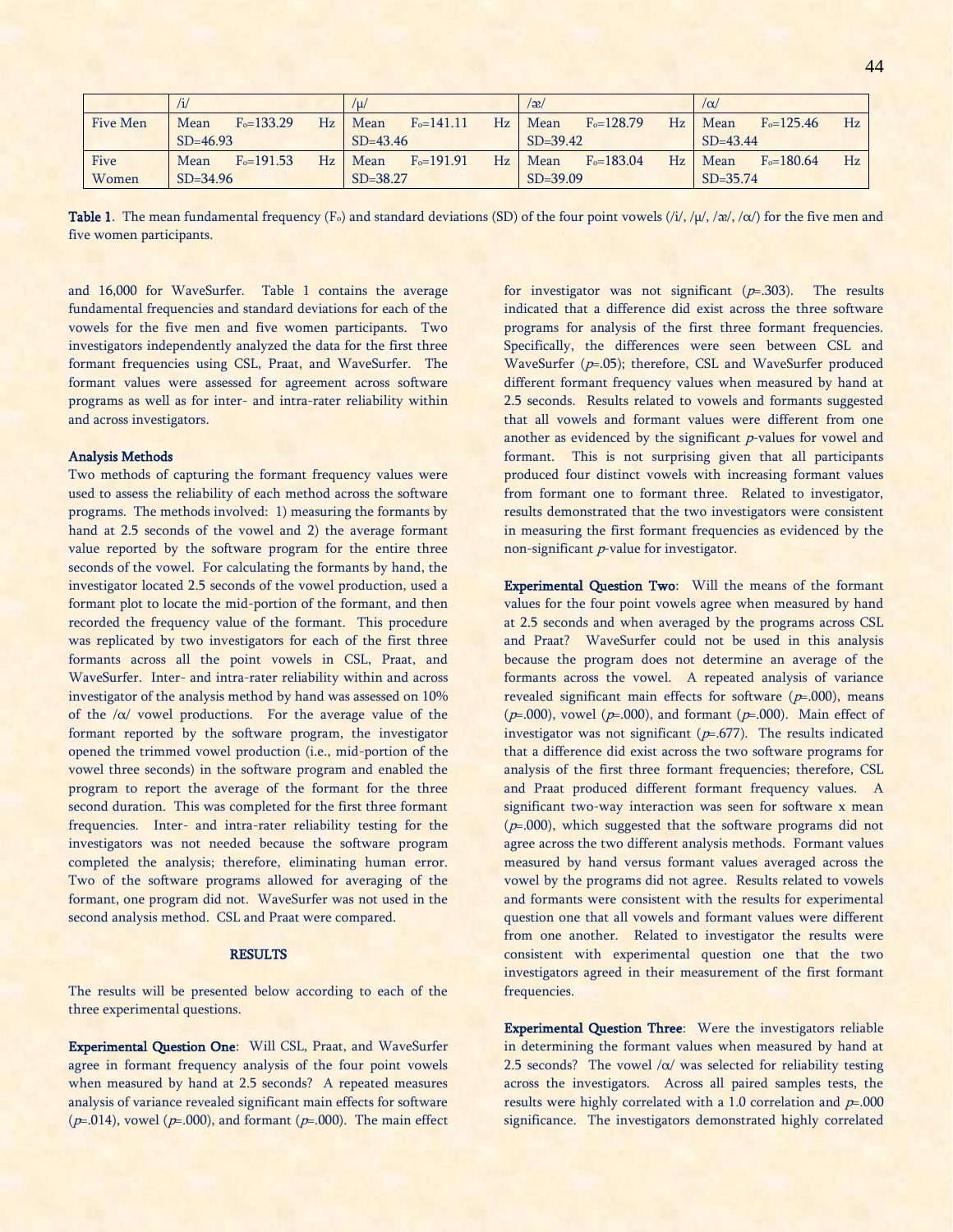inter-rater reliability. The results from the ANOVAs above suggest good intra-rater reliability as determined by the nonsignificant findings involving investigator.

#### **DISCUSSION**

The results suggested that when measured by hand, CSL and WaveSurfer did not agree in formant value analysis. CSL versus Praat did agree in formant analysis and Praat versus WaveSurfer did agree in formant analysis; therefore, Praat demonstrated the best agreement among the three software programs when the formants were measured by hand. The findings suggest that comparisons may not be appropriate between CSL and WaveSurfer because the formant analysis differs when measured by hand at a specific time interval. In addition, when analysis method (i.e., by hand versus average across vowel reported by program) was compared with software (i.e., CSL versus Praat), the formant value analysis did not agree. WaveSurfer does not have the option of averaging the formant value across a certain length of time; therefore, only CSL and Praat were compared. Based on the findings, it may be more reliable and valid to determine formant frequency values by hand rather than reporting the average across the vowel as the agreement was better between the software programs, except between CSL and WaveSurfer. The differences in findings could not be attributed to investigator error due to high inter- and intra-rater reliability of measuring the formant values.

Based on the results, implications for practice are presented below. Praat had the best agreement among the three software programs when measured by hand. Due to this finding, results of patient performance should at least be reported using Praat for analysis of formant frequencies to facilitate consistent comparisons across patients and SLPs. Perhaps relying on the average formant value reported by the program should be abandoned because CSL and Praat did not agree in this analysis technique. The SLP may consider measuring the formants at a specific time interval to achieve better agreement among programs; thereby, reporting consistent results across patient and clinician. A major benefit of Praat and WaveSurfer is that they are free and accessible on the internet. Praat and WaveSurfer can also be downloaded to a patient's computer and used at home for practice of various therapy goals. CSL is available for purchase, but it is expensive; therefore, patients cannot use the CSL at home for carry-over work outside the clinic setting. Overall, in choosing the best software program to use, the SLP first must determine the rationale behind its use. For example, if the software program will be used for reporting of results in a formal report, then Praat should be considered due to its high agreement among the three programs when the formants were measured by hand. If the SLP wants to use the software program as a method in targeting a speech and voice production goal, then all of the three programs are appropriate to consider. An SLP may not have access to CSL, then WaveSurfer and Praat would be the best options because they are free and available on the internet. If the SLP wants to use the software programs as a carry-over method for patients to use at home for practice of various therapy targets, then WaveSufer and Praat would be the best options. Of the two free programs available online, WaveSurfer was the easier to use.

## ACKNOWLEDGMENTS

An abbreviated version of the findings was presented at the Voice Foundation's 41st Symposium: Care of the Professional Voice in Philadelphia, Pennsylvania, June 2012 and the American Speech Language Hearing Association (ASHA) convention in Atlanta, Georgia, November 2012.

## **CORRESPONDENCE**

[egrillo@wcupa.edu](mailto:egrillo@wcupa.edu)

#### **REFERENCES**

- American Speech-Language-Hearing Association. (2007). Scope of Practice in Speech-Language Pathology [Scope of Practice]. Available from www.asha.org/policy.
- Fant, G. (1960). Acoustic theory of speech production (2<sup>nd</sup> edition). The Hague: Mouton.
- Ladefoged, P. (1996). *Elements of acoustic phonetics*. Chicago: University of Chicago Press.
- Ladefoged, P.  $(2006)$ . *A course in phonetics*  $(4<sup>th</sup>$  edition). Sydney, Australia: Thomson-Wadsworth.
- Ladefoged, P., Harshman, R., Goldstein, L., & Rice, L. (1978). Generating vocal tract shapes from formant frequencies. Journal of the Acoustical Society of America, 64, 1027-1035.
- Smits, I., Ceuppens, P., & De Bodt, M.S. (2005). A comparative study of acoustic voice measurements by means of Dr. Speech and Computerized Speech Lab. Journal of Voice, 19(2), 187-196.

#### AUTHOR INFORMATION

Dr. Elizabeth Grillo (Ph.D. The University of Pittsburgh) is an Associate Professor in Communication Sciences and Disorders at West Chester University and an Adjunct Research Instructor at the Jefferson Center for Voice and Swallowing in Philadelphia, PA. One aspect of her research involves acoustic and aerodynamic investigations of speech and voice. Ralph Magliano and Jodi DiSario were M.A. students at West Chester University at the time of this research.

©2013 by Elizabeth U. Grillo, Ralph Magliano, and Jodi DiSario.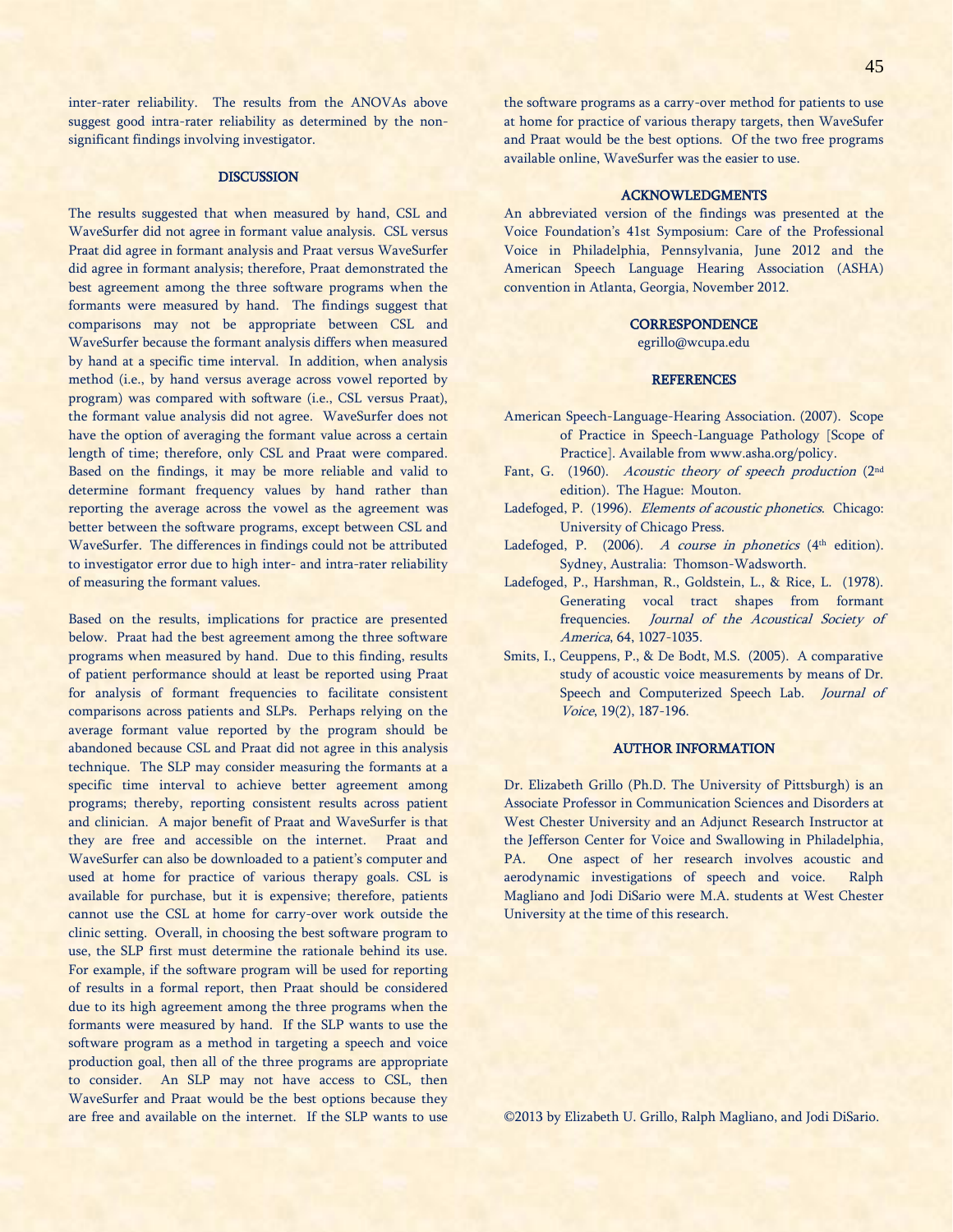

#### PURPOSE:

The PSHA JOURNAL is an annual electronic peer-reviewed publication of the Pennsylvania Speech-Language-Hearing Association. The revival of the PSHA Journal complements the aims of PSHA as (a) a means to broaden the nature of the services PSHA provides to PSHA members, (b) an outlet to showcase information about clinical education, clinical practices, and responses to professional issues, particularly as relevant to Pennsylvania, (c) a means to distribute scholarship in its diverse forms and to facilitate access to appropriate publication outlets, and (d) a tool to advance the information that will assist PSHA members in their quest to best address the clinical needs of individuals with communication disorders across professional roles and responsibilities.

#### SUBMISSIONS:

The PSHA JOURNAL accepts manuscripts for review that reflect diverse scholarly work. Manuscripts that reflect these scholarly orientations are welcome:

Basic Scholarship: Basic Scholarship includes those articles that expand our information base with respect to normal and non-normal communication processes, as well as normal and non-normal processes in the communication mechanism. Articles that illustrate this variation of scholarship are data-based studies (with quantitative and/or qualitative data) that, while not necessarily experimental in nature, may seek to confirm or disconfirm specific theoretical assertions.

Conceptual Scholarship: Conceptual Scholarship includes those articles that present and/or expand upon theoretical considerations, as well as those articles that conceptualize "older" ideas and/or data into "newer" perspectives. Articles that illustrate this variation of scholarship include theoretical discussions and debates, state of the art reviews of literature, meta-analyses of extensive corpora of data, and/or discussions and debates of salient professional issues and directions.

Applied Scholarship: Applied Scholarship includes those articles that present and address clinical and professional issues, typically with data-based studies as their focus. Data may be quantitative and/or qualitative in nature, and studies may be experimental and/or descriptive in nature. The results of applied scholarship often have clear implications for and applications to current issues. This scholarship may also consist of series of studies that build upon a theme.

Instructional Scholarship: *Instructional Scholarship* includes a diverse assortment of articles that aim to improve our approaches to and materials and methods for instruction. Because our disciplines have clinical practice at their heart, instructional scholarship also includes articles that aim to improve clinical service delivery across work sites, work duties, and clinical populations. Instructional scholarship also includes reports of innovative clinical education and professional development models.

In addition to these variations of scholarship, the PSHA Journal welcomes for review any other content the PSHA Executive Board deems important to advance our disciplines and/or serve our membership.

## AUTHOR INSTRUCTIONS:

Authors: The PSHA Journal welcomes submissions from both PSHA members and PSHA non-members.

Author Information: In the cover letter to be submitted with the manuscript, please provide the names, academic degrees, CCCs and other professional credentials, professional titles, and professional affiliations for the manuscript authors. Each author is welcome to submit a professional photo to be published with his/her accepted manuscripts to further familiarize the readers with his/her identity. Please submit a 100- to 150-word biographical statement for each author that summarizes his/her professional contributions. Also, please provide the phone number, postal mail address, and electronic mail address for each author, as well as the PSHA membership status for each author.

Authorship Information: In the cover letter, please include verification that, in the case of multiple authors for a manuscript, the authors